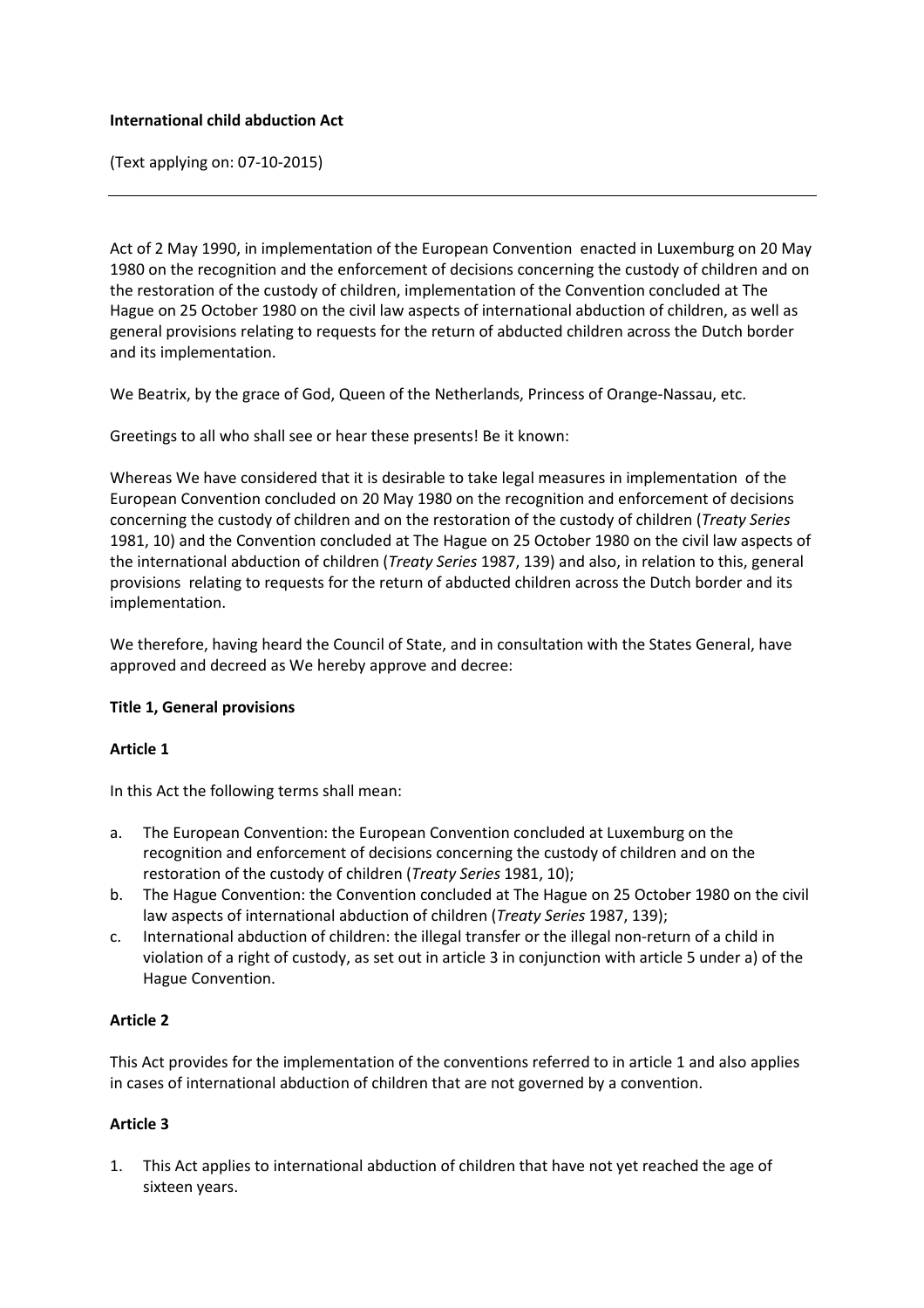2. If a child, for whom a request for return is being dealt with, reaches the age of sixteen years, the procedure will be officially discontinued. The same applies to measures in implementation of the decision on a request.

#### **Title 2. Task and powers of the central authority**

#### **Article 4**

- 1. By Order to be published in the Dutch Government Gazette (*Nederlandse Staatskrant*) our Minister of Justice designates an agency accountable to his Ministry, which will be charged with the task of central authority, as referred to in article 2 of the European Convention and in article 6 of the Hague Convention. This central authority is also responsible for the handling of cases of international abduction of children which are not governed by a convention.
- 2. The designation of a central authority as referred to in the first paragraph does not preclude that a person applies directly to the court or other authority to obtain the recognition of the legal custody of an abducted child, the restoration of that custody and the return of that child, or the determination or amendment of an arrangement for contact.

#### **Article 5**

- 1. The central authority is authorised, if necessary even without specific authorisation of the person that applied to it with a request, to act, other than as a party in legal proceedings, on his behalf.
- 2. The central authority will bear all costs relating to the performance of its task, in so far as they cannot be reclaimed from the applicant or recovered from the person responsible or jointly responsible for the international abduction of the child.

#### **Article 6**

- 1. If the central authority decides not to deal with a request for the return of a child or to discontinue dealing with such a request, it will immediately inform the applicant of this. The applicant may require the central authority to inform him of its decision by means of an order stating the grounds that led to the decision. The central authority informs the applicant of the order by registered post.
- 2. Within one month after receipt of the order, the applicant may contest the order at the District Court of The Hague, by means of a notice of objection to be submitted by a lawyer. The Court hears the applicant and the central authority on the notice of objection. If the Court upholds the notice of objection, it will quash the order of the central authority and provide a reasoned decision which replaces the order. There is no appeal against this decision by the Court, with the exception of cassation in the interest of the law.

#### **Article 7**

The central authority may assign the performance of certain acts, in accordance with its instructions, to the Child Care and Protection Board. The provisions of this Title also apply with respect to the Child Care and Protection Board.

#### **Article 8**

The municipal authorities and the registrars of births, deaths and marriages provide the central authority with information, free of charge, and also, free of charge and exempt from stamp duty,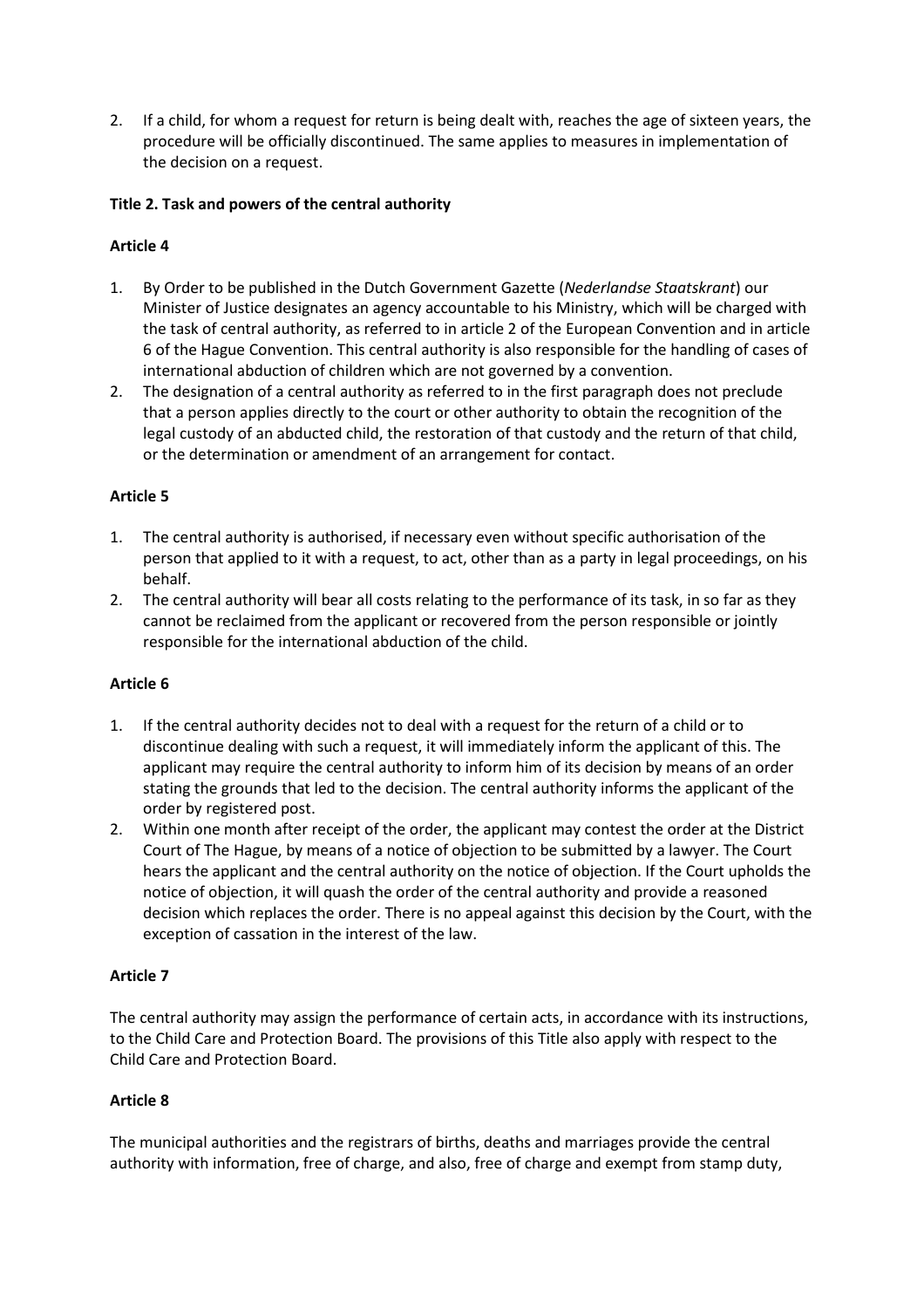with all copies and extracts from their registers requested from them by this authority in connection with the performance of their task.

#### **Article 9**

- 1. If, when looking for the whereabouts of a child in the Netherlands, the central authority requires the cooperation of police officials appointed for the performance of the police task, it may apply to the public prosecutor in the court district where the child is presumed to be staying, or otherwise in the court district of The Hague. The public prosecutor may transfer the case in accordance with his instructions to a public prosecutor in a different court district if the investigation is expected to take place in that court district.
- 2. The public prosecutor referred to in the first paragraph gives priority to the request if the central authority for cooperation.
- 3. The police official, appointed for the performance of the police task to cooperate in finding the whereabouts of a child, is permitted to enter any location for this purpose, in so far as this is reasonably necessary for the performance of his task.

### **Article 10**

- 1. The central authority informs by registered letter the person with whom the abducted child is staying of the request for its return and the grounds on which it is based. This letter also informs this person of the possibility that a request for the issuance of a judicial order for the return of the child may be submitted if this request is not complied with voluntarily within a reasonable period of time.
- 2. The central authority may refrain from giving the information referred to in the preceding paragraph if, in its opinion, the circumstances of the case require immediate action or the person with whom the child is staying cannot be expected to cooperate voluntarily.

#### **Title 3. Procedure in connection with the international abduction of children and right of access.**

#### **Article 11**

- 1. Without prejudice to the competence of the court in interlocutory proceedings at The Hague, in the first instance only the District Court of The Hague has jurisdiction to hear all cases relating to the compulsory return of an internationally abducted child to the person entitled to its custody and the return of such a child across the Dutch border.
- 2. The juvenile court in whose district the child has its actual place of residence has, irrespective of the competence of the court in interlocutory proceedings, jurisdiction with respect to all matters pertaining to the regulation and implementation of the right of access in international cases, including requests as referred to in article 14 of this Act. If the child does not have an actual place of residence, or if its place of residence cannot be established, the juvenile court of The Hague will have jurisdiction.

#### **Article 12**

The cases referred to in article 11 are initiated with an application.

#### **Article 13**

1. The compulsory return of an internationally abducted child to the person who is entitled to the custody and the return of such a child across the Dutch border is only possible by virtue of an order of the court to that effect.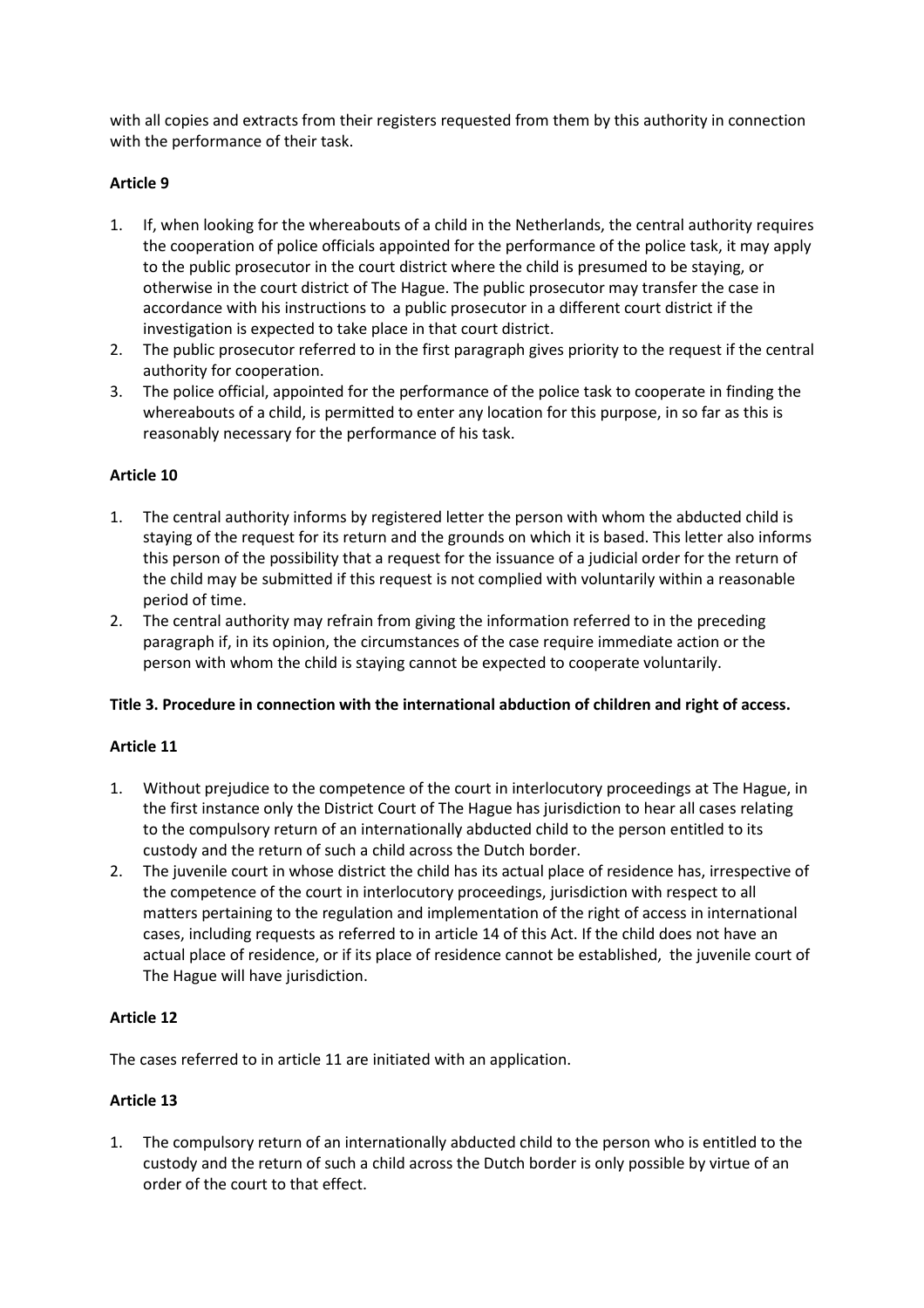- 2. The court gives priority to the request. He request is heard behind closed doors, in accordance with the provisions in article 803 of the Dutch Code of Civil Procedure. The court does not rule until the child has had an opportunity to state its point of view, at least after it has been duly summoned to do so, unless this is impossible due to the physical or mental condition of the child or if article 8 or 9 of the European Convention applies. The provision in article 802 of the Dutch Code of Civil Procedure applies.
- 3. In cases in which no convention applies, the court may dismiss the request on the grounds referred to in articles 12, paragraph 2, 13 and 20 of the Hague Convention.
- 4. The court may, upon request or by virtue of its office, charge a certified institution as referred to in article 1.1 of the Juvenile Act with the provisional guardianship of the child if there is a danger of it being withheld from the execution of an order as referred in the fifth paragraph. The decision will cease to have any effect by operation of law if the request is dismissed. Article 306a of Book 1 of the Dutch Civil Code applies by analogy.
- 5. If the court allows the request, it will order the return of the child to the person entitled to its custody, or, if this is not possible, provisionally to a certified institution as referred to in article 1.1 of the Juvenile Act. The court may also, upon request or by virtue of its office, sentence the person responsible or jointly responsible for the abduction of the child to the payment to the central authority or to the person entitled to custody of the child of the expenses made in connection with the abduction and the return of the child. If more persons are involved in the abduction, each will be jointly and severally liable for the full costs. The appeal does not suspend the enforcement of the decision, unless in the interest of child the court the court rules otherwise, on request or by virtue of its office.
- 6. Article 813, paragraph 2 of the Dutch Code of Civil Procedure applies to the enforcement of an order as referred to in the fifth paragraph.
- 7. Appeals against a final decision must be filed within two weeks after the date of the decision.
- 8. The decision of the court of appeal is not open to appeal.

#### **Article 14**

- 1. Anyone in the Netherlands who has custody of a child may request the court to give the decisions referred to in the second paragraph with respect to the right of access to that child, if, in connection with its implementation, it must go outside the Netherlands. The decisions may be given for one or more specific visits or for specific periods of time, during which the right of access with respect to the child can be exercised.
- 2. The decisions referred to in the first paragraph include:
	- a. establishing that the applicant is entitled to the lawful custody in cases where it has not yet been established by means of a court decision;
	- b. establishing the place and the duration of the residence of the child outside the Netherlands and, if necessary, other circumstances relating to the residence, with due observance of any decisions concerning the right of access already in force;
	- c. addressing a request to the competent authorities of the State where the child is staying during the exercise of the right of access to supervise the correct compliance with that right, or to have it supervised, more specifically as far as the place and the duration are concerned, and also, if necessary, to take measures for the return of the child on the expiry of the time that right is exercised.

#### **Article 15**

The court that has to make a decision with respect to the custody of a child with respect to which a request for return has been made with the central authority defers its decision until that request has been irrevocably decided on. If a request for return has not yet been made, the court will defer its decision for a reasonable period of time if it has good grounds to assume that the child has been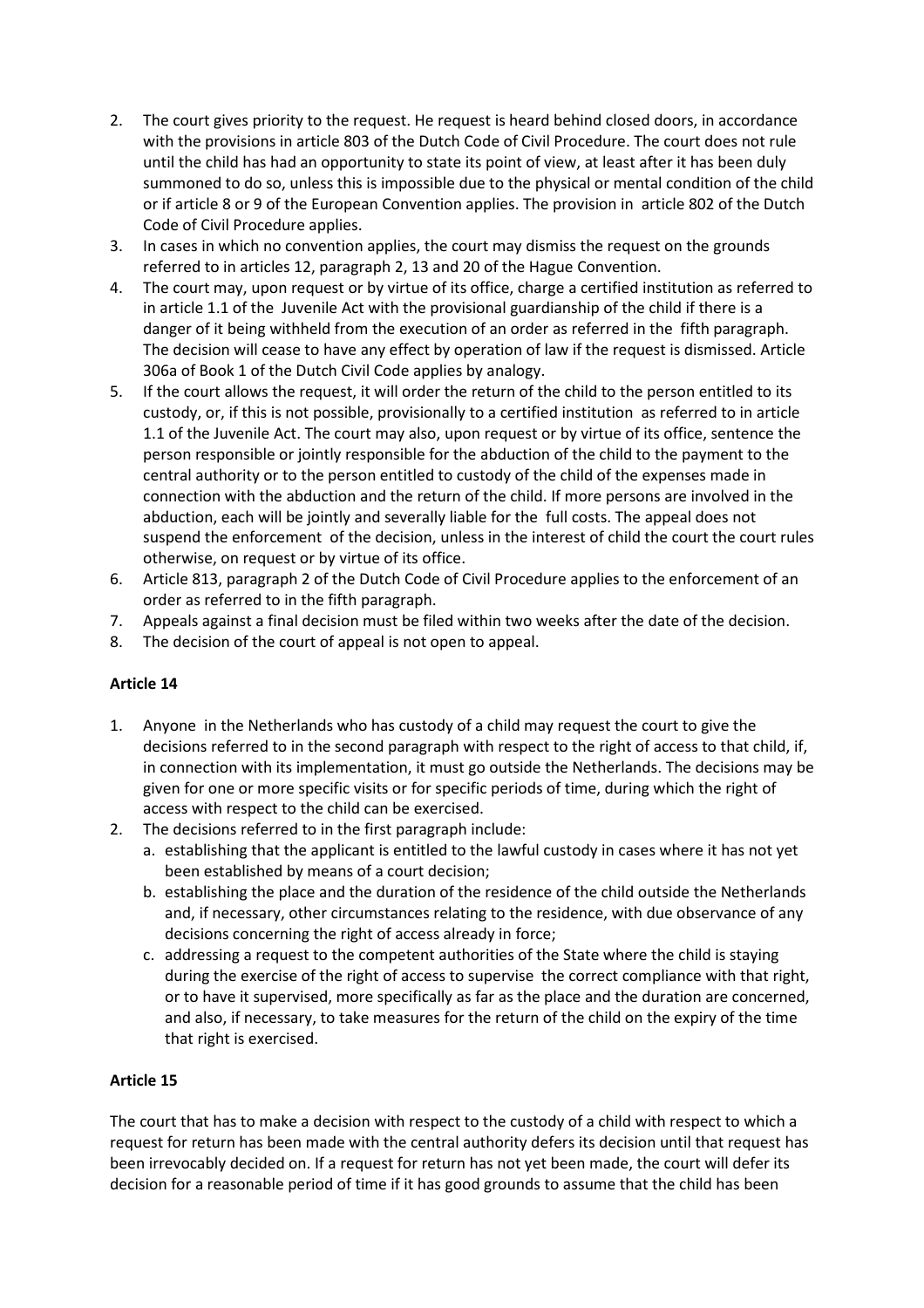internationally abducted within the meaning of article 1, under c) and that a request for its return will be submitted.

#### **Article 16**

- 1. Anyone who wishes to take legal action in connection with the application of a convention as referred to in article 1 or in connection with the application of this convention in the Netherlands and requires legal aid for doing so may lay claim to this as laid down in the Act of 4 July 1957, *Bulletin of Acts and Decrees* 233, regulating legal aid to persons of limited means.
- 2. The persons referred to in the first paragraph are exempted from providing security for the payment of costs, damages and interest which they could be ordered to pay.

#### **Final provisions**

#### **Article 17**

By or pursuant to an order in council, detailed rules may be laid down with regard to the manner of implementation of this Act.

#### **Article 18**

This Act will take effect on a date to be determined by Royal Decree.

#### **Article 19**

The Act may be cited as: International Child Abduction Act.

We order and command that this Act shall be published in the Bulletin of Acts and Decrees, and that all ministerial departments, authorities, bodies and officials who it may concern shall diligently implement it.

Done at The Hague, 2 May 1990

Beatrix

The Minister of Justice E.M.H. Hirsch Ballin

The State Secretary for Justice A. Kosto

> Issued on the seventeenth of May 1990 The Minister of Justice E.M.H. Hirsch Ballin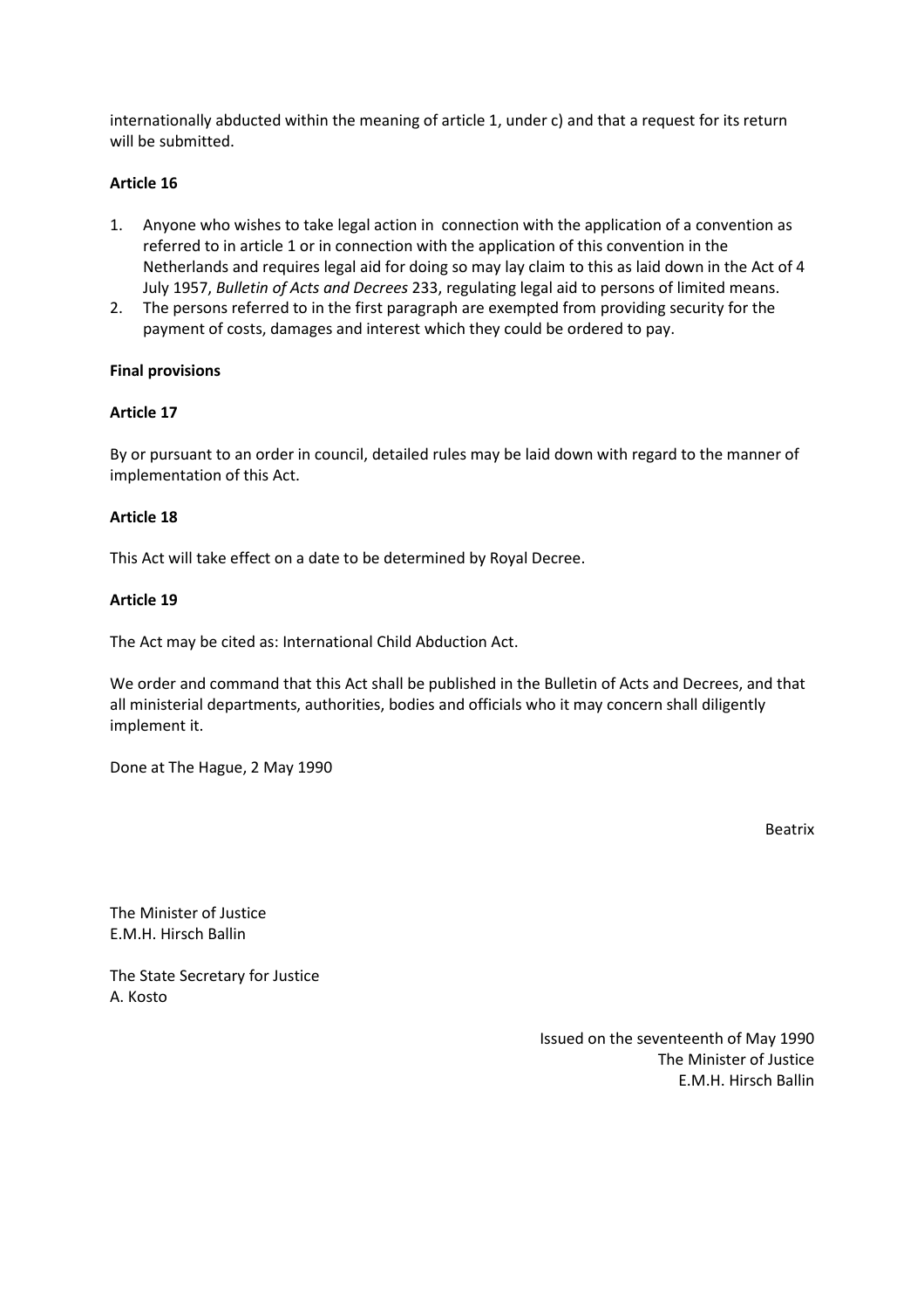# **Bulletin of Acts and Decrees of the Kingdom of the Netherlands**

Year of publication 2011

# **530**

**Act of 10 November 2011 to amend the Act of 2 May 1990 implementing the European Convention on Recognition and Enforcement of Decisions concerning Custody of Children and on Restoration of Custody of Children concluded in Luxemburg on 20 May 1980, implementing the European Convention on the Civil Aspects of International Child Abduction concluded in The Hague on 25 October 1980, and implementing general provisions regarding applications for assistance in the return of abducted children across the Dutch border and its execution, and to amend the Implementation Act international child protection with regard to the abolishment of the authority of the Central Authority to act as legal representative in legal proceedings relating to international child abduction and child protection, as well as, in proceedings relating to the return of abducted children, the concentration of the administration of justice, the introduction of the court's authority to suspend the operation of decisions under appeal, and a limitation of the possibilities to appeal to the Supreme Court**

We Beatrix, by the grace of God Queen of the Netherlands, Princess of Orange-Nassau, etc., etc., etc.

Greetings to all those who shall see or hear these presents! Be it known: Whereas We have considered that it would be desirable to abolish the authority of the Central Authority to act as legal representative in proceedings pursuant to the conventions on the civil aspects of international child abduction and child protection and, in proceedings relating to the return of abducted children, to concentrate the administration of justice, to grant authority to the court to decide that appeal proceedings will suspend the operation of decisions regarding the return of abducted children, and to limit the possibilities of appealing to the Supreme Court;

We, therefore, having heard the Council of State, and in consultation with the States General, have approved and decreed as We hereby approve and decree:

#### **ARTICLE I**

The Act of 2 May 1990 implementing the European Convention on Recognition and Enforcement of Decisions concerning Custody of Children and on Restoration of Custody of Children concluded on 20 May 1980, implementing the Convention on the Civil Aspects of International Child Abduction concluded in The Hague on 25 October 1980, and implementing general provisions regarding applications for assistance in the return of abducted children across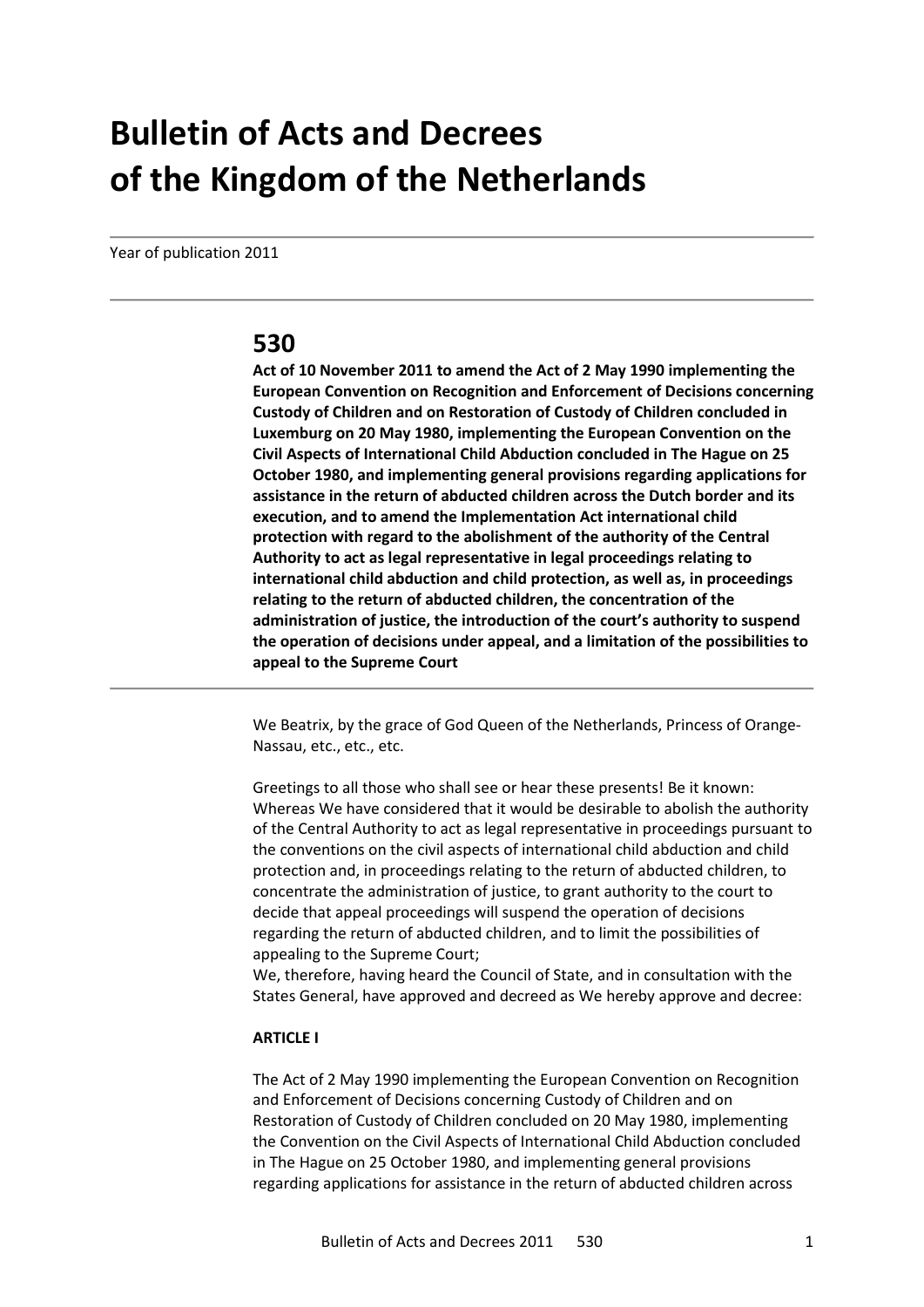the Dutch border and its execution (Bulletin of Acts and Decrees 202) will be amended as follows:

A

Section 5 will be amended as follows:

1. In the first subsection the clause " to act on his behalf at law and otherwise" will be replaced by: "to act on his behalf, except in legal proceedings".

- 2. The second subsection will be repealed.
- 3. The third subsection will be renumbered to second subsection.
- B

In Section 7 the clause "except in legal proceedings" will be deleted.

 $\mathsf{C}$ 

Section 10, first subsection, second sentence will read as follows:

This notice will also state that the Central Authority may file an application for a court decision ordering the return, if its request has not been voluntarily complied with within a reasonable term to be stipulated by it.

D

Section 11 will read as follows:

#### **Section 11**

1. Without prejudice to the authority of the judge ruling in preliminary relief proceedings in The Hague, the juvenile judge of the District Court in The Hague will be authorised in the first instance to hear all cases relating to the forced surrender of an internationally abducted child to the person who has custody over that child and the return of such child across the Dutch border.

2. Without prejudice to the authority of the judge ruling in preliminary relief proceedings, the juvenile judge of the District Court of the district in which the child is actually residing will be authorised to hear all cases relating to the arrangement and execution of access rights in international cases, including applications as referred to in Section 14 of this Act. If the child has no actual residence or if its whereabouts are unknown, the juvenile judge of the District Court in The Hague will be authorised to hear the case.

E

The second sentence of Section 12 will be deleted.

F

Section 13 will be amended as follows: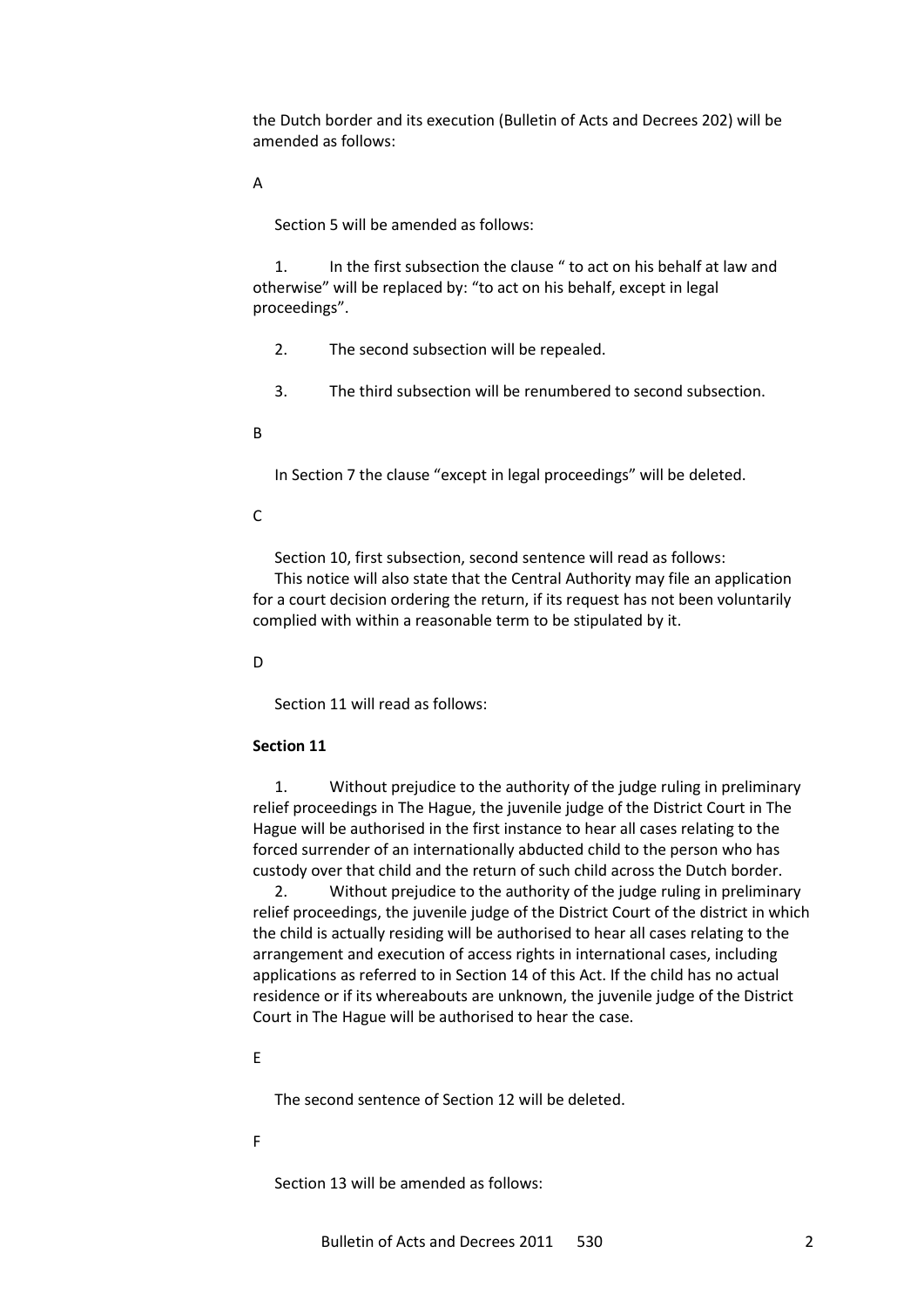1. The last sentence of the fifth subsection will read as follows:

The appeal will suspend the enforcement of the decision, unless the court decides otherwise with a view to the child's interests, on request or on its own initiative.

2. A new subsection will be inserted after the seventh subsection, which will read as follows:

8. No ordinary remedy will be available against the judgment of the Court of Appeal.

G

A section will be inserted after Section 18, which will read as follows:

#### **Section 19**

This Act will be referred to as: Implementation Act International Child Abduction.

#### **ARTICLE II**

The Implementation Act International Child Protection will be amended as follows:

#### A

Section 5 will be amended as follows:

1. In the first subsection the clause "to act on his behalf at law and otherwise" will be replaced by: "to act on his behalf, except in legal proceedings".

- 2. The second subsection will be repealed.
- 3. The third subsection will be renumbered to second subsection.
- B

In Section 6 the clause "except in legal proceedings" will be deleted.

#### C

Section 13 will be amended as follows:

- 1. In the second sentence "local counsel" will be replaced by: lawyer.
- 2. The third and the fifth sentence will be deleted.
- D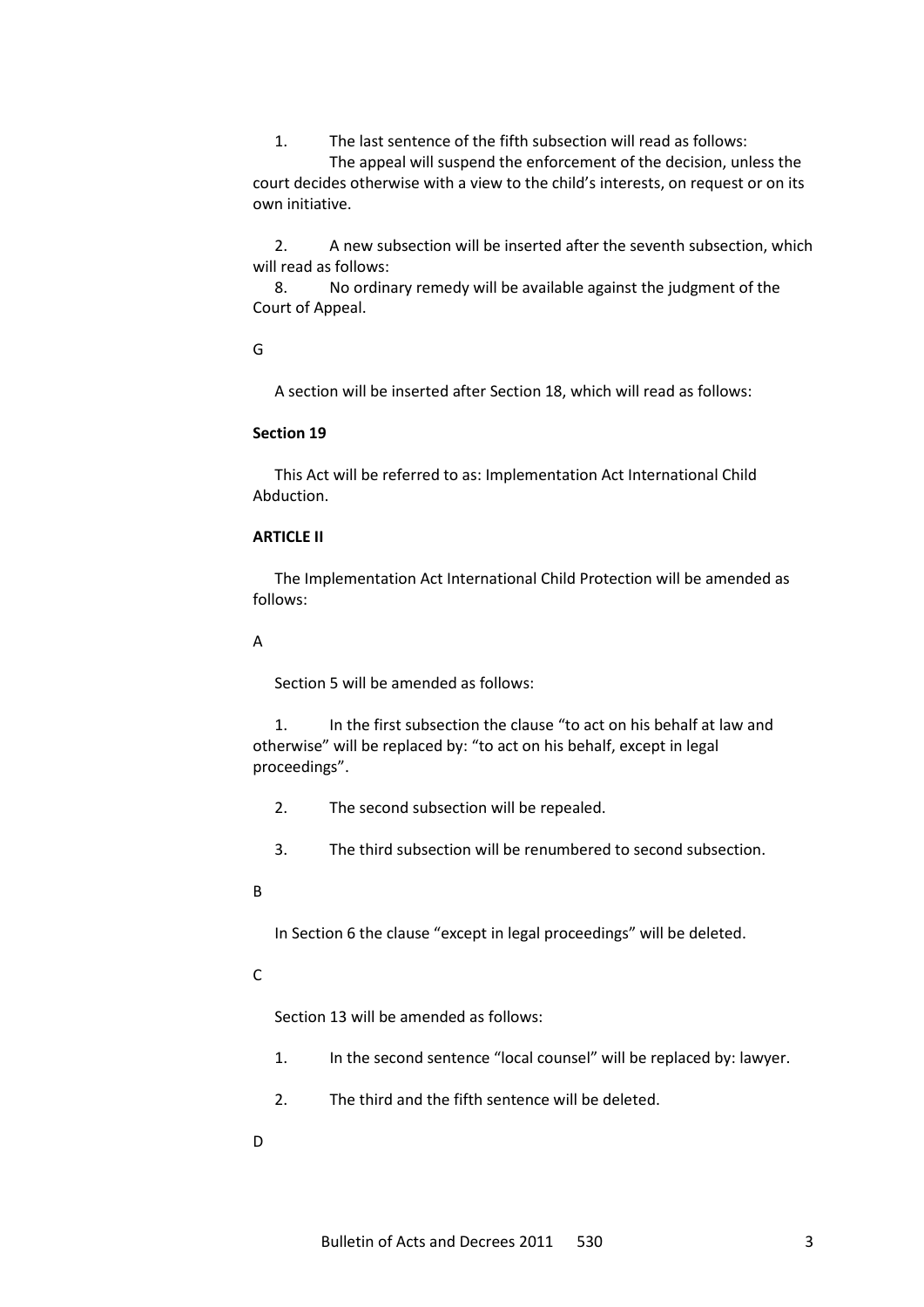In Section 14 "the Act of 2 May 1990 implementing the European Convention on Recognition and Enforcement of Decisions concerning Custody of Children and on Restoration of Custody of Children concluded in Luxemburg on 20 May 1980, implementing the European Convention on the Civil Aspects of International Child Abduction concluded in The Hague on 25 October 1980, and implementing general provisions regarding applications for assistance in the return of abducted children across the Dutch border and its execution" will be replaced by: the Implementation Act International Child Abduction.

#### E

Section 15, third subsection, will be amended as follows:

- 1. In the second sentence "local counsel" will be replaced by: lawyer.
- 2. The third and the fifth sentence will be deleted.
- F

Section 18, third subsection, will be amended as follows:

- 1. In the second sentence "local counsel" will be replaced by: lawyer.
- 2. The third and the fifth sentence will be deleted.
- G

In Section 22 "local counsel" will be replaced by: lawyer.

#### **ARTICLE III**

1. Sections 5, 7 and 12 of the Implementation Act International Child Abduction and Sections 5, 6, 13, 15, 18 of the Implementation Act International Child Protection, as they will read pursuant to this Act, will not apply to pending proceedings in which no final decision has been rendered by the court hearing the case at the moment of the entry into force of this Act.

2. Section 11 of the Implementation Act International Child Abduction, as it will read pursuant to this Act, will not apply to pending proceedings in which the application originating the proceedings was filed prior to the entry into force of this Act.

3. The eighth subsection of Section 13 of the Implementation Act International Child Abduction, as it will read pursuant to this Act, will not apply to proceedings in which the Court of Appeal has rendered a final judgment at the moment of the entry into force of this Act.

#### **ARTICLE IV**

This Act will enter into force at the beginning of the first day of the second calendar month after the date of publication of the Bulletin of Acts and Decrees by which this Act is published.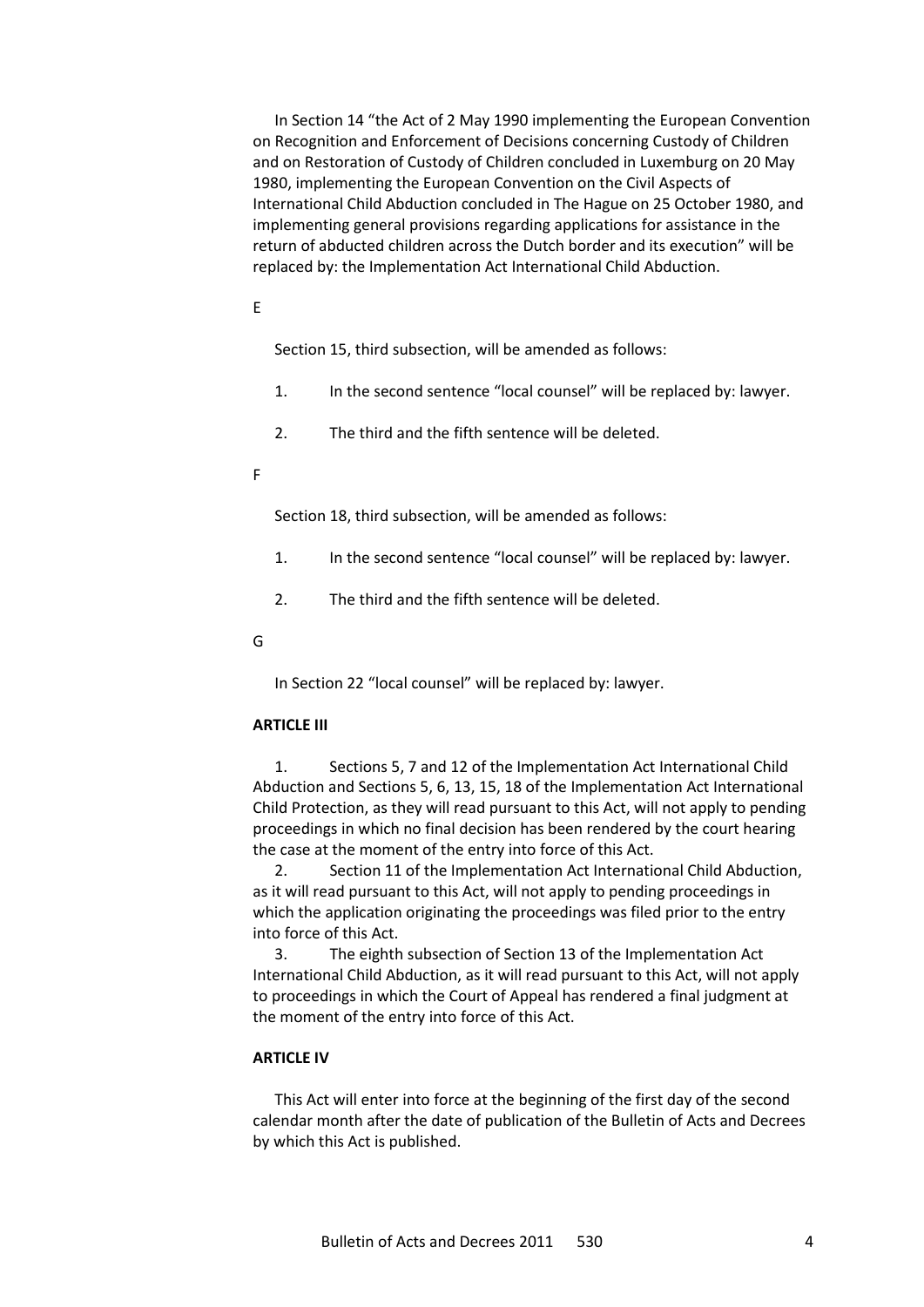We order and command that this Act shall be published in the Bulletin of Acts and Decrees and that all ministries, authorities, bodies and officials whom it may concern shall diligently implement it.

Rendered in The Hague, 10 November 2011

Beatrix

The Minister of Security and Justice, I. W. Opstelten

Published the *eighteenth* day of November 2011

The Minister of Security and Justice, I. W. Opstelten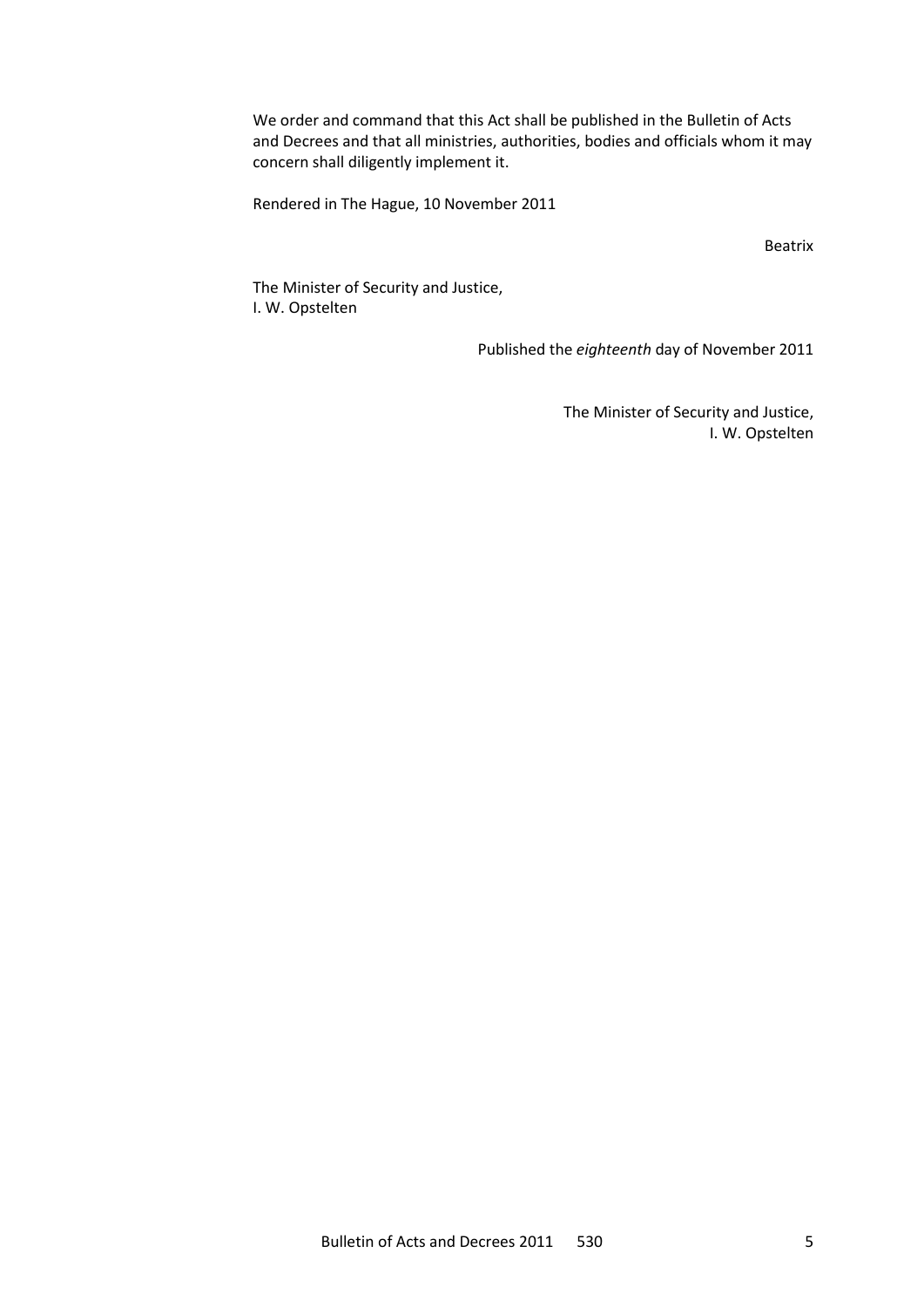#### **International child protection Act (Text applying on: 28-10-2015)**

Act of 16 February 2006, in implementation of the European Convention enacted at The Hague on 19 October 1996 on jurisdiction, applicable law, recognition, enforcement and cooperation in respect of parental responsibility and measures for the protection of children as well as the Regulation (EC) no. 2201/2003 of the Council of the European Union of 27 November 2003 concerning jurisdiction and the recognition of decisions in matrimonial matters and the matters of parental responsibility, repealing Regulation (EC) no. 1347/2000 (OJ EU L 338), and amendment of the Dutch Civil Code, the Dutch Code of Civil Procedure and the Implementation Act on Jurisdiction and Enforcement of Judgments in Civil and Commercial Matters Act (International child protection implementation Act)

We Beatrix, by the grace of God, Queen of the Netherlands, Princess of Orange-Nassau, etc.

Greetings to all who shall see or hear these presents! Be it known:

Whereas We have considered that it is desirable to take legal measures in implementation of the European Convention enacted at The Hague on 19 October 1996 on jurisdiction, applicable law, recognition, enforcement and cooperation in respect of parental responsibility and measures for the protection of children (*Treaty Series* 1997, 299) as well as the Regulation (EC) no. 2201/2003 of the Council of the European Union of 27 November 2003 on jurisdiction and the recognition and enforcement of decisions in matrimonial matters and matters of parental responsibility, repealing Regulation (EC) 1347/2000 (OJ EU L 338), and also to amend the Dutch Civil Code, the Dutch Code of Civil Procedure and the Implementation Act on Jurisdiction and Enforcement of Judgments in Civil and Commercial Matters Act.

We therefore, having heard the Council of State, and in consultation with the States General, have approved and decreed as We hereby approve and decree:

#### **Chapter 1. General provisions**

#### **Article 1**

In this Act the following terms shall mean:

- the convention: the convention enacted at The Hague on 19 October 1996 on jurisdiction, applicable law, recognition, enforcement and cooperation in respect of parental responsibility and measures for the protection of children (Treaty Series 1997, 299);
- the Regulation: the Regulation (EC) no. 2201/2003 of the Council of the European Union of 27 November 2003 concerning jurisdiction and the recognition and enforcement of decisions in matrimonial matters and the matters of parental responsibility, repealing Regulation (EC) no. 1347/2000 (OJ EU L 338).

#### **Article 2**

The chapters 1, 2, 4, 7 and 8 also apply to international matters of parental responsibility and measures for the protection of children that are not governed by the Convention or the Regulation.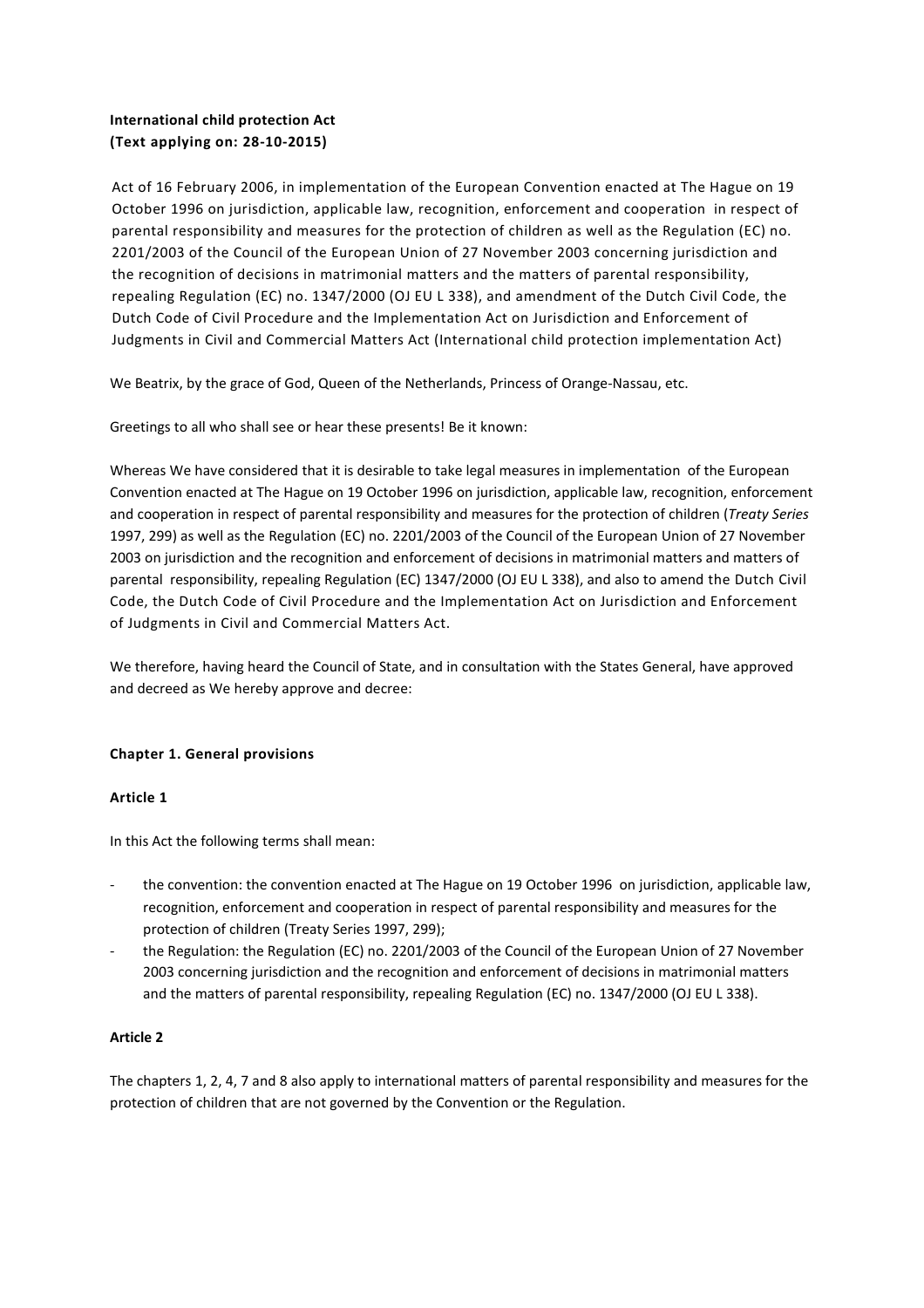#### **Article 3**

- 1. Without prejudice to the provisions in article 1, under a of the European Convention enacted at Luxemburg on 20 May 1980 on recognition and enforcement of decisions concerning custody of children and the restoration of custody of children (Treaty Series 1981, 10), article 4 of the Convention enacted at The Hague on 25 October 1980 on the civil aspects of international child abduction (Treaty Series 1987, 139) and article 2 of the Act of 2 May 1990 in implementation of these conventions (Bulletin of Acts and Decrees 202), this Act applies to children that have not yet reached the age of eighteen years.
- 2. If a child for whom a request by virtue of the Convention, the Regulation or this Act is being dealt with reaches the age of eighteen years, this request will no longer be considered. The same applies to measures in implementation of a decision on a request.

#### **Title 2. Duties and jurisdiction of the central authority**

#### **Article 4**

- 1. The Dutch Minister of Justice will be designated as the central authority for the Netherlands, as referred to in article 29 of the Convention and in article 53 of the Regulation.
- 2. The central authority will discharge the duties which are imposed on such authorities, as described in chapter V of the Convention and chapter IV of the Regulation. This central authority will also deal with requests for intervention in international matters concerning parental responsibility and measures for the protection of children, if they are not governed by the Convention or the Regulation. When these requests are dealt with, the provisions in chapter V of the Convention will be observed as much as possible.
- 3. More specifically, the central authority will take all suitable steps to ensure that in circumstances in which the Convention, the Regulation or this Act applies, solutions are agreed for the protection of the person or the property of the child.
- 4. The designation of the central authority does not preclude that a person applies directly to the court or other authorities to obtain recognition of the parental responsibility for a child, the restoration of the responsibility for a child, or the determination or amendment of a decision concerning parental responsibility or a measure for the protection of a child.

- 1. The central authority is authorised, if necessary also without specific authorisation of the person who applied to the authority with a request, to act on his behalf, other than as a party to legal proceedings.
- 2. Without prejudice to the provisions in article 5, paragraph 3, of the European Convention enacted in Luxemburg on 20 May 1980 on recognition and enforcement of decisions concerning custody of children and concerning the restoration of custody of children (Treaty Series 1981, 10) and article 26 of the Convention enacted at The Hague on 25 October 1980 on the civil aspects of international abduction of children (Treat Series 1987, 139), the central authority will bear all costs attached to the performance of its task.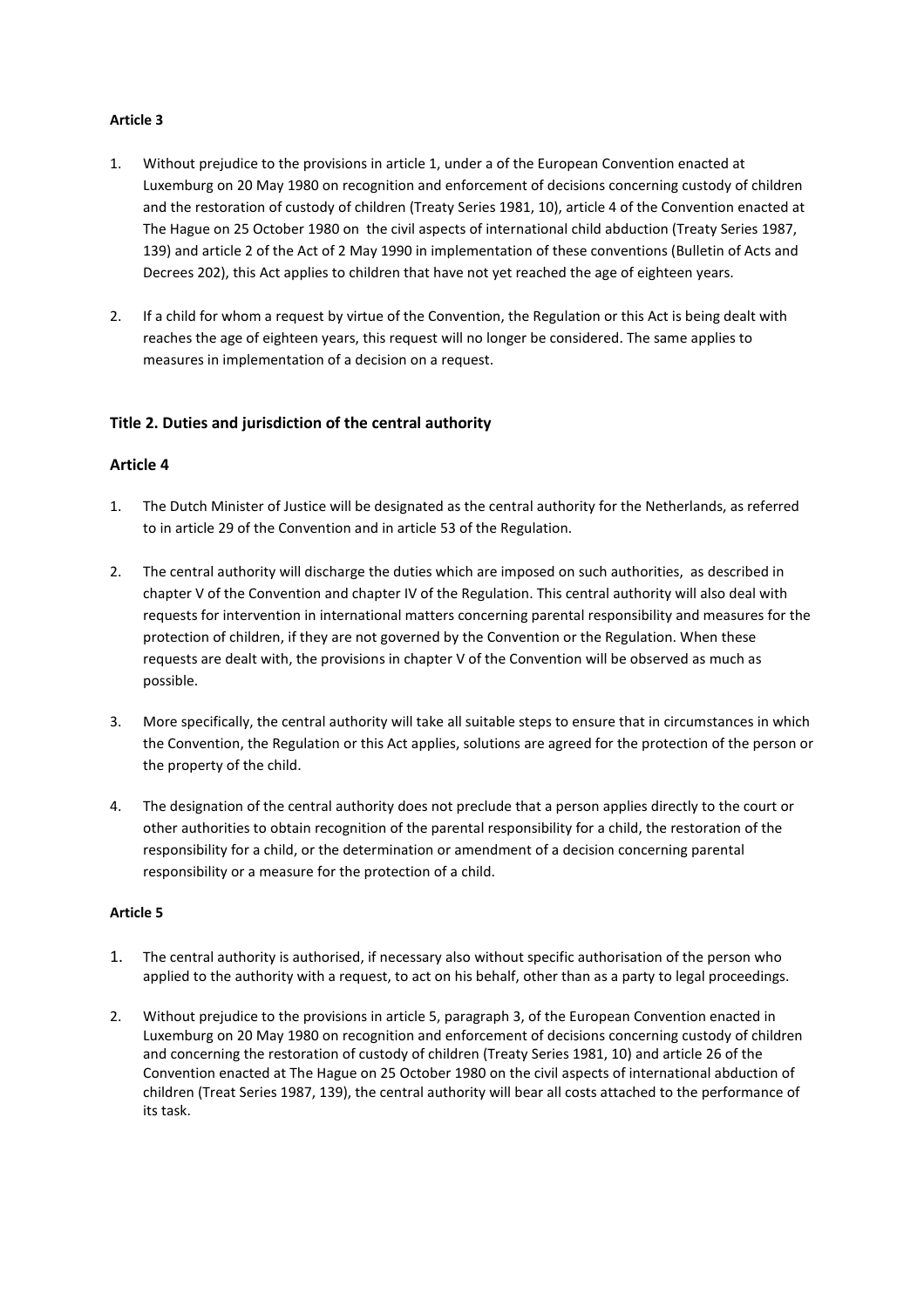#### **Article 6**

The central authority may assign the performance of certain acts, in accordance with its instructions, to the Child Care and Protection Board. The provisions of this chapter also apply with respect to the Child Care and Protection Board.

#### **Article 7**

The municipal authorities and the registrars of births, deaths and marriages provide the central authority with information, free of charge, and also, free of charge and exempt from stamp duty, with all copies and extracts from their registers requested from them by this authority in connection with the performance of their task.

#### **Article 8**

- 1. If, when trying to locate the residence of a child in the Netherlands, the central authority requires the cooperation of the public authorities, it may apply to the public prosecutor in the court district where the child is presumed to be staying, or otherwise in the court district of The Hague. The public prosecutor may transfer the case in accordance with his instructions to a public prosecutor in another court district if the investigation is expected to take place in that court district.
- 2. The public prosecutor referred to in the first paragraph gives priority to the central authority's request for cooperation.
- 3. The police official, appointed for the performance of the police task to cooperate in locating the residence of a child, is permitted to enter any location for this purpose, in so far as this is reasonably necessary for the performance of that task.

**Chapter 3. Procedure in the case of the placement of a child from the Netherlands in another State and in the case of placement of a child from another State in the Netherlands** 

- 1. The decision to place a child, or to provide care to a child from the Netherlands in a foster home or in institutional care in another State in accordance with article 33 of the Convention or in accordance with article 56 of the Regulation is taken in the Netherlands by the central authority, as referred to in article 4, paragraph 1.
- 2. The central authority sends a reasoned application, accompanied by a report on the child to the central authority, or other competent authority, of the State where the placement or provision of care should take place. The central authority must then enter into consultation with this other authority.
- 3. The decision referred to in the first paragraph will not be taken before the central authority, as referred to in article 4, paragraph 1, has received the following documents:
	- a. a written declaration of consent from the persons with whom, or the institution with which, the placement is to be made or by whom or which the care is to be provided;
	- b. if desired, a report drawn up by the central authority or other competent authority in the country of placement showing the suitability of the foster parent to provide foster care for the child;
	- c. the consent, as referred to in article 33, paragraph 2, of the Convention, or article 56, paragraph 2 of the Regulation;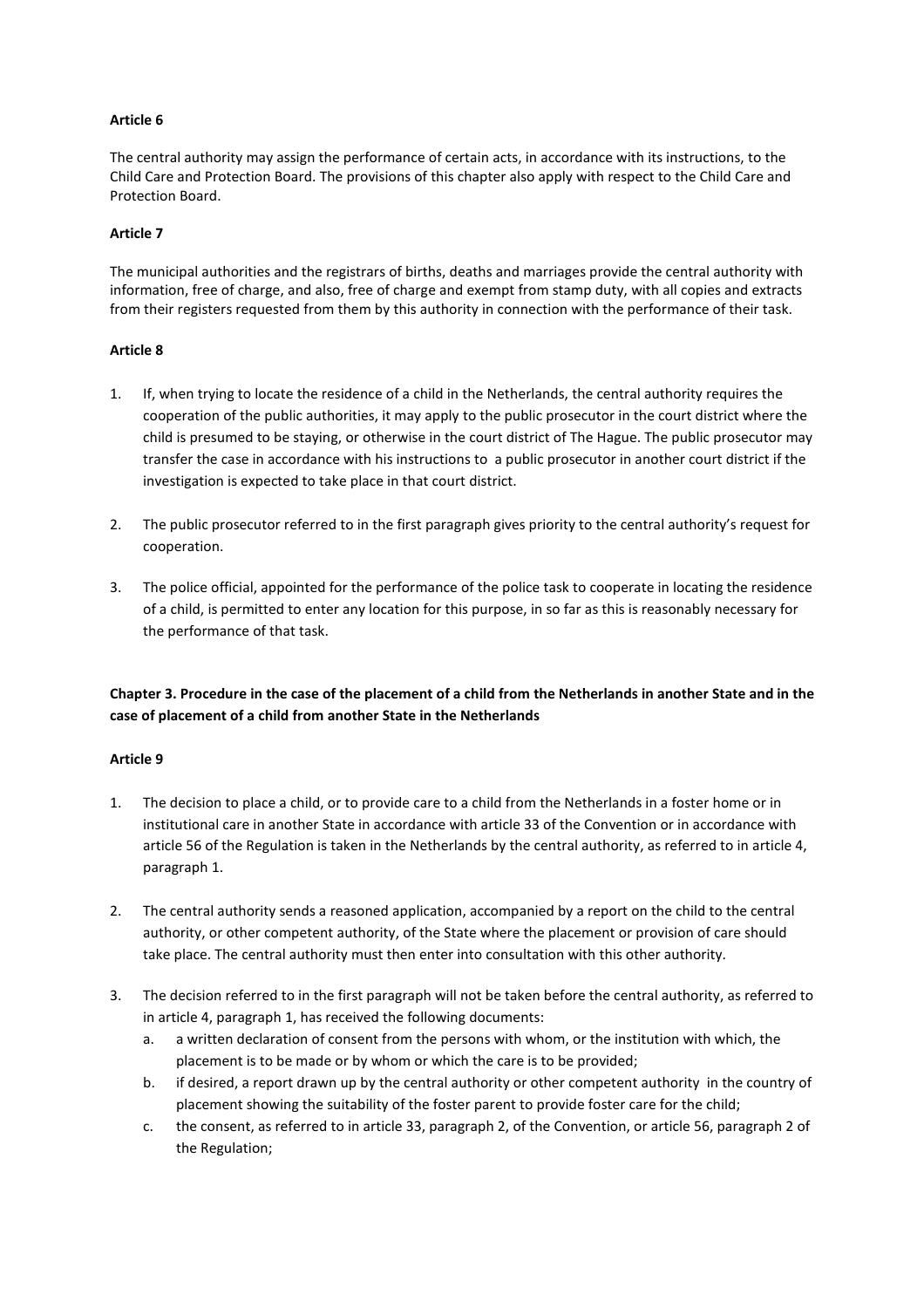d. if applicable, documents showing that the child has or will receive permission to enter the State where the placement or the provision of care will take place and has been or will be granted residence rights in that State.

#### **Article 10**

- 1. In the event of the placement of a child from another State in the Netherlands or the provision of care to such a child in a foster home or institution in the Netherlands in accordance with article 33 of the Convention or article 56 of the Regulation, the consent, as referred to in these articles, must be given by the central authority, as referred to in article 4, paragraph 1.
- 2. The consent, as referred to in paragraph 1, will not be given until the central authority, as referred to in paragraph 1, has received a reasoned request from the competent authority of the State of origin of the child, accompanied by a report on the child, and after it has received the following documents, which documents it sends to the competent authority of the State of origin of the child:
	- a. a written declaration of the persons with whom, or the institution with which, the placement is to be made, or by whom or which the care is to be provided, showing their consent;
	- b. if required, a report showing the suitability of the foster parent to provide foster care for the child;
	- c. if applicable, documents showing that the child has or will be granted permission to enter the Netherlands where the placement or provision of care will take place and has been and will be granted residence rights in the Netherlands.
- 3. Notices of foreign authorities, as referred to in article 56, paragraph 4 of the Regulation will be addressed to the central authority, as referred to in article 4, paragraph 1. This authority sends copies of these notices to the Child Care and Protection Board and to the Immigration and Naturalisation Service.

- 1. If the rules of article 10 have not been observed, the public prosecutor or the central authority may request the juvenile court to charge a certified institution, as referred to in article 1 of the Juvenile Act, with the temporary guardianship of the child. This request may also be made by the Child Care and Protection Board. Unless the court has set a longer period for the expiry of the temporary guardianship, the Board applies to the Court within six weeks after the decision on the temporary guardianship for a settlement with regard to the custody of the minor child. Article 241, paragraphs 4 and 5, as well as article 306a of Book 1 of the Dutch Civil Code, apply by analogy. Article 813, paragraph 2, of the Dutch Code of Civil Procedure applies by analogy.
- 2. The temporary guardianship ends, subject to earlier termination, at the time when either the guardianship of the child or its placement with other persons or another institution commences, or its return to the country of origin has been arranged.
- 3. The costs the guardianship institution incurs for the child will be borne by the person with whom the child, contrary to article 10, has been placed. The articles 8.2.1 up to and including 8.2.7 of the Juvenile Act apply by analogy.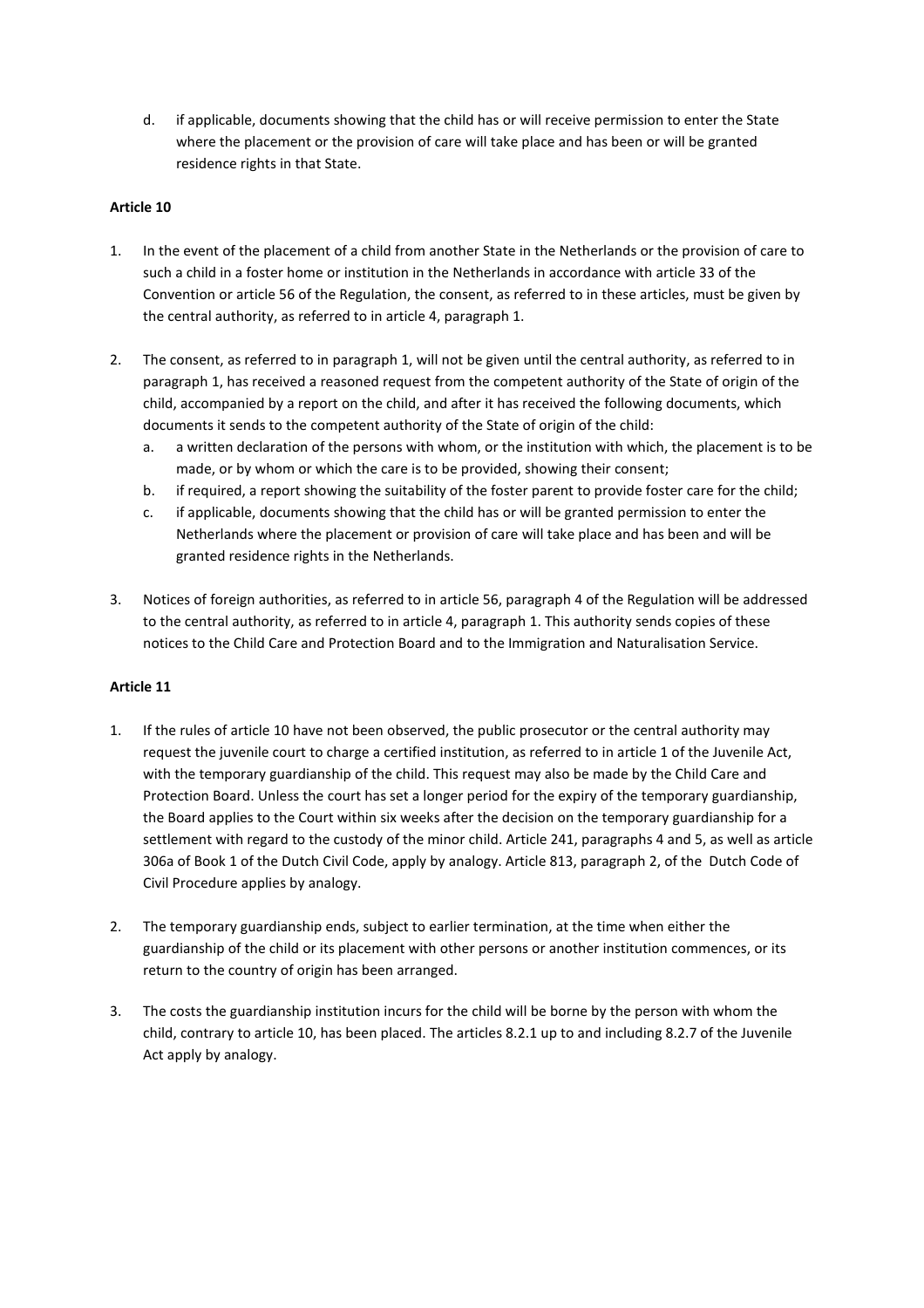#### **Chapter 4. Proceedings with respect to parental responsibility and measures for the protection of children.**

#### **Article 12**

- 1. Without prejudice to the competence of the judge in interlocutory proceedings, the Court has jurisdiction with respect to all matters pertaining to the regulation and implementation of parental responsibility and measures for the protection of children in international cases, except where it concerns the recognition, the non-recognition and the enforcement of foreign decisions.
- 2. The Court has jurisdiction with respect to cases as referred to in the first paragraph if the child has its habitual residence in its area of jurisdiction. In cases in which the Convention or the Regulation confers jurisdiction to the authorities of the Contracting State where the child does not have its habitual residence, but where it is staying, jurisdiction rests with the Court in whose area of jurisdiction the child is staying. In cases in which the Convention or the Regulation grants jurisdiction to the authorities of a State in which the child neither has its habitual residence nor where it is staying, the District Court of The Hague has jurisdiction.

#### **Article 13**

The cases in which the Court has jurisdiction by virtue of article 12, paragraph 1, are initiated with an application. The application is submitted by a lawyer. The application also includes the choice of an address for service within the district of the court.

#### **Article 14**

Article 14 of the International child abduction Act (Bulletin of Acts and Decrees 1990, 202) applies by analogy in cases covered by the Convention, the Regulation or this Act.

#### **Chapter 5. Recognition, non-recognition and enforcement of decisions under the Convention.**

- 1. The court in interlocutory proceedings has jurisdiction with respect to all requests relating to the recognition, non-recognition and the enforcement of decisions concerning parental responsibility and measures for the protection of children given under the Convention, in so far as the recognition, nonrecognition and enforcement are not governed by the Regulation. As to the leave to enforce, the articles 985 up to and including 990 of the Dutch Code of Civil Procedure do not apply.
- 2. In cases, as referred to in the first paragraph, jurisdiction rests with the court in interlocutory proceedings in whose district the person against whom enforcement is sought, or a child to which the request relates, has his habitual residence. If none of these persons have their habitual residence in the Netherlands, the court in interlocutory proceedings in whose district the enforcement is to take place has jurisdiction. If the jurisdiction cannot be based on the grounds referred to in this article, the court in interlocutory proceedings in The Hague has jurisdiction.
- 3. A decision on a request as referred to in the first paragraph is requested by application. It is submitted by a lawyer. The application also includes choice of an address for service within the district of the court.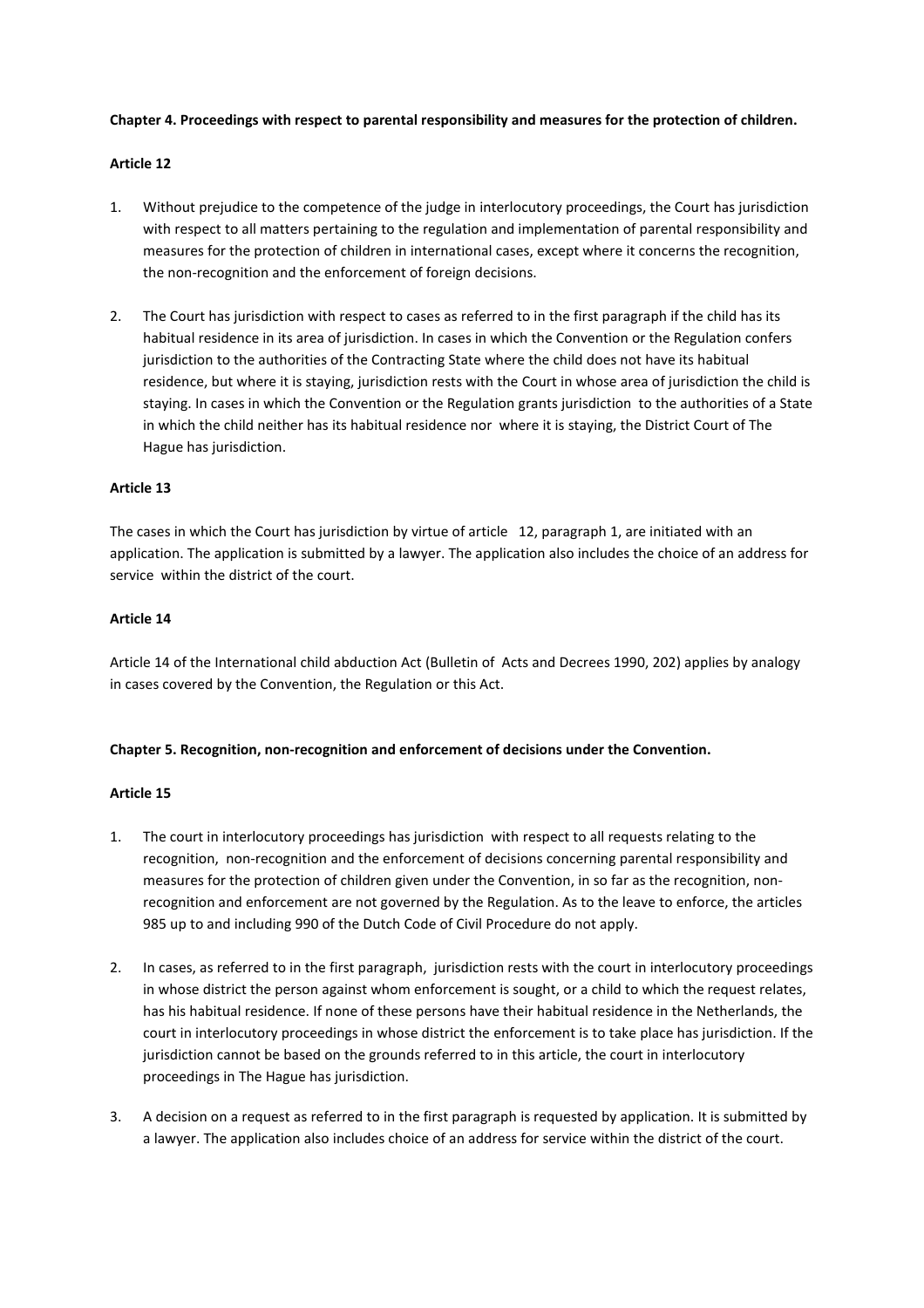#### **Article 16**

- 1. The court in interlocutory proceedings with which a request as referred to in article 15, paragraph 1 has been submitted immediately delivers its decision.
- 2. The leave to enforce has immediate effect.

#### **Article 17**

- 1. The court in interlocutory proceedings which has ruled on a decision as referred to in article 15, paragraph 1, has jurisdiction to hear the appeal against this decision. Only the parties involved may appeal against the decision.
- 2. The appeal against a decision for which a request as referred to in article 15, paragraph 1, has been granted must be filed within one month after the decision has been served. If the party against whom enforcement is sought has his habitual residence abroad, the term for filing an appeal is two months, counting from the date from the date of the service to this party personally or at his address. No extension of time may be granted on account of distance.
- 3. If an appeal is filed by the applicant and concerns the refusal to grant a request as referred to in article 15, paragraph 1, it will be filed within one month after the date of the decision.
- 4. The Court where the appeal is filed immediately delivers its decision.
- 5. Appeal against the decision lies exclusively with the Supreme Court.
- 6. The court at which the appeal has been filed, or the Supreme Court at which an appeal against the decision has been filed, may, at the request of the party against whom enforcement has been requested, defer its judgement if in the State of origin of the decision an ordinary remedy has been sought or the term for doing so has not yet expired. In the latter case, the Court, or the Supreme Court, may set a term within which the remedy must be sought.
- 7. If the decision includes a judgement on more than a part of the request and the enforcement cannot be allowed for the request in its entirety, the enforcement on one or more of these parts will be allowed.
- 8. The applicant may request partial enforcement.

#### **Chapter 6. Recognition, non-recognition and enforcement of decisions under the Regulation.**

- 1. The court in interlocutory proceedings has jurisdiction with respect to the requests as referred to in articles 21, paragraph 3, 28 and 38, paragraph 1, of the Regulation. As to the leave to enforce, the articles 985 up to and including 990 of the Dutch Code of Civil Procedure do not apply.
- 2. Article 29, paragraph 2, of the Regulation applies by analogy to the relative jurisdiction of the court in interlocutory proceedings in the cases referred to in article 21, paragraph 3, of the Regulation. If the jurisdiction of this court cannot be based on the grounds contained therein, the court in interlocutory proceedings at The Hague will have jurisdiction.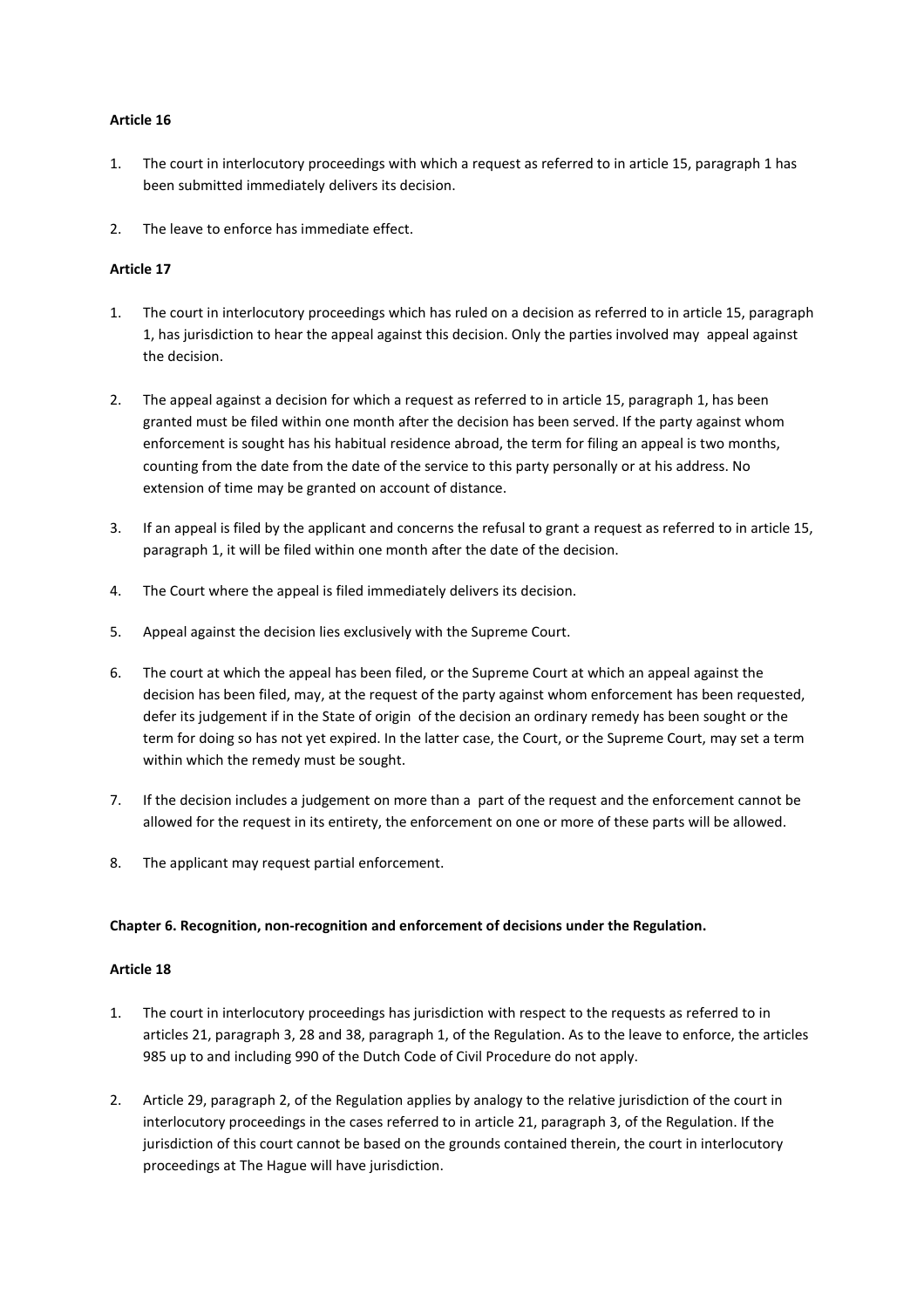- 3. A decision on a request as referred to in the first paragraph is applied for by application. It is submitted by a lawyer. The application also includes choice of an address for service within the district of the court.
- 4. Without prejudice to the provisions in article 38, paragraph 1 of the Regulation, if the documents submitted with the request are insufficient, the applicant will be given an opportunity to supplement them with the document referred to in article 37, paragraph 1, under a, of the Regulation.

#### **Article 19**

- 1. The person against whom enforcement is sought and other interested parties are not summoned to the proceedings on a request as referred to in article 18, paragraph 1.
- 2. Granting the request, as referred to in article 28 of the Regulation, by the court in interlocutory proceedings is by a simple leave, which is included on the authenticated copy of the decision to be enforced.
- 3. The leave to enforce is has immediate effect.

#### **Article 20**

- 1. The court in interlocutory proceedings which has ruled on a request as referred to in article 18, paragraph 1, has jurisdiction on the legal remedy, as referred to in article 33 of the Regulation.
- 2. The legal remedy, as referred to in article 33 of the Regulation, sought by the applicant and made against a refusal to grant a request as referred to in article 18, paragraph 1, must be sought within one month after the decision has been served.
- 3. The court at which the appeal has been lodged immediately delivers its decision.

#### **Article 21**

- 1. The procedure of article 26 of Book 1 of the Dutch Civil Code does not apply with respect to the request based on article 21, paragraph 3, of the Regulation for a decision concerning recognition or nonrecognition of a decision given in another Member State relating to divorce, legal separation or annulment of the marriage.
- 2. Article 26e of Book 1 of the Dutch Civil Code applies by analogy to a decision as referred to in the first paragraph.

#### **Article 22**

In the case referred to in article 41, paragraph 3 of the Regulation the request for a certificate concerning a decision with respect to the right of access is issued by application through a lawyer to the judge in interlocutory proceedings of the court where the juvenile judge has given the decision. The court in interlocutory proceedings immediately rules on the decision.

#### **Article 23**

Article 31 of the Dutch Code of Civil Procedure applies by analogy to the procedure as referred to in article 43 of the Regulation, if the certificate issued by a Dutch court.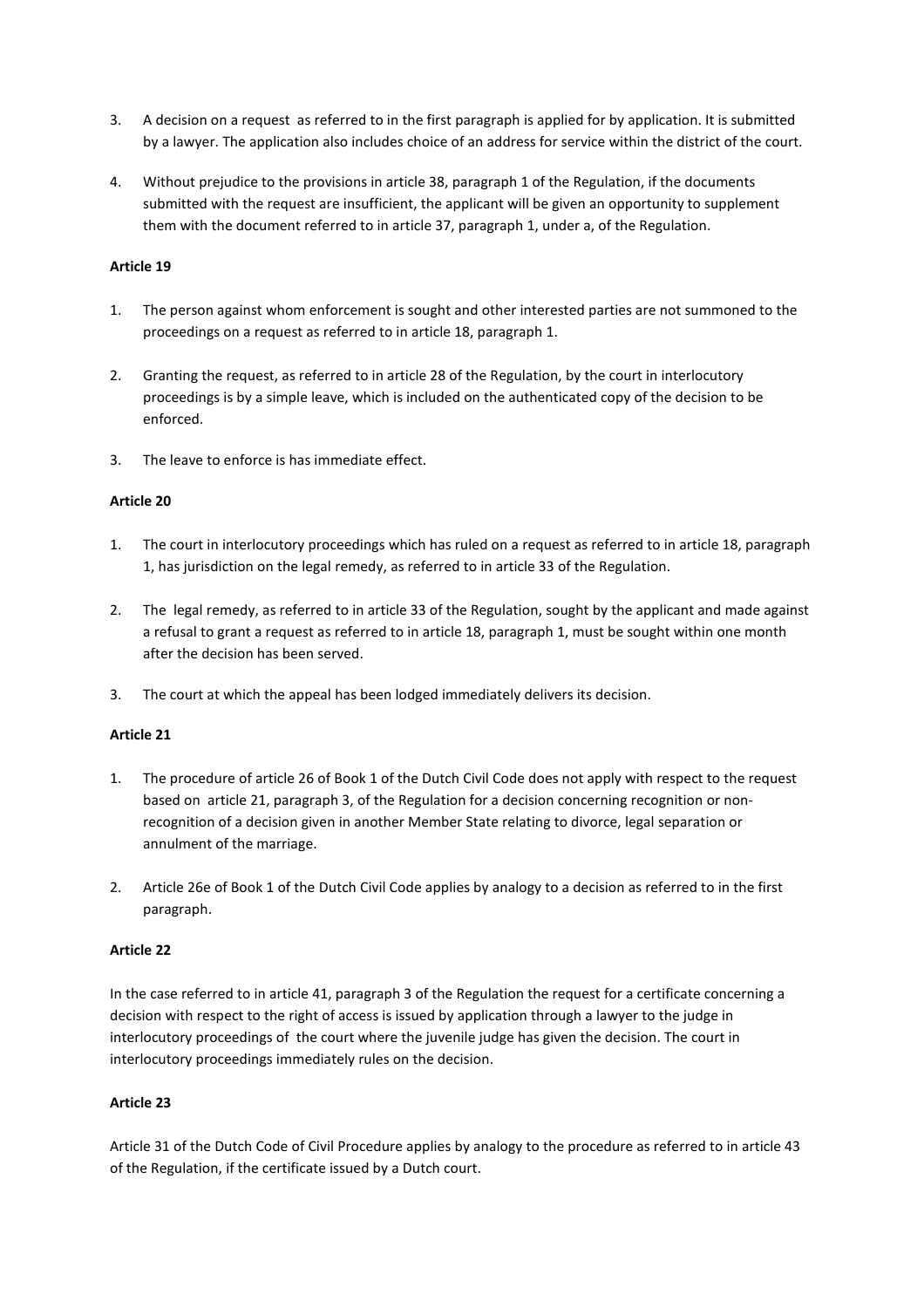#### **Chapter 7. International cooperation between courts**

#### **Article 24**

- 1. The Council for the Judiciary appoints one or more juvenile judges who are specifically responsible for facilitating contacts between judges in the Netherlands with whom under the Convention, Regulation or this Act proceedings are pending with judges abroad with relevant qualifications, as well as contacts between judges with whom such proceedings are pending with judges in the Netherlands with relevant qualifications.
- 2. If a judge in the Netherlands wishes to consult a judge abroad in connection with proceedings in the first paragraph, he may avail himself of the services of the judge referred to in the first paragraph.
- 3. The services referred to in the second paragraph are also granted to a judge abroad who wishes to consult a judge in the Netherlands in connection with proceedings that are pending, as referred to in the first paragraph.
- 4. If, in connection with a consultation as referred to in the second or third paragraph, documents need to be translated or if the assistance of an interpreter is required, the judge referred to in the first paragraph will take care of this.
- 5. Before a consultation as referred to in the second paragraph takes place, the judge with whom the proceedings are pending informs the parties of this. After the consultation has taken place, he will give an account of this consultation to the other parties.
- 6. The transfer of requests as referred to in the articles 8 and 9 of the Convention and article 15 of the Regulation takes place through the judge referred to in the first paragraph. The judge who has transferred a request will inform the parties of this.

#### **Chapter 8. Declaration concerning parental responsibility**

#### **Article 25**

- 1. Authorisation for the issuance of a declaration as referred to in article 40 of the Convention rests with a civil-law notary.
- 2. The declaration is issued by means of a form to be determined by a decision of the Dutch Minister of Justice.

#### **Chapter 9. Concurrence with other international arrangements**

#### **Article 26**

In the relations between the Netherlands and other States that are a party to both the convention referred to in article 1 and the European Convention enacted at Luxemburg on 20 May 1980 on the recognition and enforcement of decisions concerning custody of children and restoration of custody of children (Treaty Series 1981,10), the convention referred to in article 1 has priority.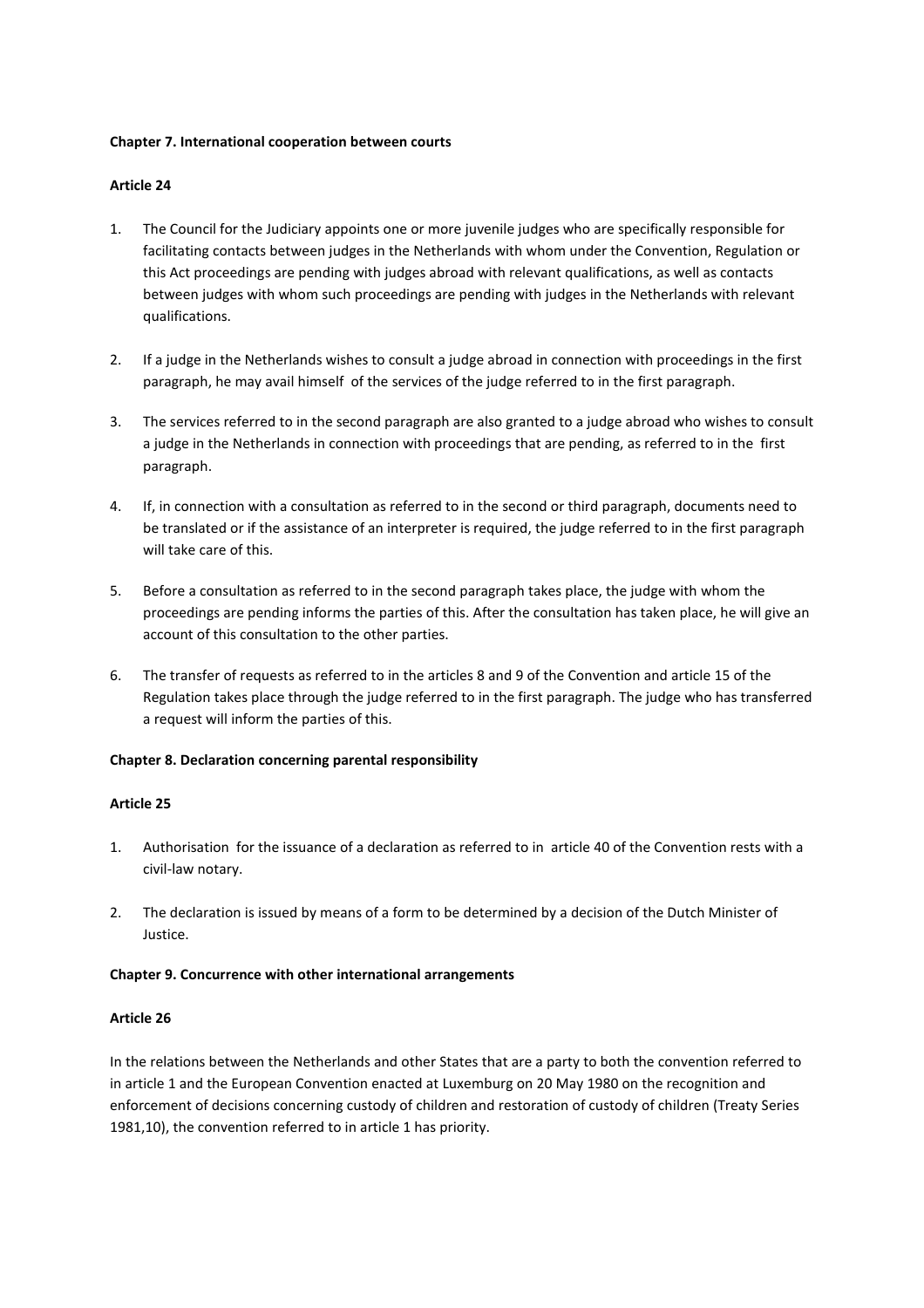#### **Chapter 10. Amendment of other Acts**

#### **Article 27**

[Amends the Dutch Civil Code Book 1]

#### **Article 28**

[Amends the Dutch Code of Civil Procedure]

#### **Article 29**

[Amends the Implementation Act on Jurisdiction and Enforcement of Judgments in Civil and Commercial Matters Act]

#### **Chapter 11. Final provisions**

#### **Article 30**

- 1. Article 28, under B, of this Act applies to proceedings concerning divorce, legal separation and annulment of the marriage after legal separation, nullification as well as nullity and validity of the marriage, which are instituted on or after 1 March 2005.
- 2. The convention referred to in article 1 does not apply in proceedings concerning parental responsibility or measures for the protection of children, which have been instituted before it has entered into force in the Netherlands and in which a decision is made after it has entered into force.
- 3. The entry into force in the Netherlands of the convention referred to in article 1 does not affect the parental responsibility previously attributed to a person by operation of law.
- 4. From the date on which the convention referred to in article 1 entered into force in the Netherlands, the parental responsibility attributed by operation of law to a person who does not already have that responsibility will be governed by that convention.

#### **Article 31**

This Act takes effect on a date to be determined by Royal Decree.

#### **Article 32**

This Act is cited as: International Child Protection Act.

We order and command that this Act shall be published in the Bulletin of Acts and Decrees, and that all ministerial departments, authorities, bodies and officials who it may concern shall diligently implement it.

Done at The Hague, 16 February 2006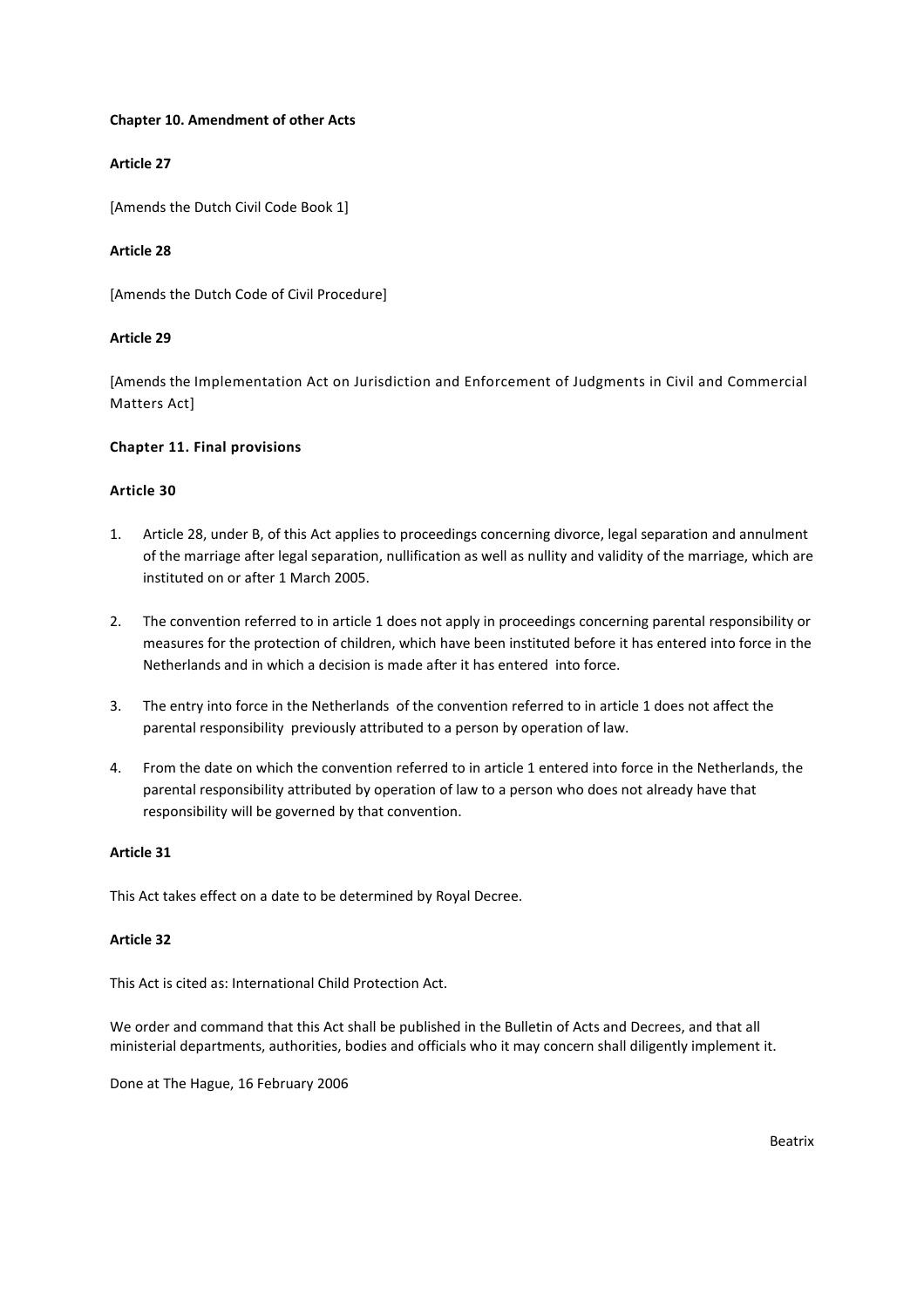The Minister of Justice J.P.H.Donner

> Issued on the seventh of March 2006 The Minister of Justice J.P.H. Donner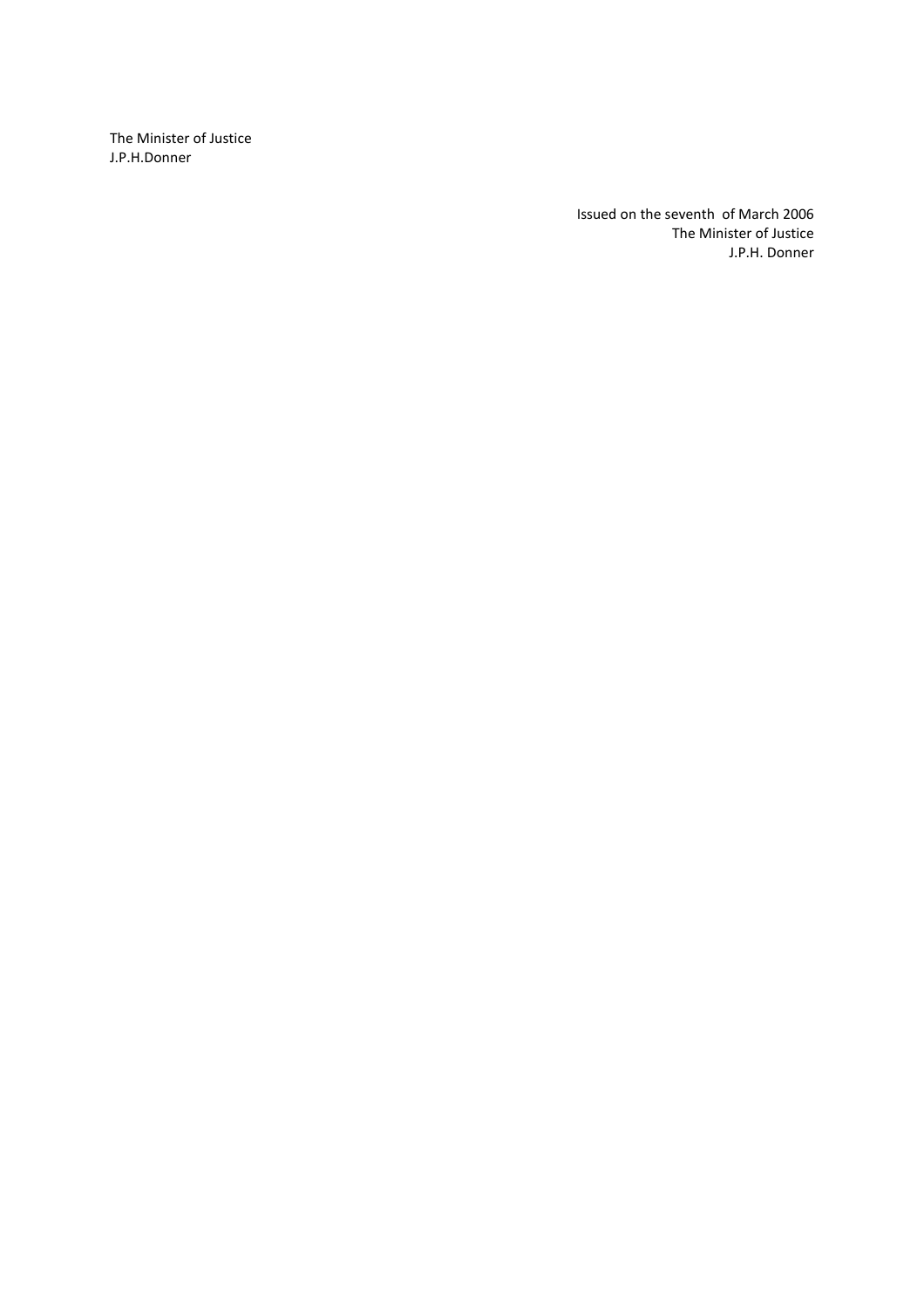# Application form for the return of the child/ Aanvraagformulier voor teruggeleiding van het kind

Please complete the downloaded form in Dutch and sign the attached authorization. You are recommended to first read the enclosed explanation before completing the form. U wordt verzocht dit gedownloade formulier in het Nederlands in te vullen en het machtigingsformulier in te vullen en te ondertekenen. U wordt aangeraden eerst de toelichting bij dit formulier te lezen, voordat u het formulier invult.

# **For every other involved child, you may copy this page, complete it and attach it Voor ieder ander betrokken kind dient u deze pagina te kopiëren, in te vullen en toe te voegen.**

| REQUESTING CENTRAL AUTHORITY /<br>VERZOEKENDE CENTRALE AUTORITEIT |                                                                                     | <b>REQUESTED CENTRAL AUTHORITY /</b><br>AANGEZOCHTE CENTRALE AUTORITEIT                                                               |
|-------------------------------------------------------------------|-------------------------------------------------------------------------------------|---------------------------------------------------------------------------------------------------------------------------------------|
| The Netherlands / Nederland                                       |                                                                                     | (The Central Authority of the country where the child now resides/<br>De Centrale autoriteit van het land waar het kind nu verblijft) |
| А.                                                                | <b>GENERAL INFORMATION / ALGEMENE INFORMATIE</b>                                    |                                                                                                                                       |
| $\mathbf{I}$                                                      |                                                                                     |                                                                                                                                       |
|                                                                   | Identity of the child and parents / Identiteit van het kind en de ouders            |                                                                                                                                       |
| 1.1.                                                              | Child / Kind                                                                        |                                                                                                                                       |
|                                                                   | Name / Naam:                                                                        |                                                                                                                                       |
|                                                                   | First names / Voornamen:                                                            |                                                                                                                                       |
|                                                                   | Date and place of birth:<br>Geboortedatum en -plaats:<br>(dd/mm/yyyy)               |                                                                                                                                       |
|                                                                   | Nationality(ies): / Nationaliteit(en):                                              |                                                                                                                                       |
|                                                                   | Sex / Geslacht:                                                                     |                                                                                                                                       |
|                                                                   | Habitual residence / Gewone verblijfplaats:                                         |                                                                                                                                       |
|                                                                   | Passport(s) or identity card(s) (nr):<br>Paspoort(en) of identiteitskaar(en)t(nr.): |                                                                                                                                       |
|                                                                   | Civil registry number:<br>Burgerservicenummer:                                      |                                                                                                                                       |
|                                                                   | Residence permit number:<br>Verblijfsdocumentnummer:                                |                                                                                                                                       |
|                                                                   | Description / Beschrijving:                                                         |                                                                                                                                       |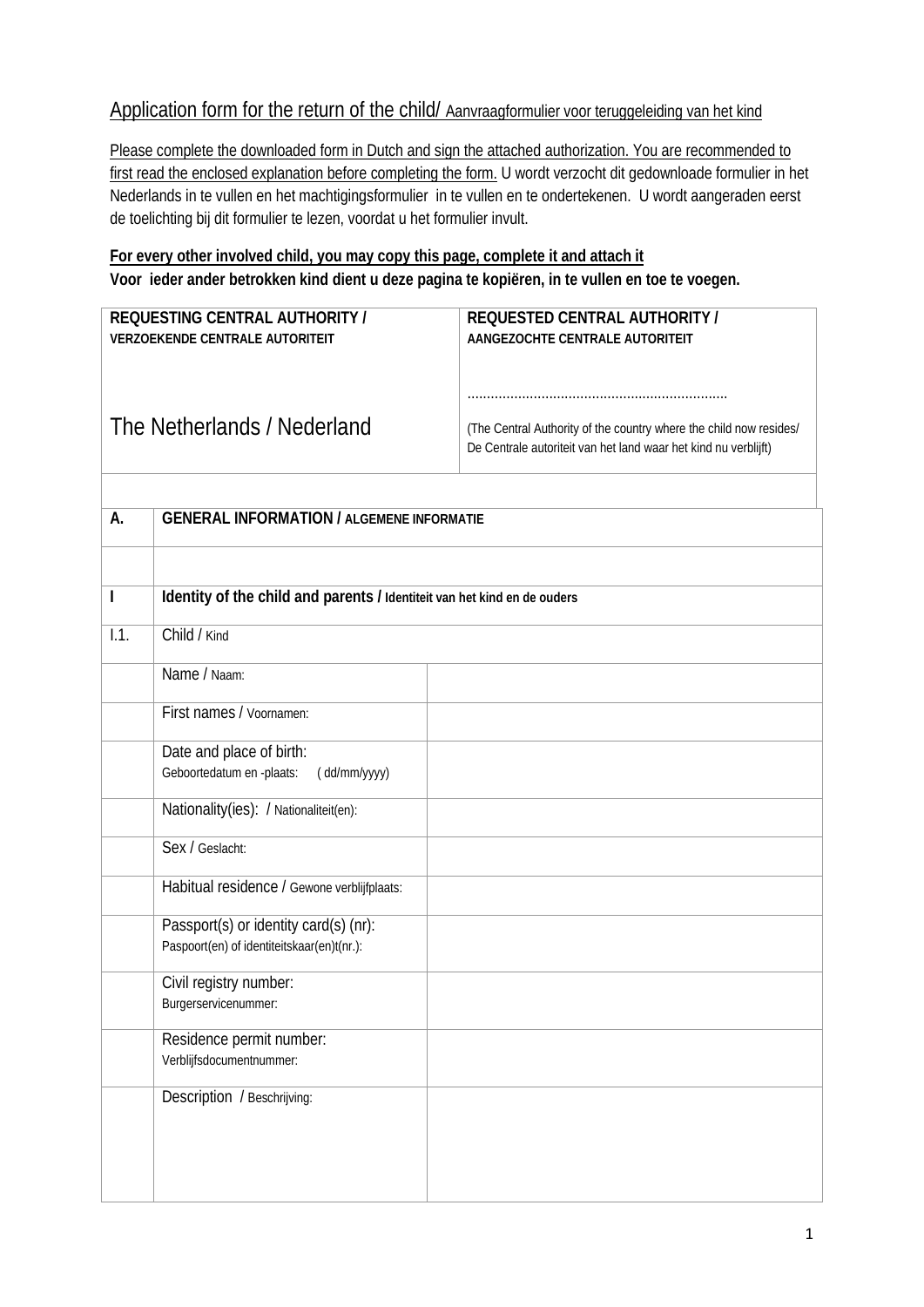| 1.2.  | Parents / Ouders                                                                      |
|-------|---------------------------------------------------------------------------------------|
|       |                                                                                       |
| 1.2.1 | Mother / Moeder                                                                       |
|       | Name: / Naam:                                                                         |
|       |                                                                                       |
|       | First names: / Voornamen:                                                             |
|       | Date and place of birth:<br>Geboortedatum en -plaats:<br>(dd/mm/yyyy)                 |
|       | Nationality (ies): / Nationaliteit(en):                                               |
|       |                                                                                       |
|       | Habitual residence: / Gewone verblijfplaats                                           |
|       | Street name and number of the house:<br>Straatnaam en huisnummer                      |
|       | Postal code and City/Town :<br>Postcode en woonplaats :                               |
|       | Country: / Land:                                                                      |
|       | Phone number and E-mail address:<br>Telefoonnummer en e-mailadres:                    |
|       | Passport(s) or Identity card(s) (nr): /<br>Paspoort(en) of Identiteitskaart(en)(nr.): |
|       | Civil Registry number:./<br>Burgerservicenummer:                                      |
|       | Residence Permit number: /<br>Verblijfsdocumentnummer:                                |
| 1.2.2 | Father / Vader                                                                        |
|       | Name / Naam:                                                                          |
|       |                                                                                       |
|       | First names: / Voornamen:                                                             |
|       | Date and place of birth: /                                                            |
|       | Geboortedatum en -plaats:<br>(dd/mm/yyyy)                                             |
|       | Nationality (ies): /Nationaliteit(en):                                                |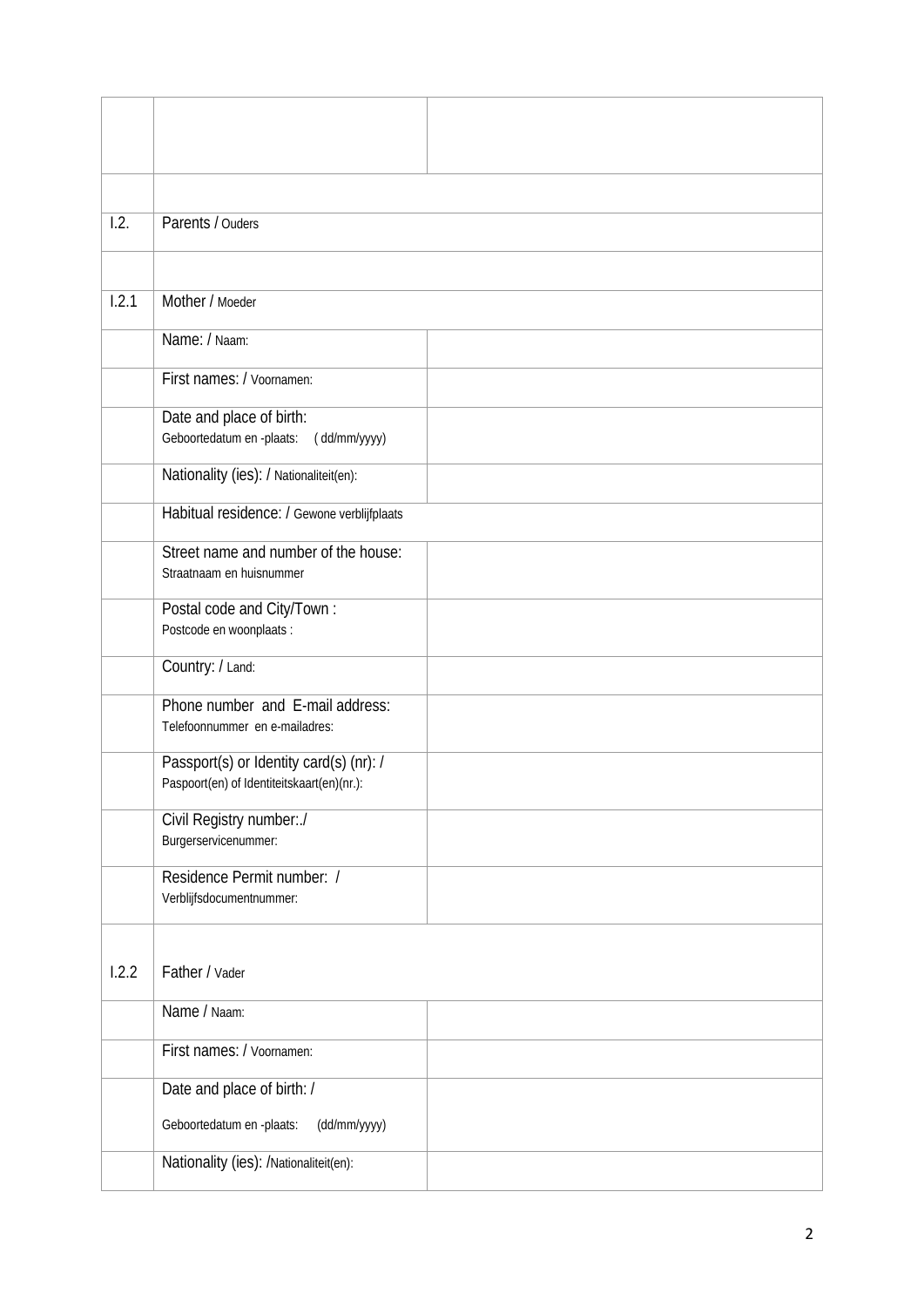|                 | Habitual residence: / Gewone verblijfplaats:                                                                                                                                                                                                          |  |
|-----------------|-------------------------------------------------------------------------------------------------------------------------------------------------------------------------------------------------------------------------------------------------------|--|
|                 | Street name and number of the house:<br>Straatnaam en huisnummer:                                                                                                                                                                                     |  |
|                 | Postal code and City /Town:<br>Postcode en woonplaats :                                                                                                                                                                                               |  |
|                 | Phone number and E-mail address:<br>Telefoonnummer en e-mailadres:                                                                                                                                                                                    |  |
|                 | Country / Land:                                                                                                                                                                                                                                       |  |
|                 | Passport(s) or Identity card(s) (nr):<br>Paspoort(en) of Identiteitskaart(en) (nr.):                                                                                                                                                                  |  |
|                 | Civil Registry number:<br>Burrgerservicenummer:                                                                                                                                                                                                       |  |
|                 | Residence Permit number:<br>Verblijfsdocumentnummer:                                                                                                                                                                                                  |  |
|                 |                                                                                                                                                                                                                                                       |  |
| 1.2.3           | Date and place of marriage: / Datum en<br>Plaats huwelijk:<br>(dd/mm/yyyy)                                                                                                                                                                            |  |
| <b>or</b><br>0f | Registered partnership since: / Datum<br>Geregistreerd partnerschap:<br>(dd/mm/yyyy)                                                                                                                                                                  |  |
| <b>or</b><br>0f | Other form of cohabitation since: /<br>Andere samenlevingsvorm sinds: (dd/mm/yyyy)                                                                                                                                                                    |  |
| 1.2.4           | Date and place of any divorce decision,<br>finalisation of registered partnership or<br>any other form of cohabitation: /<br>Datum en plaats echtscheiding, beëindiging<br>geregistreerd partnerschap of andere<br>samenlevingsvorm :<br>(dd/mm/yyyy) |  |
|                 | Copy of decision included<br>Yes / No<br>Kopie bewijsstuk bijgevoegd<br>Ja / Nee                                                                                                                                                                      |  |
| 1.3             | (circle what is applicable)<br>Parental authority / Custody entrusted to:<br>Ouderlijk gezag/voogdij berust bij: (omcirkelen wat van toepassing is)                                                                                                   |  |
|                 | Father / Vader<br>Both/beiden<br>Mother / Moeder                                                                                                                                                                                                      |  |
|                 | Other person or institution, namely: / (only to be completed in case this person is not the father or<br>mother) Andere persoon of instelling,namelijk: (alleen invullen wanneer deze persoon niet de vader of de moeder is)                          |  |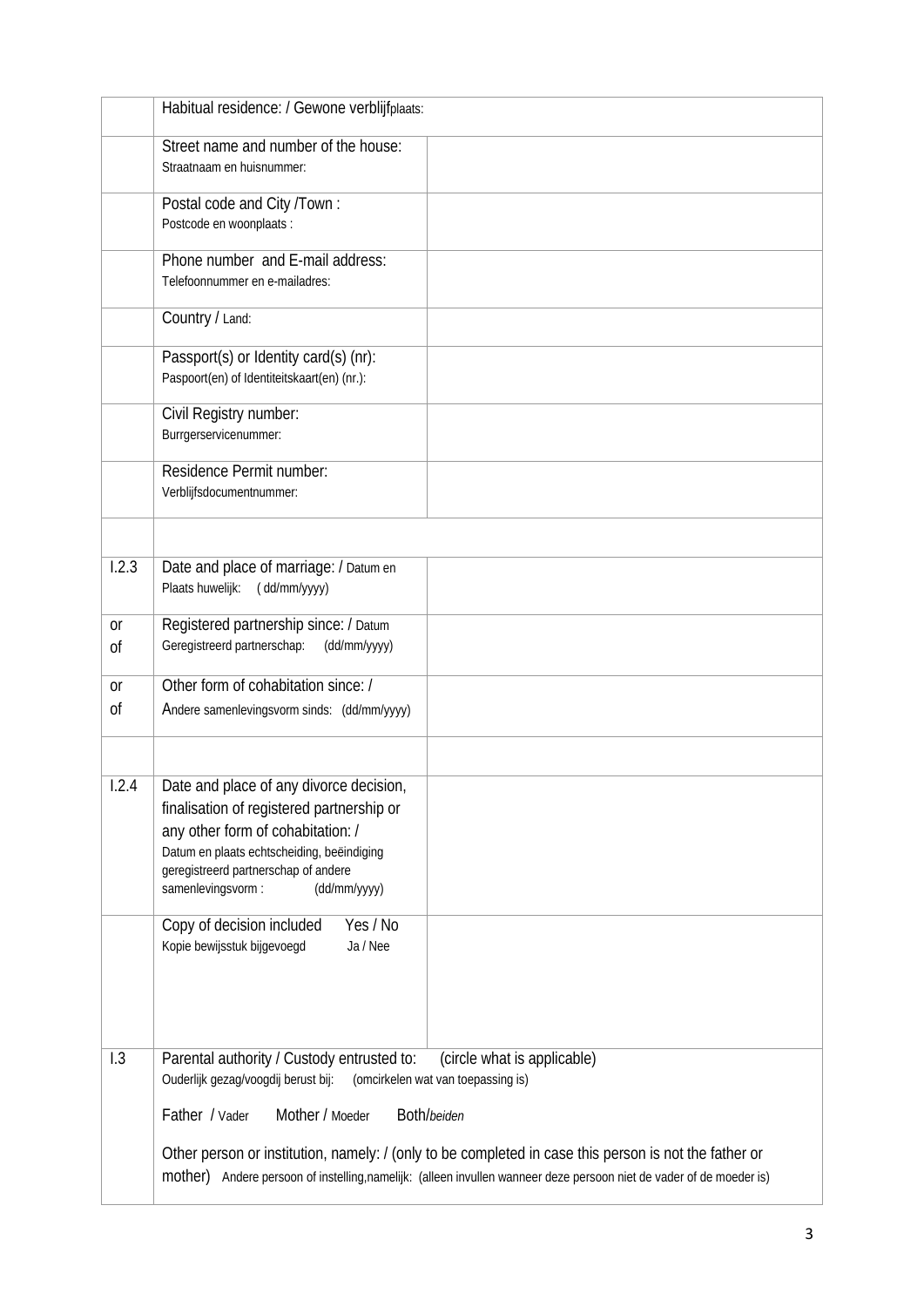| Institution, namely (see below)/ instantie, namelijk (zie hieronder)                                        |  |
|-------------------------------------------------------------------------------------------------------------|--|
| Name other person:/ naam andere persoon:                                                                    |  |
| First names: / Voornamen:                                                                                   |  |
| Nationality (ies): / Nationaliteit(en):                                                                     |  |
| Address / Adres                                                                                             |  |
| Street name and number of the house: /<br>Straatnaam en huisnummer:                                         |  |
| Postal code and City /Town:<br>Postcode en woonplaats:                                                      |  |
| Country : / Land :                                                                                          |  |
| Phone number and E-mail address:<br>Telefoonnummer en e-mailadres:                                          |  |
| Passport or Identitycard number: /<br>Paspoort of identiteitskaart:                                         |  |
| Document proving parental authority or<br>custody: / Document waaruit ouderlijk gezag of<br>voogdij blijkt: |  |
| Relation of the contact person to the<br>child: / Relatie van de contactpersoon tot het<br>kind:            |  |
|                                                                                                             |  |
| Name Institute: / Naam instantie:                                                                           |  |
| Address / Adres                                                                                             |  |
| Street name and number of the house: /<br>Straatnaam en huisnummer:                                         |  |
| Postal Code and City /Town:<br>Postcode en plaats :                                                         |  |
| Country : / Land :                                                                                          |  |
| Contact person : / Contactpersoon :                                                                         |  |
| Phone number and E-mail address:                                                                            |  |
| Telefoonnummer ene-mailadres:                                                                               |  |
| Passport or Identity card number:<br>Paspoort of identiteitskaart(nr.):                                     |  |
| Document proving parental authority,<br>custody or child protection measure: /                              |  |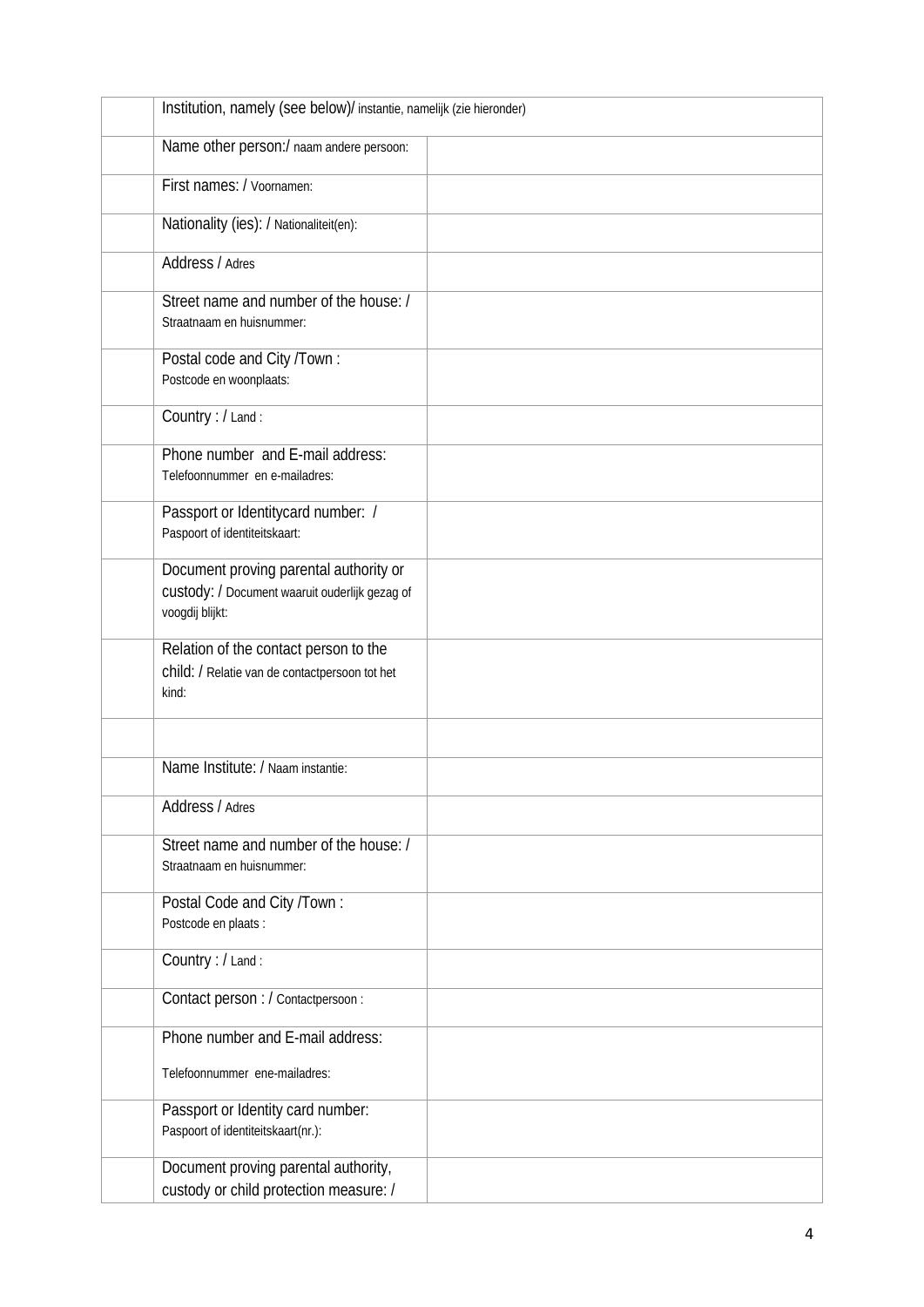|      | Document waaruit ouderlijk gezag, voogdij of<br>kinderbeschermingsmaatregel blijkt:                                                                                     |  |
|------|-------------------------------------------------------------------------------------------------------------------------------------------------------------------------|--|
|      |                                                                                                                                                                         |  |
| II.  | Requesting individual or institution:<br>(circle what is applicable)<br>Verzoekende persoon of instantie: (omcirkelen wat van toepassing is)                            |  |
|      | Father / Vader<br>Mother / Moeder                                                                                                                                       |  |
|      | Other person, namely: /<br>Andere persoon, namelijk:                                                                                                                    |  |
|      | Institution, namely / Instantie,                                                                                                                                        |  |
|      |                                                                                                                                                                         |  |
| III. | Legal Assistance / juridische bijstand                                                                                                                                  |  |
|      |                                                                                                                                                                         |  |
|      | Legal advisor / Juridisch adviseur                                                                                                                                      |  |
|      | Office Name: / Naam kantoor:                                                                                                                                            |  |
|      | Name Legal advisor: /<br>Naam juridisch adviseur:                                                                                                                       |  |
|      | Street name and number of the house:/<br>Straatnaam en huisnummer:                                                                                                      |  |
|      | Postal code and City /Town<br>Postcode en plaats:                                                                                                                       |  |
|      | Phone number and E-mail address:<br>Telefoonnummer en e-mailadres:                                                                                                      |  |
|      |                                                                                                                                                                         |  |
|      |                                                                                                                                                                         |  |
| IV.  | Factual and/or legal grounds for the request (e.g. court decision): /<br>Feitelijke of juridische gronden die het verzoek rechtvaardigen (vb. rechterlijke beslissing): |  |
|      |                                                                                                                                                                         |  |
|      |                                                                                                                                                                         |  |
|      |                                                                                                                                                                         |  |
|      |                                                                                                                                                                         |  |
|      |                                                                                                                                                                         |  |
|      |                                                                                                                                                                         |  |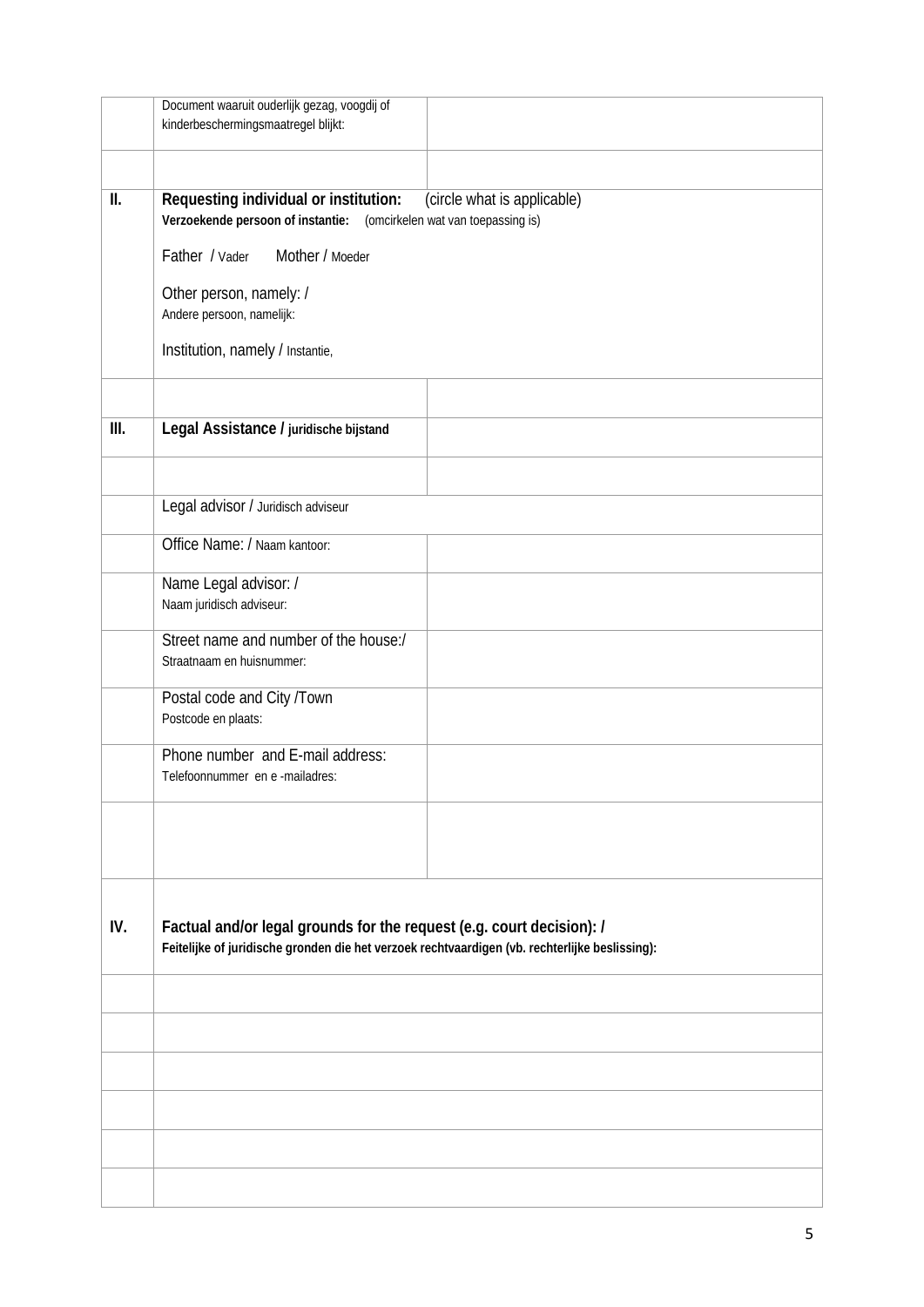| V.        | Proceedings: / Procedures:                                                                                           |  |
|-----------|----------------------------------------------------------------------------------------------------------------------|--|
|           |                                                                                                                      |  |
|           |                                                                                                                      |  |
|           |                                                                                                                      |  |
|           |                                                                                                                      |  |
|           |                                                                                                                      |  |
|           |                                                                                                                      |  |
|           |                                                                                                                      |  |
|           |                                                                                                                      |  |
| <b>B.</b> | ADDITIONAL RELEVANT INFORMATION: / OVERIGE RELEVANTE INFORMATIE:                                                     |  |
|           |                                                                                                                      |  |
| VI.       | Place where the child is thought to be: / Plaats waar het kind vermoedelijk verblijft:                               |  |
|           |                                                                                                                      |  |
| VI.1.     | Information concerning the person alleged to have wrongfully removed or retained the child(ren) /                    |  |
|           | Informatie over de persoon die vermoedelijk het kind / de kinderen ongeoorloofd heeft overgebracht of achtergehouden |  |
|           | (circle what is applicable / omcirkelen wat van toepassing is)<br>Father / Vader<br>Mother / Moeder                  |  |
|           | Other, namely: (only to be completed when this person is not the father or mother) /                                 |  |
|           | Ander, namelijk: (alleen in te vullen wanneer deze persoon niet de vader of moeder is)                               |  |
|           |                                                                                                                      |  |
|           |                                                                                                                      |  |
| VI.2.     | Presumed whereabouts of the child(ren) / Vermoedelijk verblijfadres van het kind / de kinderen                       |  |
|           | Street name and number of the house: /<br>Straatnaam en huisnummer:                                                  |  |
|           | Postal code and place : / Postcode en plaats :                                                                       |  |
|           | Country: / Land:                                                                                                     |  |
|           | Phone number and E-mail address:                                                                                     |  |
|           |                                                                                                                      |  |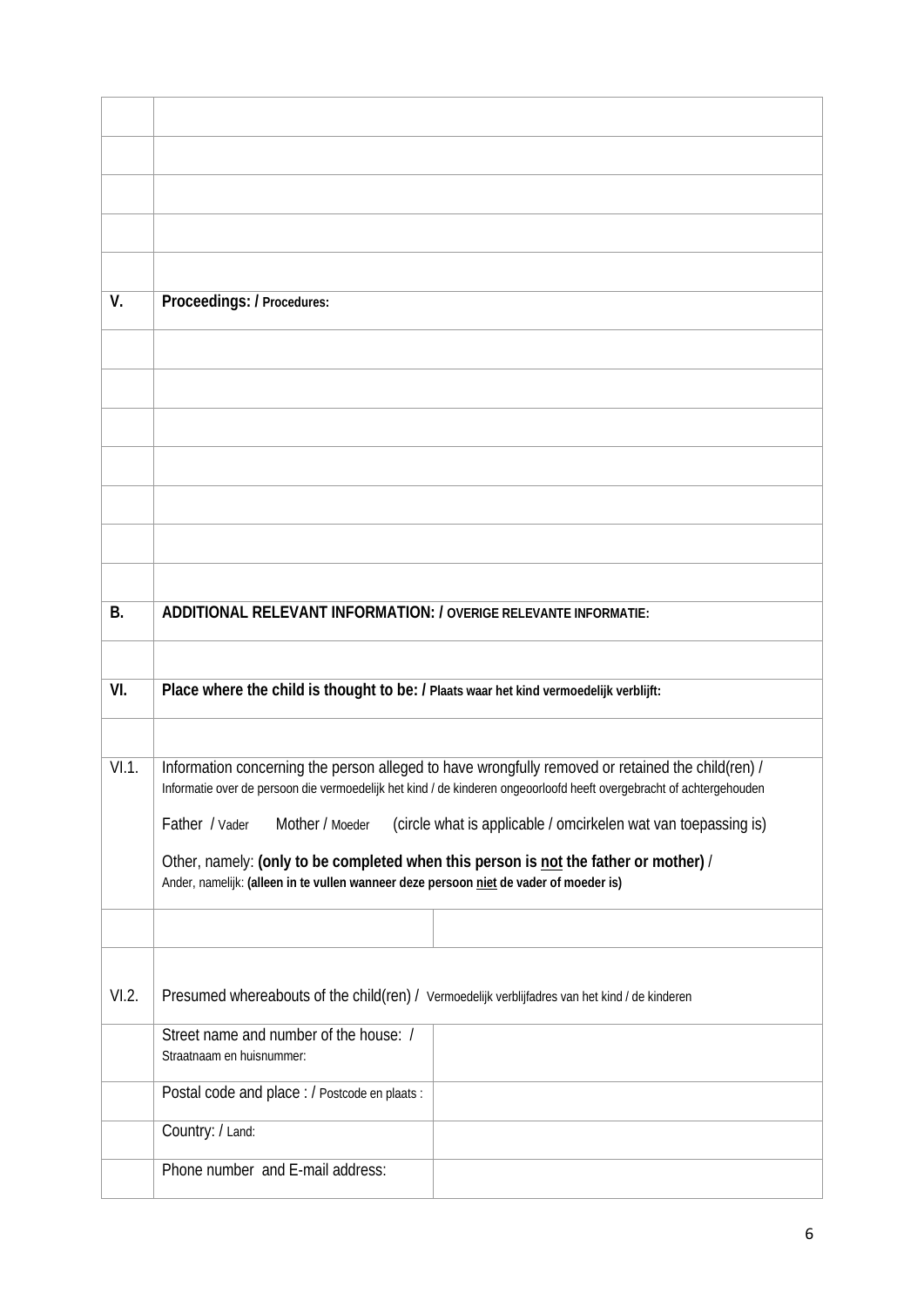|                                                                                                                                                                                                                                                              | Telefoonnummer en e-mailadres:                                                                                                                                                                                                                                                                |  |  |
|--------------------------------------------------------------------------------------------------------------------------------------------------------------------------------------------------------------------------------------------------------------|-----------------------------------------------------------------------------------------------------------------------------------------------------------------------------------------------------------------------------------------------------------------------------------------------|--|--|
|                                                                                                                                                                                                                                                              |                                                                                                                                                                                                                                                                                               |  |  |
|                                                                                                                                                                                                                                                              |                                                                                                                                                                                                                                                                                               |  |  |
| VI.3.<br>Other persons who might be able to supply additional information relating to the whereabouts of the<br>child(ren): / Andere personen die mogelijk aanvullende informatie kunnen verschaffen m.b.t. de verblijfplaats van het kind /<br>de kinderen: |                                                                                                                                                                                                                                                                                               |  |  |
|                                                                                                                                                                                                                                                              |                                                                                                                                                                                                                                                                                               |  |  |
| VI.4.                                                                                                                                                                                                                                                        | Any other clues that may be helpful to find the whereabouts of the child(ren): /<br>Andere aanknopingspunten om de verblijfplaats van het kind / de kinderen te kunnen achterhalen:                                                                                                           |  |  |
|                                                                                                                                                                                                                                                              |                                                                                                                                                                                                                                                                                               |  |  |
|                                                                                                                                                                                                                                                              |                                                                                                                                                                                                                                                                                               |  |  |
| VII.                                                                                                                                                                                                                                                         | The request has been made for the return of the child(ren) to: /<br>Het verzoek is gedaan voor de terugkeer van het kind/de kinderen naar:                                                                                                                                                    |  |  |
|                                                                                                                                                                                                                                                              | Father / vader<br>Mother / Moeder<br>(circle what is applicable / omcirkelen wat van toepassing is)<br>Other person, mentioned under II / Andere persoon, genoemd onder II                                                                                                                    |  |  |
|                                                                                                                                                                                                                                                              |                                                                                                                                                                                                                                                                                               |  |  |
|                                                                                                                                                                                                                                                              | Institution, mentioned under II / Instelling, genoemd onder II                                                                                                                                                                                                                                |  |  |
|                                                                                                                                                                                                                                                              |                                                                                                                                                                                                                                                                                               |  |  |
| a.                                                                                                                                                                                                                                                           | Proposed arrangements for the return of<br>the child(ren): / Voorgestelde maatregelen voor<br>de terugkeer van het kind / de kinderen:                                                                                                                                                        |  |  |
|                                                                                                                                                                                                                                                              |                                                                                                                                                                                                                                                                                               |  |  |
| b.                                                                                                                                                                                                                                                           | Thoughts about the way the contact<br>between the child(ren) and the abducting<br>parent can be maintained after the return<br>of the child(ren): / Gedachten over de wijze<br>waarop het kind en de ontvoerende ouder na<br>terugkeer van het kind contact met elkaar kunnen<br>onderhouden: |  |  |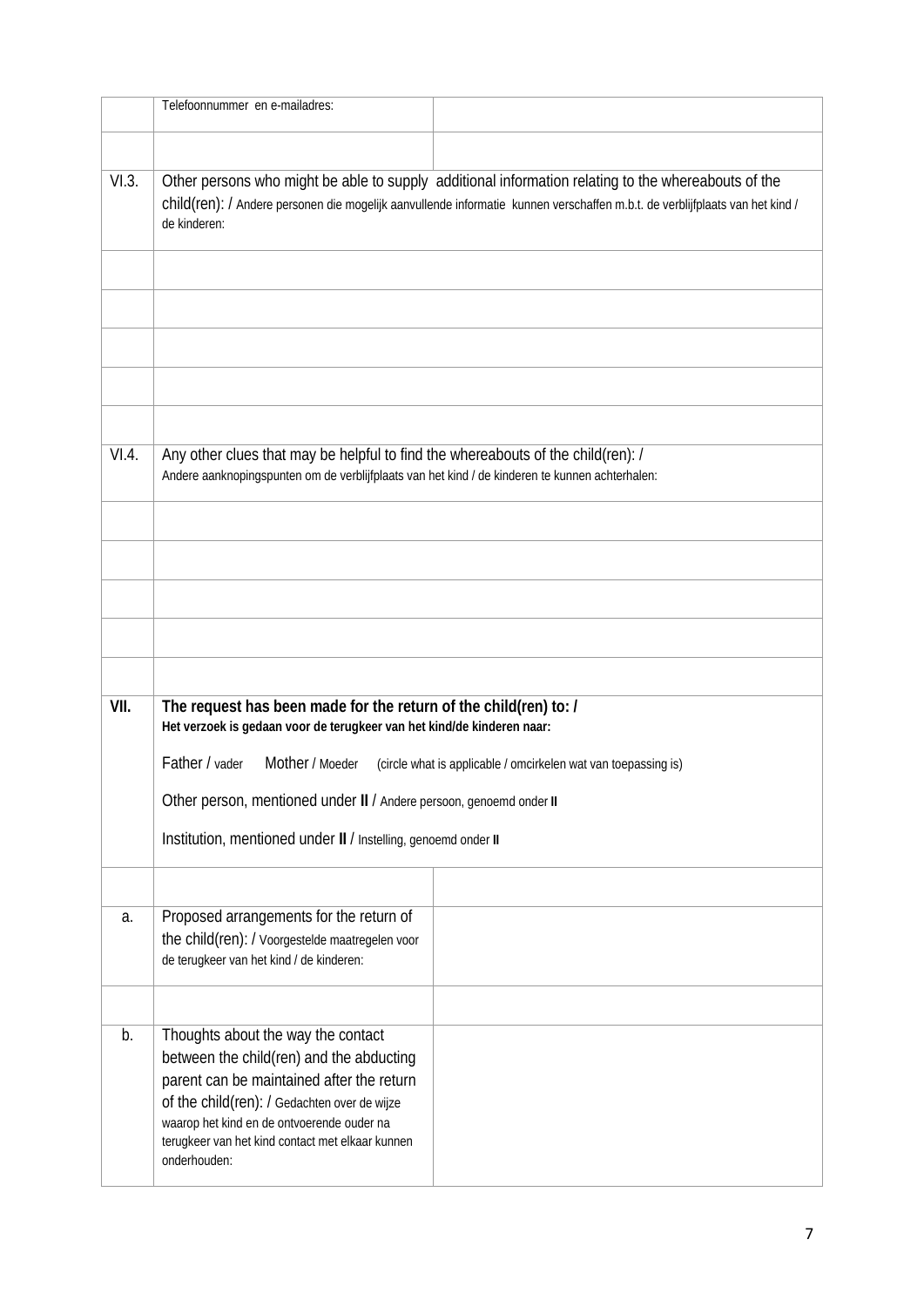| VIII. | Place, date and circumstances of the wrongful removal or retention of the child(ren): /<br>Plaats datum en omstandigheden van de ongeoorloofde overbrenging of achterhouding van het kind/de kinderen: |  |
|-------|--------------------------------------------------------------------------------------------------------------------------------------------------------------------------------------------------------|--|
|       | Place of removal or retention:/ Plaats van                                                                                                                                                             |  |
|       | overbrenging of achterhouding:                                                                                                                                                                         |  |
|       | Date of removal or retention: / Datum van<br>overbrenging of achterhouding:<br>(dd/mm/yyyy)                                                                                                            |  |
|       | Circumstances of the removal or<br>retention: / Omstandigheden van de<br>overbrenging of achterhouding:                                                                                                |  |
|       | Has permission been granted for the<br>removal or retention? / Is er toestemming<br>verleend voor het overbrengen of achterhouden<br>van het kind?                                                     |  |
|       | Further explanation: / nadere toelichting:                                                                                                                                                             |  |
|       |                                                                                                                                                                                                        |  |
|       |                                                                                                                                                                                                        |  |
|       |                                                                                                                                                                                                        |  |
|       |                                                                                                                                                                                                        |  |
|       |                                                                                                                                                                                                        |  |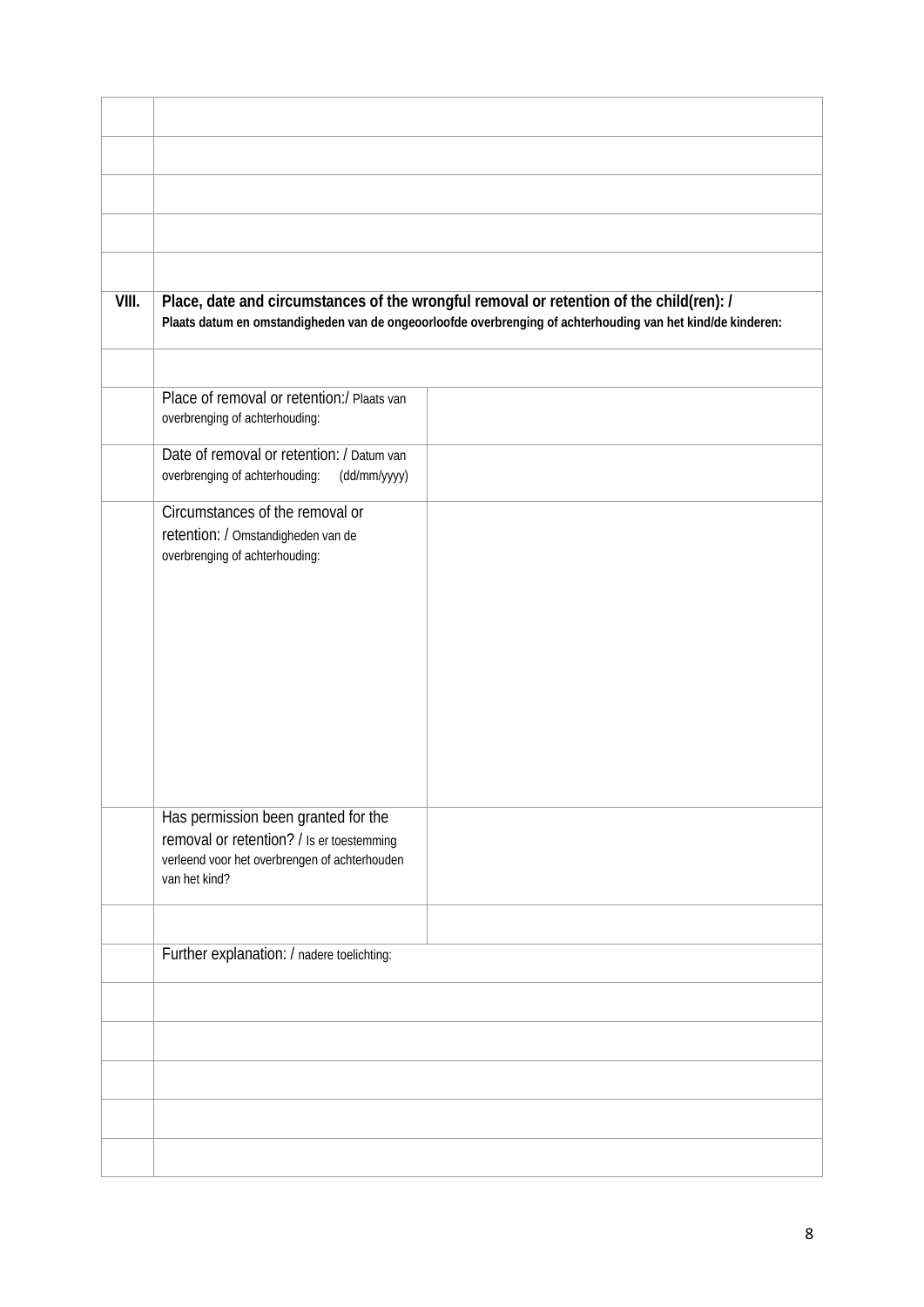| IX.              | Other information or remarks: / Overige informatie of opmerkingen:                                                                                                                                                                                                                                                                                                                                                                        |
|------------------|-------------------------------------------------------------------------------------------------------------------------------------------------------------------------------------------------------------------------------------------------------------------------------------------------------------------------------------------------------------------------------------------------------------------------------------------|
|                  |                                                                                                                                                                                                                                                                                                                                                                                                                                           |
|                  |                                                                                                                                                                                                                                                                                                                                                                                                                                           |
|                  |                                                                                                                                                                                                                                                                                                                                                                                                                                           |
|                  |                                                                                                                                                                                                                                                                                                                                                                                                                                           |
|                  |                                                                                                                                                                                                                                                                                                                                                                                                                                           |
|                  |                                                                                                                                                                                                                                                                                                                                                                                                                                           |
|                  |                                                                                                                                                                                                                                                                                                                                                                                                                                           |
|                  |                                                                                                                                                                                                                                                                                                                                                                                                                                           |
|                  |                                                                                                                                                                                                                                                                                                                                                                                                                                           |
| $\overline{X}$ . | Grounds for refusal of the return of the child / weigeringsgronden voor de terugkeer van het kind                                                                                                                                                                                                                                                                                                                                         |
|                  |                                                                                                                                                                                                                                                                                                                                                                                                                                           |
|                  |                                                                                                                                                                                                                                                                                                                                                                                                                                           |
|                  | (In case you expect that the parent, who abducted or retained the child, will make out a case for<br>preventing the return of the child, please indicate this here, as well as which arguments that may be<br>Indien u verwacht dat de ouder die het kind heeft overgebracht of heeft achtergehouden, argumenten zal aanvoeren om de<br>teruggeleiding te voorkomen, kunt u dit hier aangeven, evenals welke argumenten dat kunnen zijn.) |
|                  |                                                                                                                                                                                                                                                                                                                                                                                                                                           |
|                  |                                                                                                                                                                                                                                                                                                                                                                                                                                           |
|                  |                                                                                                                                                                                                                                                                                                                                                                                                                                           |
|                  |                                                                                                                                                                                                                                                                                                                                                                                                                                           |
|                  |                                                                                                                                                                                                                                                                                                                                                                                                                                           |
|                  |                                                                                                                                                                                                                                                                                                                                                                                                                                           |
|                  |                                                                                                                                                                                                                                                                                                                                                                                                                                           |
|                  |                                                                                                                                                                                                                                                                                                                                                                                                                                           |
|                  |                                                                                                                                                                                                                                                                                                                                                                                                                                           |
|                  |                                                                                                                                                                                                                                                                                                                                                                                                                                           |
|                  |                                                                                                                                                                                                                                                                                                                                                                                                                                           |
| D.               | REQUESTED ANNEXES / GEVRAAGDE BIJLAGEN                                                                                                                                                                                                                                                                                                                                                                                                    |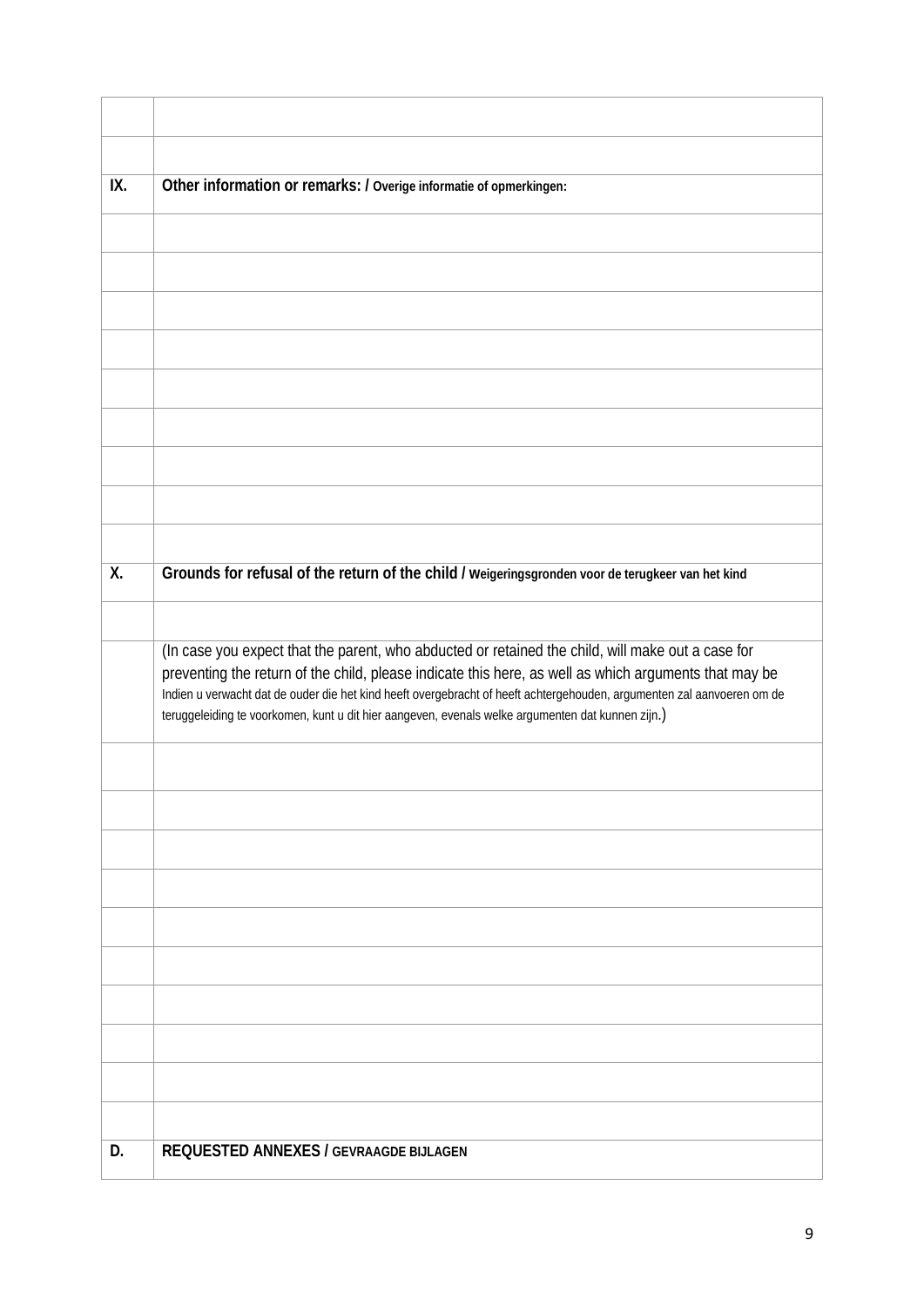| XI. | List of documents to be annexed: / Lijst van bij te voegen documenten:                                                                                                                                                                                                                                                                                                                                                                                                                                                       |  |
|-----|------------------------------------------------------------------------------------------------------------------------------------------------------------------------------------------------------------------------------------------------------------------------------------------------------------------------------------------------------------------------------------------------------------------------------------------------------------------------------------------------------------------------------|--|
|     | (Delete where not applicable) / (doorhalen wat niet van toepassing is)                                                                                                                                                                                                                                                                                                                                                                                                                                                       |  |
|     |                                                                                                                                                                                                                                                                                                                                                                                                                                                                                                                              |  |
| a.  | Completed and signed "auhtorization / Ingevulde en ondertekende "volmacht"                                                                                                                                                                                                                                                                                                                                                                                                                                                   |  |
| b.  | Photos / Foto's                                                                                                                                                                                                                                                                                                                                                                                                                                                                                                              |  |
| C.  | Copies of passports / identity cards / residence permits<br>Kopieën van paspoorten / identiteitskaarten / verblijfsdocumenten                                                                                                                                                                                                                                                                                                                                                                                                |  |
| d.  | Certified extract of marriage certificate or certified copy of registered partnership document or other                                                                                                                                                                                                                                                                                                                                                                                                                      |  |
|     | cohabitation contract / Uittreksel huwelijksregister of kopie van document van geregistreerd partnerschap of andere<br>samenlevingsovereenkomst                                                                                                                                                                                                                                                                                                                                                                              |  |
| е.  | Certified extract(s) of birth certificate of the child(ren) / Uittreksel(s) geboortregister van het kind / de kinderen                                                                                                                                                                                                                                                                                                                                                                                                       |  |
| f.  | Certified extract(s) of residence / Uittreksel(s) Basisregistratie Personen                                                                                                                                                                                                                                                                                                                                                                                                                                                  |  |
| g.  | Certified extract(s) of custody / Uittreksel(s) uit gezagregister                                                                                                                                                                                                                                                                                                                                                                                                                                                            |  |
| h.  | Copy divorce decree or copy of document of the termination of registered partnership or other form of<br>cohabitation / Kopie echtscheidingsbeschikking of kopie van document waaruit de beëindiging van het geregistreerd<br>partnerschap of andere samenlevingsvorm blijkt                                                                                                                                                                                                                                                 |  |
| j.  | Copy of entry of the divorce decree into the register of marital status / Bewijs van inschrijving<br>echtscheidingsbeschikking                                                                                                                                                                                                                                                                                                                                                                                               |  |
| j.  | Copy of the police report concerning the removal from parental custody / Kopie van het proces-verbaal bij<br>aangifte van onttrekking aan het gezag<br>(only if relevant) / (alleen indien van toepassing)                                                                                                                                                                                                                                                                                                                   |  |
|     | (You are recommended to first consult your legal advisor before reporting the abduction or retention of<br>the child to the police. Reporting the abduction or retention of the child to the police may give rise to a<br>ground for refusal of the return of the child / U wordt geadviseerd eerst uw juridisch adviseur te raadplegen alvorens bij<br>de politie aangifte te doen van de ontvoering of achterhouding van het kind. Het doen van aangifte kan een weigeringsgrond<br>vormen voor de terugkeer van het kind) |  |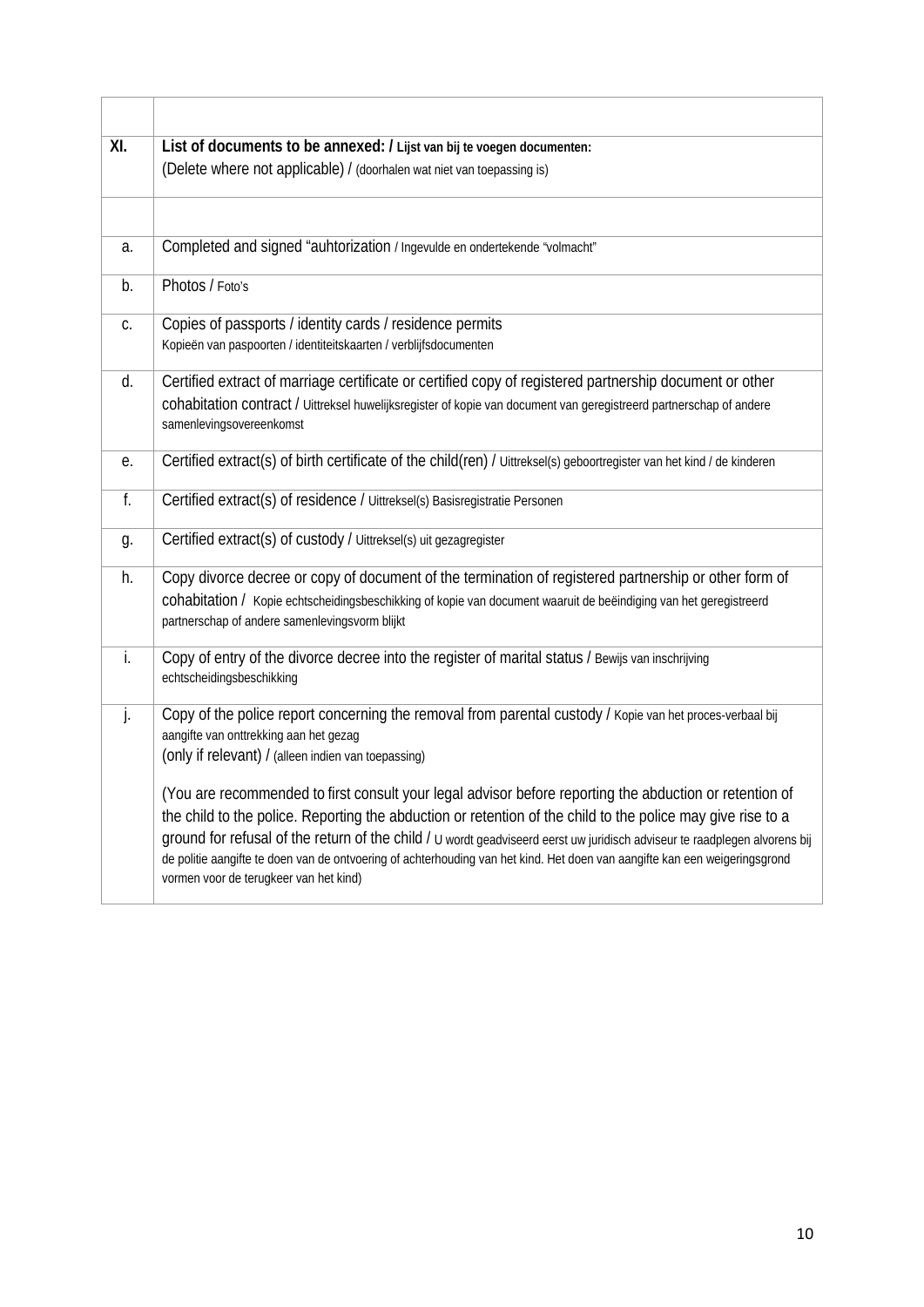# **A U T H O R I S A T I O N**

Dear Madam/Sir,

Please accept this letter as written authorisation, as may be required by Article 28 of the Hague Convention on the Civil Aspects of International Child Abduction (25 October 1980) and / or Article 13 of the European Convention on recognition and enforcement of decisions concerning custody of children and on restoration of custody of children (20 mei 1980), empowering the Central Authority of the State to which the application must be sent ( the State where the child now resides)

(name of that State)………………………………………………………… or its designated representative, to act on my behalf.

Name of applicant:

Date of birth (dd/mm/yyyy):

Date (dd/mm/yyyy):

Place:

Signature: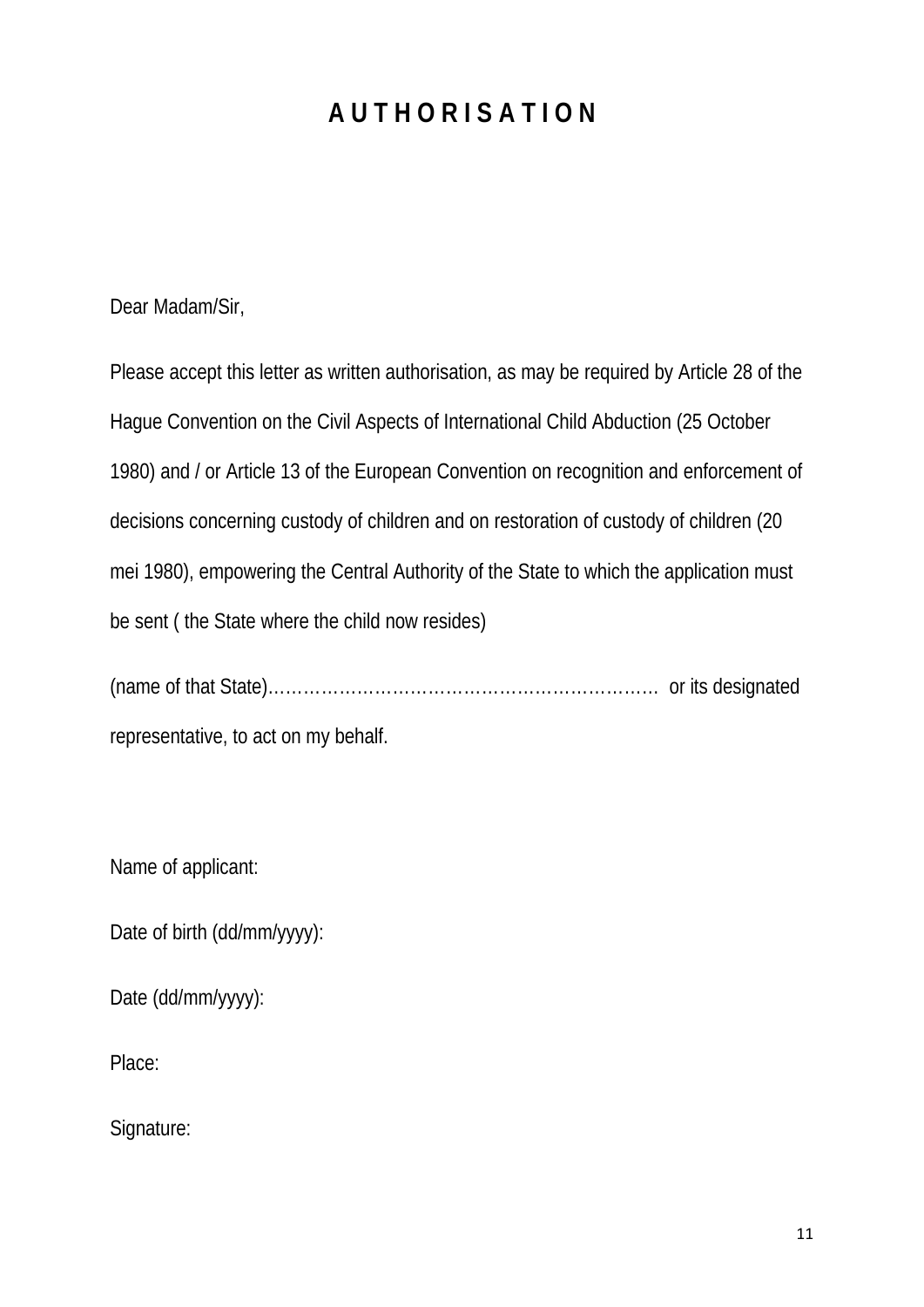# **V O L M A C H T**

Geachte dame/heer,

Ik verzoek u dit document te aanvaarden als schriftelijke volmacht, zoals vereist in Artikel 28 van het Haags Verdrag inzake de burgerrechtelijke aspecten van internationale kinderontvoering (25 oktober 1980) en / of Artikel 13 van het Europees Verdrag betreffende de erkenning en de tenuitvoerlegging van beslissingen inzake het gezag over kinderen en betreffende het herstel van het gezag over kinderen (20 mei 1980), waarmee ik de Centrale autoriteit van het land waar het kind nu verblijft (Naam van dat land).................................................................................. of diens aangewezen vertegenwoordiger in staat stel om namens mij op te treden.

Naam verzoeker:

Geboortedatum (dd/mm/yyyy):

Datum (dd/mm/yyyy):

Plaats:

Handtekening: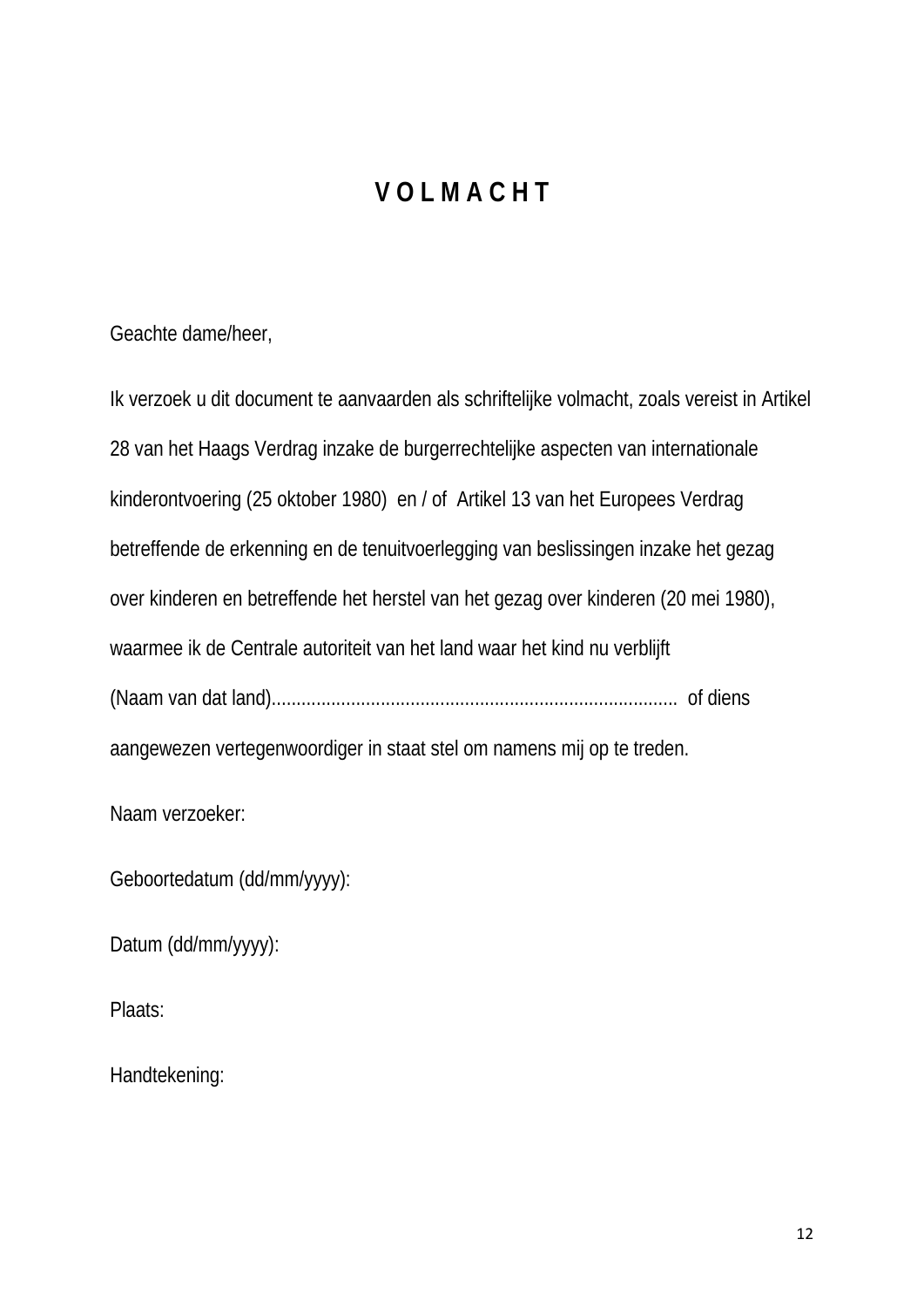# **Toelichting bij aanvraagformulier**

### Inleiding:

Indien het kind vanuit Nederland ongeoorloofd naar het buitenland is overgebracht of daar wordt achtergehouden, kunt u een verzoek richten tot de Nederlandse Centrale autoriteit internationale kinderaangelegenheden om de Centrale autoriteit van het land waar het kind thans verblijft op de hoogte te stellen van de ongeoorloofde overbrenging of achterhouding en de terugkeer van het kind te bewerkstelligen. U dient hiervoor het aanvraagformulier zo volledig mogelijk en in het Nederlands in te vullen. Mocht u de Nederlandse taal niet machtig zijn, dan kan het Centrum Internationale Kinderontvoering u behulpzaam zijn. De Nederlandse Centrale autoriteit zal op basis van het volledig ingevulde aanvraagformulier beoordelen of mogelijk sprake is van kinderontvoering volgens het Haags Kinderontvoeringsverdrag. Indien daarvan sprake is, zal de Nederlandse Centrale autoriteit bij de Centrale autoriteit van het land waar het kind verblijft, een verzoek indienen tot teruggeleiding van het kind. Hiertoe zullen het aanvraagformulier en de bijlagen vanuit het Nederlands worden vertaald in de taal van het land waar het kind verblijft. De Nederlandse Centrale autoriteit is dan de verzoekende partij en de buitenlandse Centrale autoriteit de aangezochte partij. In geval het kind is overgebracht naar een staat die geen partij is bij het Haags Verdrag inzake de burgerrechtelijke aspecten van internationale kinderontvoering, dan wel het Europees Verdrag betreffende de erkenning en de tenuitvoerlegging van beslissingen inzake het gezag over kinderen en het herstel daarvan, is er in het buitenland geen Centrale autoriteit. Het verzoek wordt dan langs diplomatieke weg gericht tot de aangezochte staat door tussenkomst van het Nederlandse Ministerie van Buitenlandse Zaken. Nadere informatie over de vraag of het land waarheen uw kind is overgebracht of waar het is achtergehouden, is aangesloten bij het genoemde Haagse Verdrag kunt u vinden op [www.hcch.net](http://www.hcch.net/)

De contactgegevens van de Nederlandse Centrale autoriteit zijn: Ministerie van Veiligheid en Justitie, Postbus 20301, 2500 EH 's-Gravenhage. Faxnummer: +31 70 370 7507. Telefoonnummer: +31 70 370 6252. Website: [www.rijksoverheid.nl/internationale](http://www.rijksoverheid.nl/internationale-kinderontvoering)[kinderontvoering](http://www.rijksoverheid.nl/internationale-kinderontvoering)

Het Centrum Internationale Kinderontvoering is te bereiken via telefoonnummer +31 (0)88 800 9000 (bereikbaar op werkdagen tussen 9:30 uur en 16:30 uur) of via het e-mailadres: info@kinderontvoering.org.

# **Toelichting over de in te vullen gegevens:**

#### **Doel van het verzoek:**

Een verzoek aan de Centrale autoriteit kan strekken tot teruggeleiding van een kind of tot vaststelling van een internationale omgangsregeling tussen het kind en een ouder (of andere belanghebbende).

Een teruggeleiding kan aan de orde zijn nadat het kind ongeoorloofd is overgebracht naar het buitenland, dan wel wanneer het in het buitenland wordt achtergehouden en niet terugkeert.

Ongeoorloofd wil zeggen: in strijd met het gezag recht over het kind. Strijd met het gezag recht doet zich voor wanneer een ouder (of andere persoon) die niet met het ouderlijke gezag over het kind is belast c.q. geen voogdij heeft, het kind naar het buitenland overbrengt of achterhoudt zonder toestemming van de andere ouder. Van strijd met het gezag recht is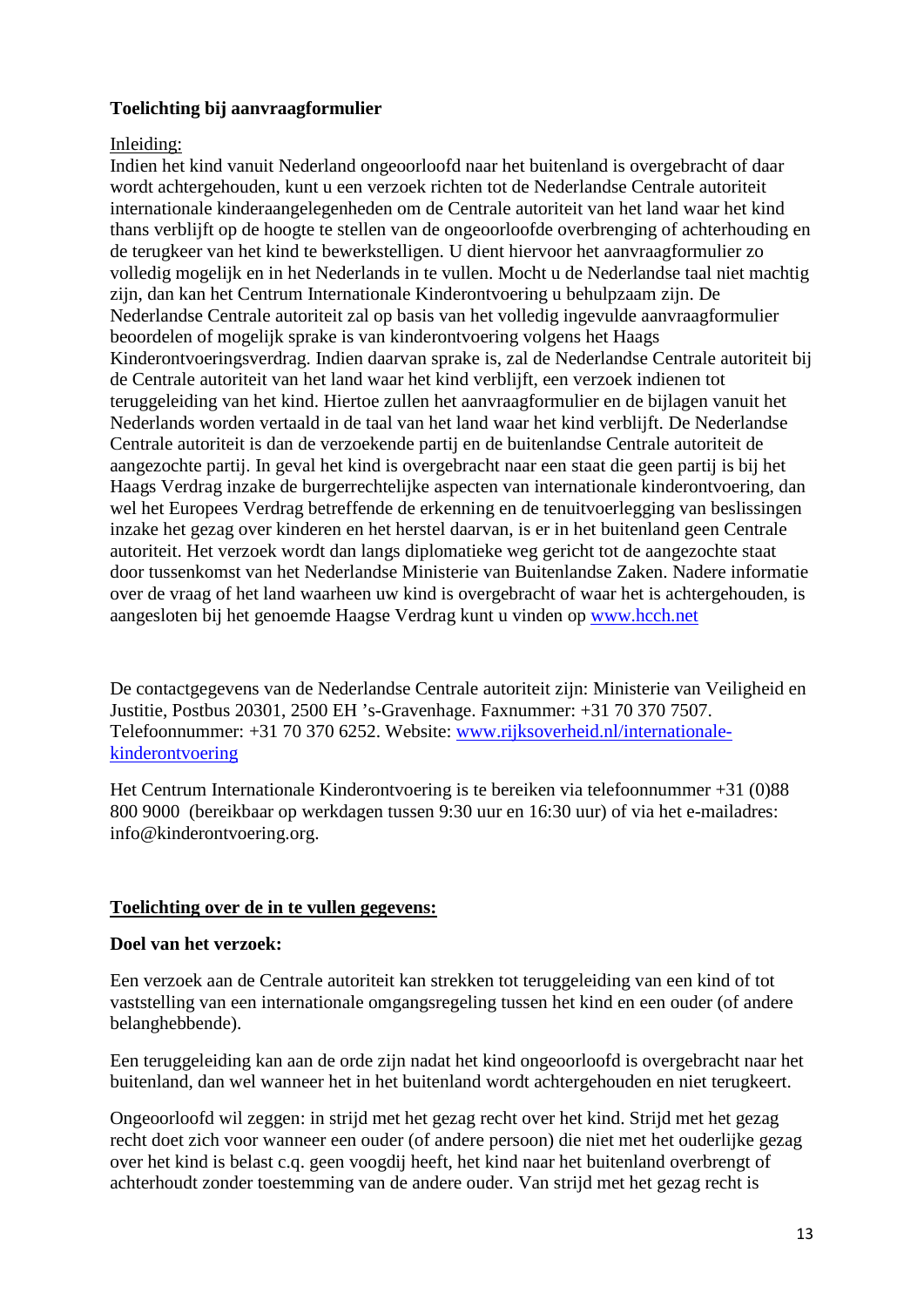eveneens sprake indien beide ouders het gezamenlijk gezag over het kind uitoefenen en de toestemming van de ene ouder ontbreekt voor de overbrenging of achterhouding van het kind naar/in het buitenland.

**NB 1: Indien het verzoek betrekking heeft op meerdere kinderen dan wordt u verzocht de eerste pagina van dit aanvraagformulier te kopiëren en voor elk kind afzonderlijk in te vullen. Vergeet u dan niet van ieder kind een beschrijving en zo mogelijk een foto bij te voegen. ( waar in het formulier wordt gesproken over 'het kind' dient u dan te lezen 'de kinderen').** 

**NB 2: Indien uw verzoek gericht is op het treffen van een omgangsregeling voor uw kind(eren) dient u het andere formulier in te vullen dat hier op gericht is.** 

# **A. Algemene informatie:**

Kind: Om de identiteit van het kind vast te stellen en de familierechtelijke betrekkingen tussen kind en zijn ouders aan te tonen, is het noodzakelijk uittreksels uit het geboorteregister van het kind alsmede eventueel de akte van erkenning door de vader, indien deze niet met de moeder gehuwd was ten tijde van de geboorte van het kind, toe te voegen. Het uittreksel kan worden aangevraagd bij de afdeling Burgerzaken van de gemeente waar het kind is geboren en waar het staat ingeschreven in de registers van de Burgerlijke Stand.

Gewone verblijfplaats: Dit is de plaats waar het kind (vóór zijn overbrenging of achterhouding) zijn hoofdverblijf had. De plaats waar het kind meestal verbleef, naar school ging etc. De plaats waar het sociale middelpunt van het leven van het kind ligt. De normale verblijfplaats kan blijken uit het uittreksel uit de Basisregistratie Personen (BRP).

Burgerservicenummer of Verblijfsdocumentnummer: U wordt verzocht het burgerservicenummer, zoals vermeld in het paspoort of op de identiteitskaart van het kind, in te vullen. Indien het verblijf in Nederland gebaseerd is op een verblijfsdocument, dient u het nummer daarvan hier in te vullen.

Beschrijving en foto: Het betreft de beschrijving van het uiterlijk van het kind waarop het verzoek betrekking heeft. Een foto is vooral van belang wanneer de precieze feitelijke verblijfplaats van het kind niet bekend is en het door de aangezochte autoriteiten moet worden gezocht.

Ouders: Hier dienen de gegevens van zowel de moeder als de vader te worden ingevuld. Bij 'gewone verblijfplaats' dient het woonadres te worden ingevuld. Ook wordt u verzocht het burgerservicenummer van ieder van u, zoals vermeld in het paspoort of op de identiteitskaart, in te vullen. Indien het verblijf in Nederland van (een van) u is gebaseerd op een verblijfsdocument, dient u het nummer daarvan hier in te vullen.

Datum en plaats huwelijk: Uit de gegevens betreffende het huwelijk van de ouders kan veel worden afgeleid met betrekking tot het ouderlijk gezag over het kind. Vermelding van de volledige gegevens en het bijvoegen van een uittreksel uit het Huwelijksregister waaruit het huwelijk van de ouders blijkt, is daarom wenselijk. Een uittreksel kan worden verkregen bij de afdeling Burgerzaken van de gemeente waar het huwelijk is voltrokken en waar het ingeschreven is in het Huwelijksregister.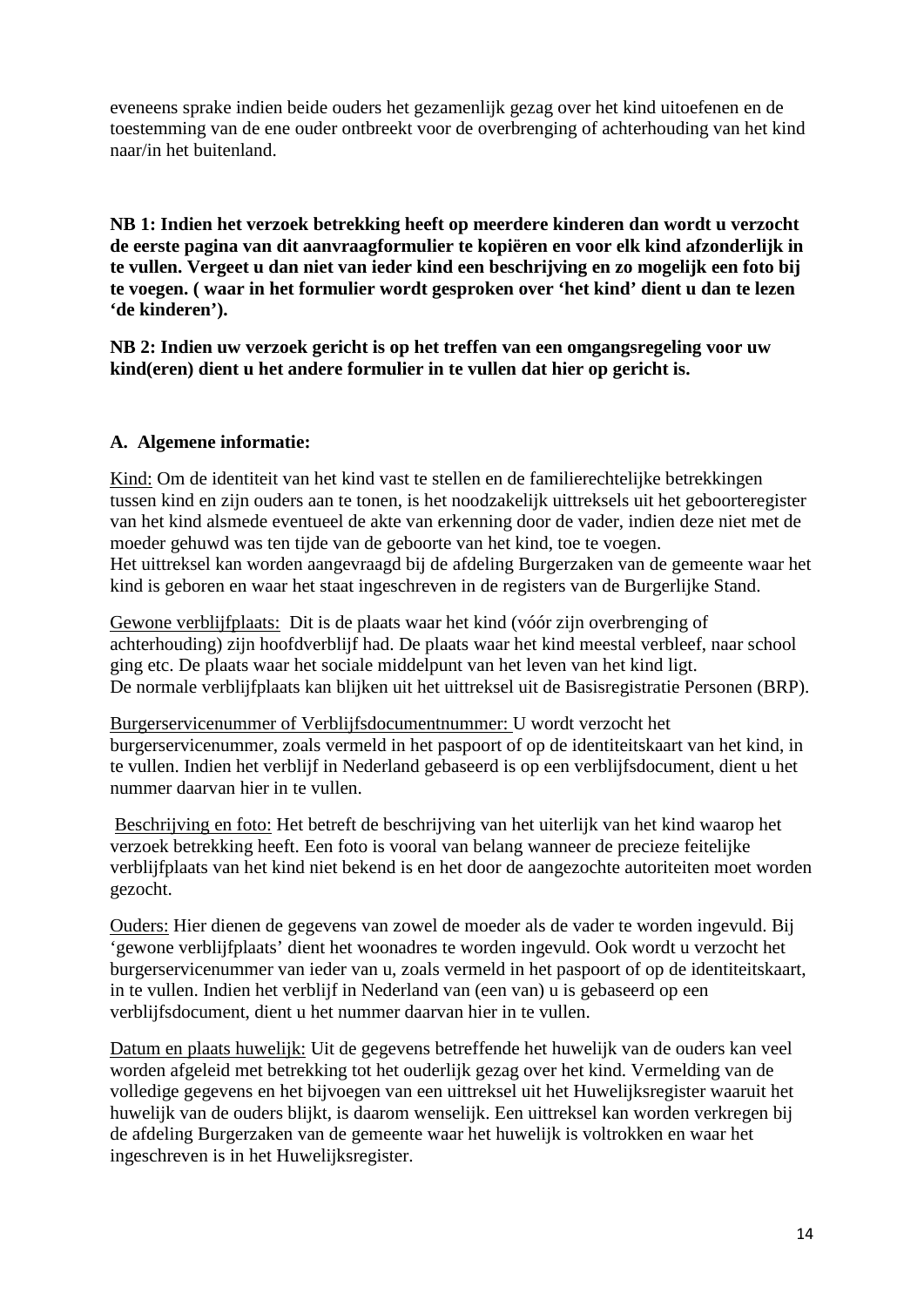Geregistreerd partnerschap of andere samenlevingsvorm: Indien sprake is van een geregistreerd partnerschap of een andere samenlevingsvorm, dienen hier de gegevens hiervan te worden vermeld met datum van registratie van het partnerschap, dan wel de datum van aanvang van de samenlevingsvorm en bijvoeging van documentatie waaruit de registratie of aanvang van de samenlevingsvorm blijkt.

Datum en plaats echtscheiding: Informatie betreffende de eventuele ontbinding van het huwelijk van de ouders is van even groot belang als de informatie betreffende het huwelijk. Een kopie van de beschikking van de rechtbank waarbij de echtscheiding is uitgesproken en een bewijs van inschrijving van de echtscheiding in de registers van de Burgerlijke Stand is daarom evenzeer wenselijk. Indien tussen de ex-echtgenoten een echtscheidingsconvenant is gesloten is bijvoeging hiervan eveneens aan te raden. Dat geldt ook voor het document waaruit de omzetting van een huwelijk in een geregistreerd partnerschap blijkt, indien van toepassing, of de beëindiging van het geregistreerd partnerschap of een andere samenlevingsvorm. Voorts is uiteraard ieder ander stuk onmisbaar indien daaruit kan blijken dat het kind niet naar het buitenland mocht worden overgebracht.

Ouderlijk gezag en voogdij: Wanneer het ouderlijk gezag bij beschikking van de rechter is opgedragen aan een van de ouders, een andere persoon of instantie, dient u dat hier aan te geven met de datum van de beschikking. U wordt in dat geval verzocht het document waaruit dit blijkt toe te voegen.

# **II. Verzoekende persoon of instantie:**

Indien de vader of de moeder de verzoekende ouder is kunt u dat eenvoudig aangeven door de "vader" of "moeder" te omcirkelen op het formulier. Indien de verzoekende partij een andere persoon is, wordt u verzocht de gegevens op pagina 4 volledig in te vullen. Indien de verzoekende partij een instantie is, wordt u verzocht de gegevens van deze instantie op pagina 4 volledig in te vullen.

# **III. Juridische bijstand:**

In het geval u zich bij de verdere procedure tot teruggeleiding van uw kind juridisch laat bijstaan door een advocaat, wordt u verzocht de gegevens van deze advocaat hier in te vullen.

# **IV. Feitelijke of juridische grond die het verzoek rechtvaardigen:**

U kunt hier nader toelichten waarom u meent dat sprake is van het ongeoorloofd meenemen of achterhouden van uw kind.

# **V. Procedure:**

In voorkomend geval kan hier vermeld worden welke andere civiele procedures aanhangig zijn of zijn voorgenomen, zoals bijvoorbeeld een echtscheidingsprocedure of een procedure waarbij wijziging van het ouderlijk gezag over het kind wordt verzocht. Informatie over een eventuele strafrechtelijke procedure is ook nuttig, met name de vermelding of aangifte is gedaan van ontvoering van het kind. Wanneer dit het geval is wordt u verzocht een kopie van het proces-verbaal van de aangifte bij te voegen.

# **B. Overige informatie:**

# **VI. Plaats waar het kind vermoedelijk verblijft:**

Inlichtingen waar het kind thans (hoogstwaarschijnlijk) feitelijk verblijft zijn van het grootste belang. Immers indien het kind zich niet op het grondgebied van de aangezochte staat bevindt,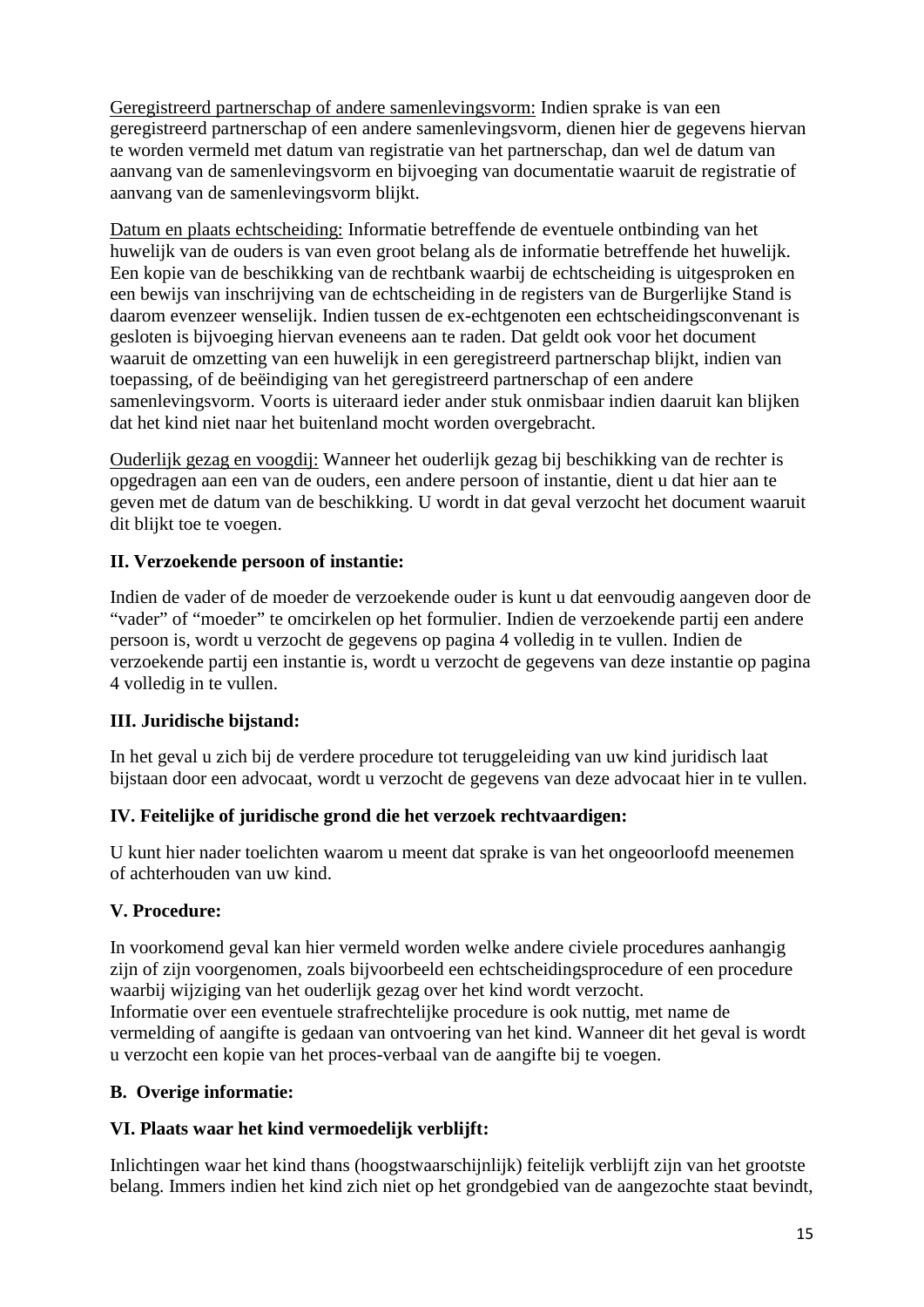of aldaar niet wordt gevonden, kan een teruggeleiding niet plaats vinden. Indien het kind bij de vader of de moeder verblijft kunt u ook hier volstaan met het omcirkelen van "vader" of "moeder" op het formulier. Wanneer het kind bij een andere persoon verblijft, wordt u verzocht de gegevens van deze persoon op pagina's 6 en 7 volledig in te vullen. Indien niet bekend is waar precies het kind zich bevindt, maar wel vaststaat dat het in de aangezochte staat is, is het ten behoeve van de opsporing van het kind noodzakelijk dat zoveel mogelijk gegevens over andere personen worden vermeld die mogelijk aanvullende informatie kunnen verschaffen over de verblijfplaats van het kind, dan wel andere aanknopingspunten voor de opsporing worden verstrekt. Bij het zoeken naar het kind kan een afbeelding of foto van het kind van groot nut zijn.

# **VII. Het verzoek is gedaan voor de terugkeer van het kind:**

Uitgangspunt van de procedure is dat het kind teruggebracht wordt in de situatie voordat het werd meegenomen of achtergehouden, dus bij vader, moeder, een andere persoon of instelling in het land waar het kind zijn gewone verblijf had. U kunt dit eenvoudig aangeven door de betrokken persoon of instantie te omcirkelen.

# **a. Voorgestelde maatregelen voor de terugkeer van het kind:**

De verzoekende ouder kan hier aangegeven op welke wijze hij/zij wenst dat de effectieve teruggeleiding van het kind zal plaats vinden. De ouder kan aangeven dat hij/zij, indien nodig, bereid is het kind te komen ophalen.

# **b. Gedachten over de wijze waarop het kind en de ontvoerende ouder na terugkeer van het kind contact met elkaar kunnen onderhouden:**

De verzoekende ouder kan hier aangeven wat hij/zij voorstelt met betrekking tot het contact tussen het kind en de ontvoerende ouder. Deze informatie kan behulpzaam zijn om de ontvoerende ouder er toe te bewegen het kind te laten terugkeren.

# **VIII. Plaats datum en omstandigheden van de ongeoorloofde overbrenging of achterhouding van het kind:**

U wordt verzocht om hier de gegevens in te vullen betreffende de datum, de plaats en omstandigheden waaronder de ontvoering of achterhouding van het kind. Ook wordt hier de gelegenheid geboden om een nadere toelichting op het gebeurde te geven.

# **IX. Andere informatie:**

Indien u behoefte heeft om overige informatie te verstrekken die van belang kan zijn om een beeld te krijgen van de ontvoering of achterhouding, dan wel die van belang kan zijn voor de teruggeleiding, kunt u deze informatie hier geven.

# **X. Eventuele weigeringsgronden:**

Indien u verwacht dat de ouder die het kind heeft overgebracht of heeft achtergehouden, argumenten zal aanvoeren om de teruggeleiding te voorkomen, kunt u dit hier aangeven, evenals welke argumenten dat kunnen zijn.

# **XI. Lijst van bij te voegen documenten:**

Tot slot kan hier voor de duidelijkheid een lijst worden verstrekt van alle bijgevoegde stukken. U kunt hier doorhalen wat niet van toepassing is. De Centrale autoriteit zal de benodigde Nederlandse wets- en verdragsbepalingen bijvoegen.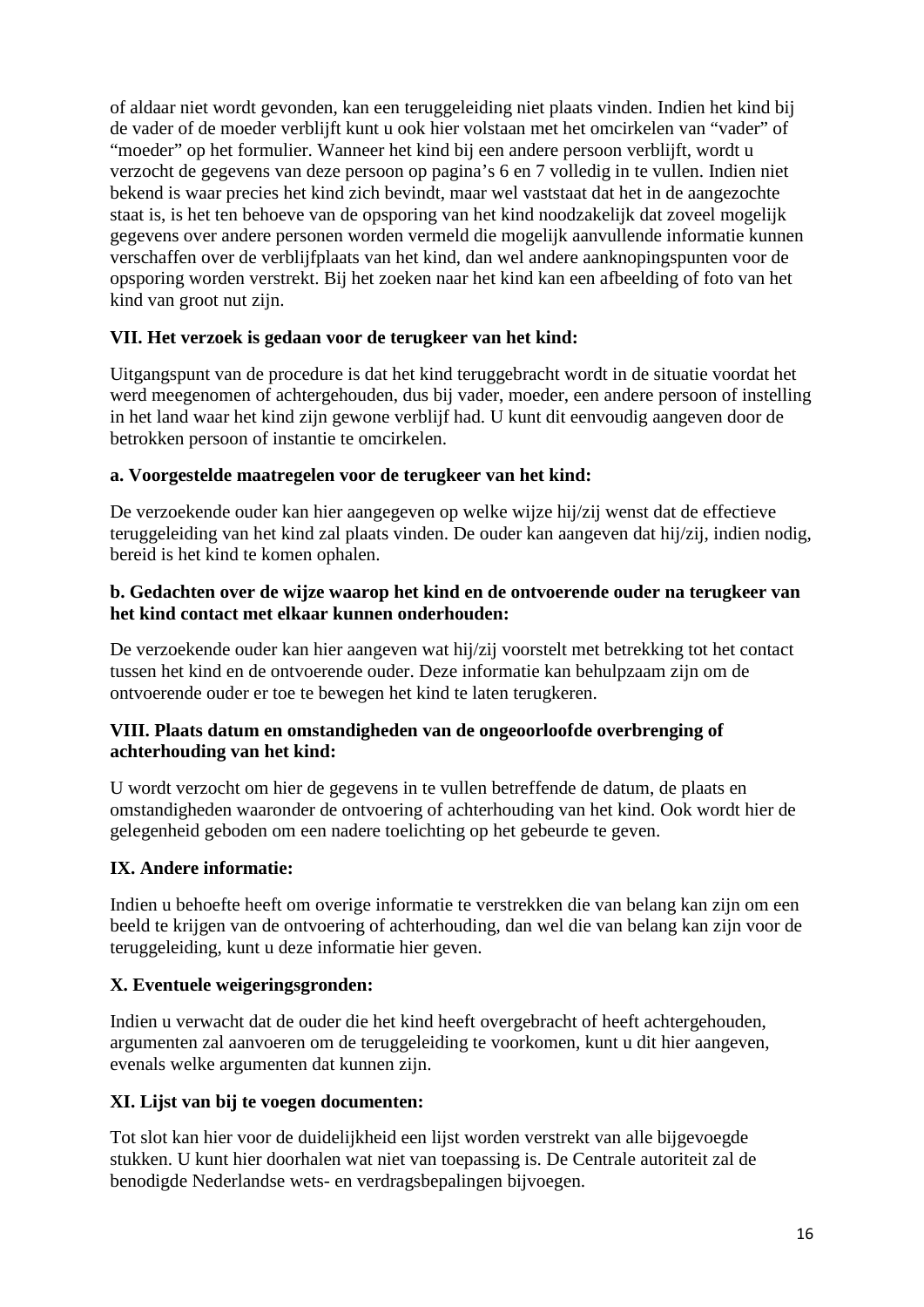# **Volmacht:**

De verzoekende ouder dient de buitenlandse Centrale autoriteit volmacht te verlenen namens hem/haar op te treden. Op de stippellijn dient de naam van de aangezochte Staat te worden ingevuld (dit is de staat waarheen het kind is overgebracht of waar het is achtergehouden en nu verblijft). Vervolgens dient de verzoekende ouder achtereenvolgens zijn/haar volledige naam in te vullen, zijn/haar geboortedatum, de datum en plaats van ondertekening en tot slot dient de volmacht ondertekend te worden. Graag beide volmachtformulieren in de Nederlandse en Engelse taal invullen en ondertekenen.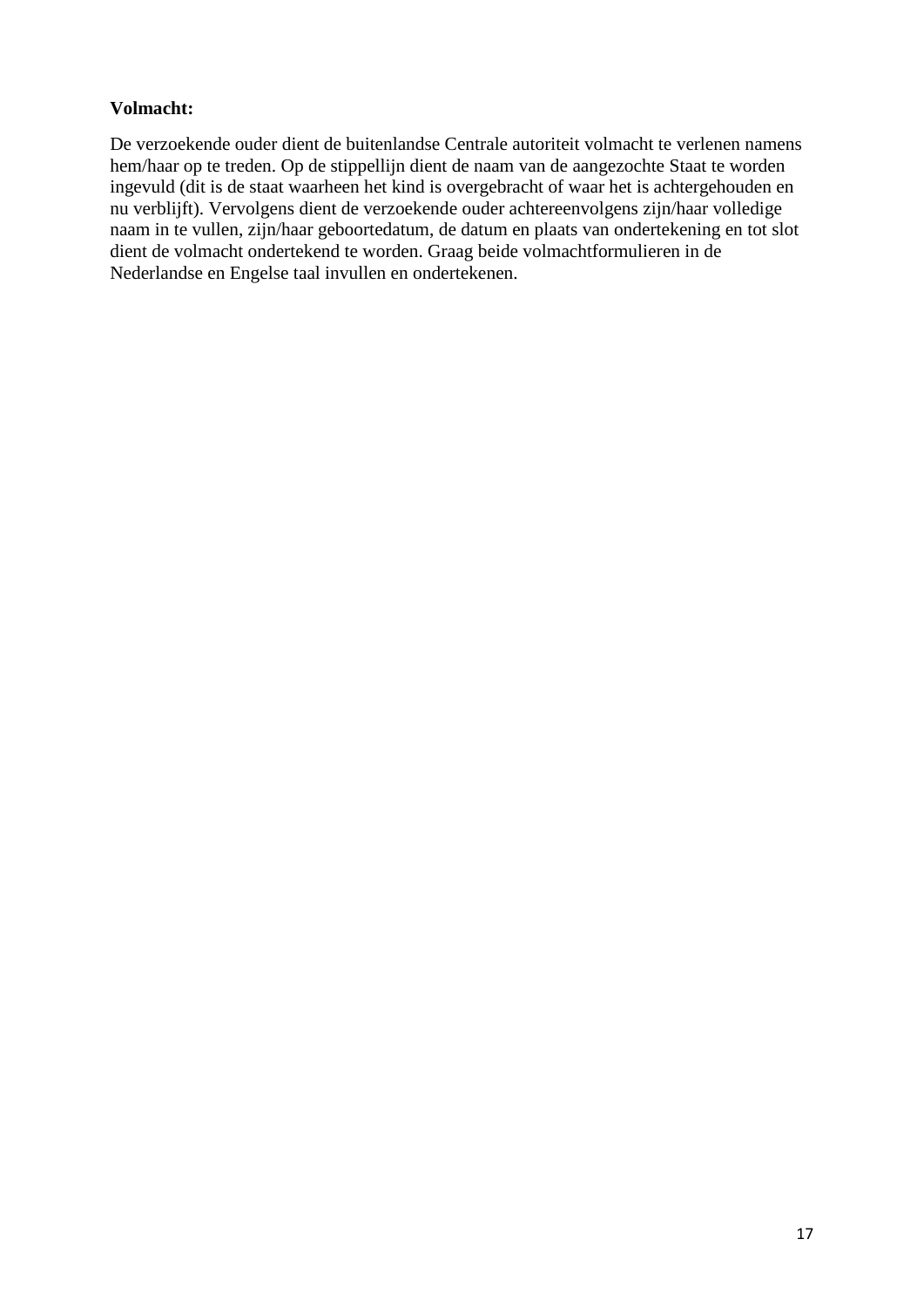# Dutch Civil code

# Book 1 Law of Persons and Family Law Title 1.14 Authority over minor children

# Section 1.14. Parental authority

*Subsection 1.14.2.1 Joint authority of parents during and after their marriage and authority of one of the parents after a divorce* 

Article 1:251 Joint authority of parents during and after their marriage

- 1. During their marriage the parents jointly exercise authority over their minor children.

- 2. When the marriage has been dissolved for another reason than the death of one of the spouses or a legal separation, the parents who had joint authority over their minor children during that marriage, will keep having joint authority over these children after the dissolution of that marriage.

Article 1:251a Request to convert joint authority into exclusive authority after the marriage has ended

- 1. After the marriage has been dissolved for another reason than the death of one of the spouses or a legal separation, the court may order, upon the request of one or both of the parents, that only one of the parents shall have authority over the child, if:

a. there is an unacceptable risk that the child would get lost or jammed between the parents and it is not to be expected that this situation will sufficiently improve within a foreseeable period of time, or;

b. for another reason a change in authority over the child is necessary in the best interest of the child.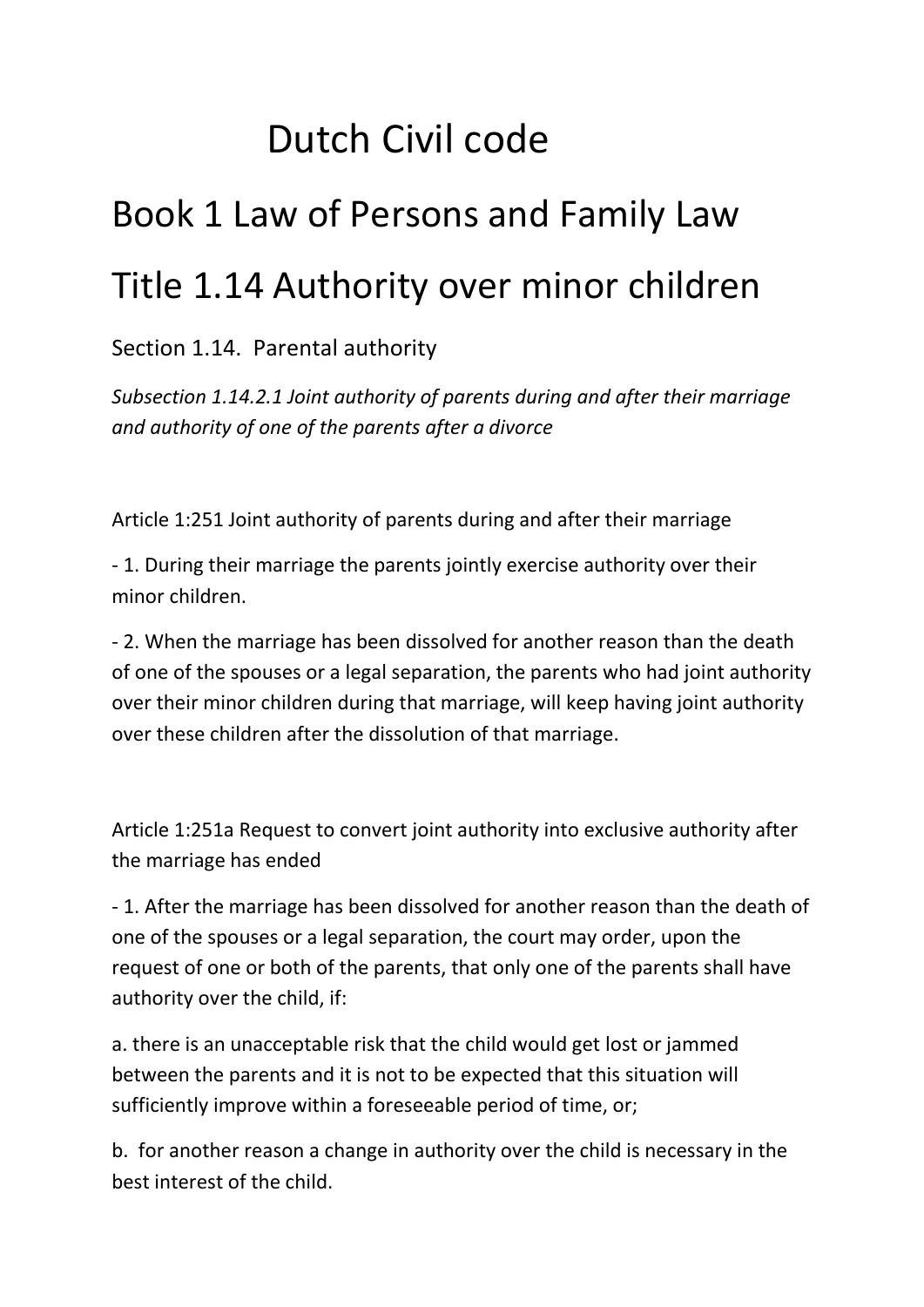- 2. The decision based on paragraph 1 shall be taken in the court order in which the legal separation, divorce or dissolution of the marriage after a legal separation has been decreed or in a later court order.

- 3. If the decision based on paragraph 1 did not concern all the children of the spouses, then the District Court may extent it to all these children upon the request of one of the parents or the Child Protection Board or of its own motion.

- 4. The court may of its own motion take a decision based on paragraph 1 if it thinks this would be appreciated by an involved child who has reached the age of twelve years. The same applies if the involved child has not yet reached the age of twelve years, but may be regarded to be able to make a reasonable evaluation of his interests in the matter.

Article 1:252 Parents who after their divorce still A child born from the relationship of the former parents after their divorce

- 1. Parents who had been married to each other or who had been registered as a partner under a registered partnership with each other and from whose relationship after the end of that marriage or registered partnership a child is born, shall jointly exercise authority over that child if this joint authority has been marked, upon their joint request, in the public authority register referred to in Article 1:244. A request referred to in the first sentence cannot be made with regard to children over whom such parents had jointly exercised authority in the past [the reason for this is that only a court order can end this joint authority over children born during the marriage or registered partnership and it would not be consistent that such a court order could be pushed aside by a simple request for a mark in the public authority register].

- 2. The clerk of the court shall refuse to make the requested mark if, at the moment on which the request was made:

a. one or both of the parents do not possess the legal capacity to exercise authority over minors, or;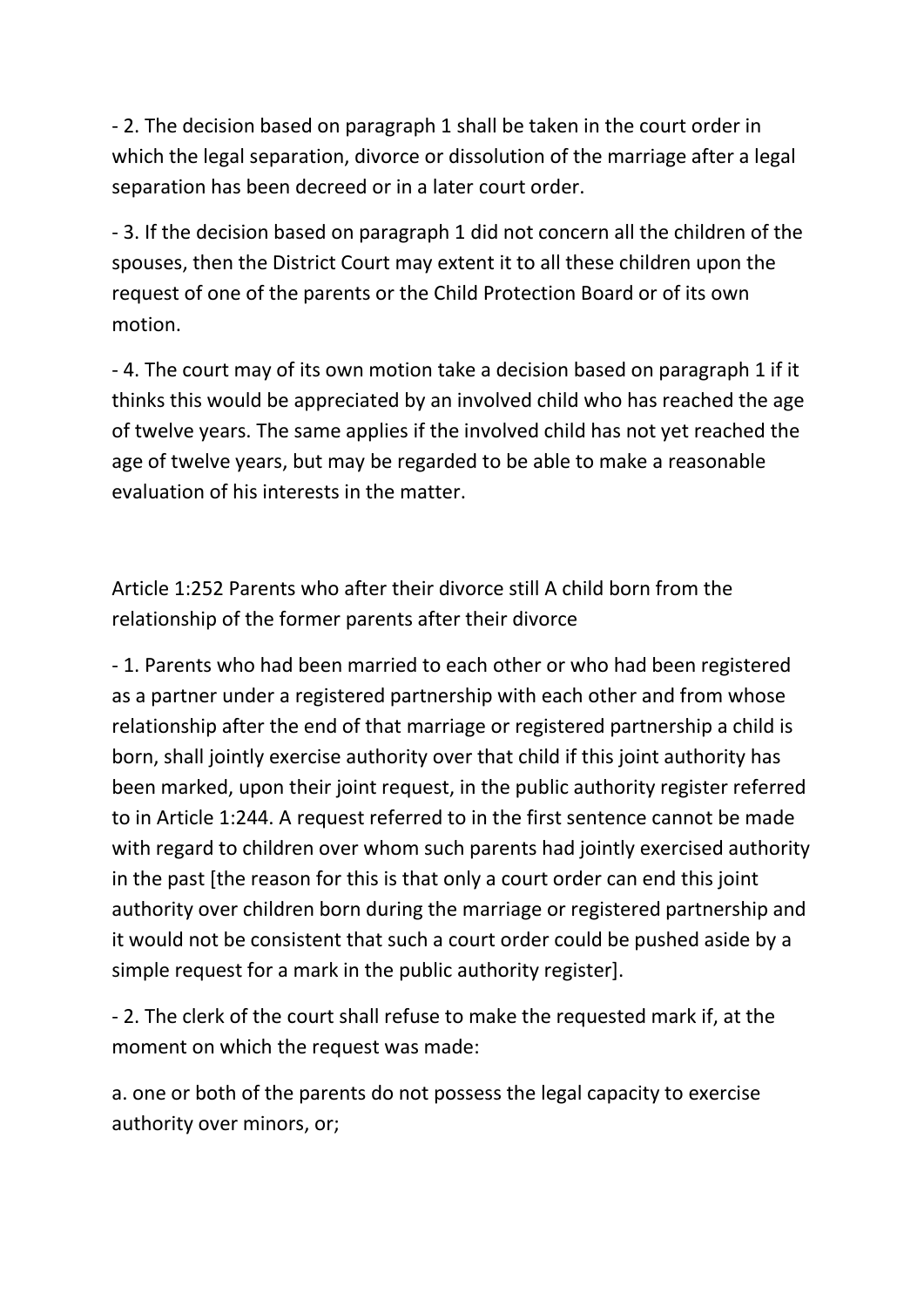b. one of the parents has been removed or deprived from the right to exercise authority and the other parent exercises this authority alone, or

c. a guardian has been charged with exercising authority over the minor, or

d. authority over the child has not been established at all, or

e. one of the parents has authority over the child and exercises it jointly with another person than the other parent of that child.

- 3. An appeal against a refusal to make the requested mark is only open if the request has been rejected because of the incapacity of one or both parents to exercise authority over minors on account of another reason than infancy (minority of age) or adult guardianship. Only then the District Court may be requested to order that the mark has to be registered. The District Court shall reject the appeal if there are well-substantiated grounds to fear that the interests of the child would be neglected if the appeal would be granted.

Article 1:253 Reactivation of authority when former spouses remarry with each other

- 1. If two former spouses remarry with each other or enter into a registered partnership with each other, while one of them still exercises authority over their child, then their joint authority will be reactivated by operation of law, unless the other former spouse does not posses the legal capacity to exercise authority over minors or has been removed or deprived from the right to exercise authority over this child or unless the former spouse who already exercised authority over the child did so on account of a joint authority exercised with another person who is not a parent of that child.

- 2. The former spouse whose authority has not been reactivated, may request the District Court to entrust him with authority over his child. Such a request may be rejected only if there are well-substantiated grounds to fear that the interests of the child would be neglected if the request would be granted.

- 3. Paragraph 1 and 2 apply accordingly if a legal separation has ended because of an official reconciliation.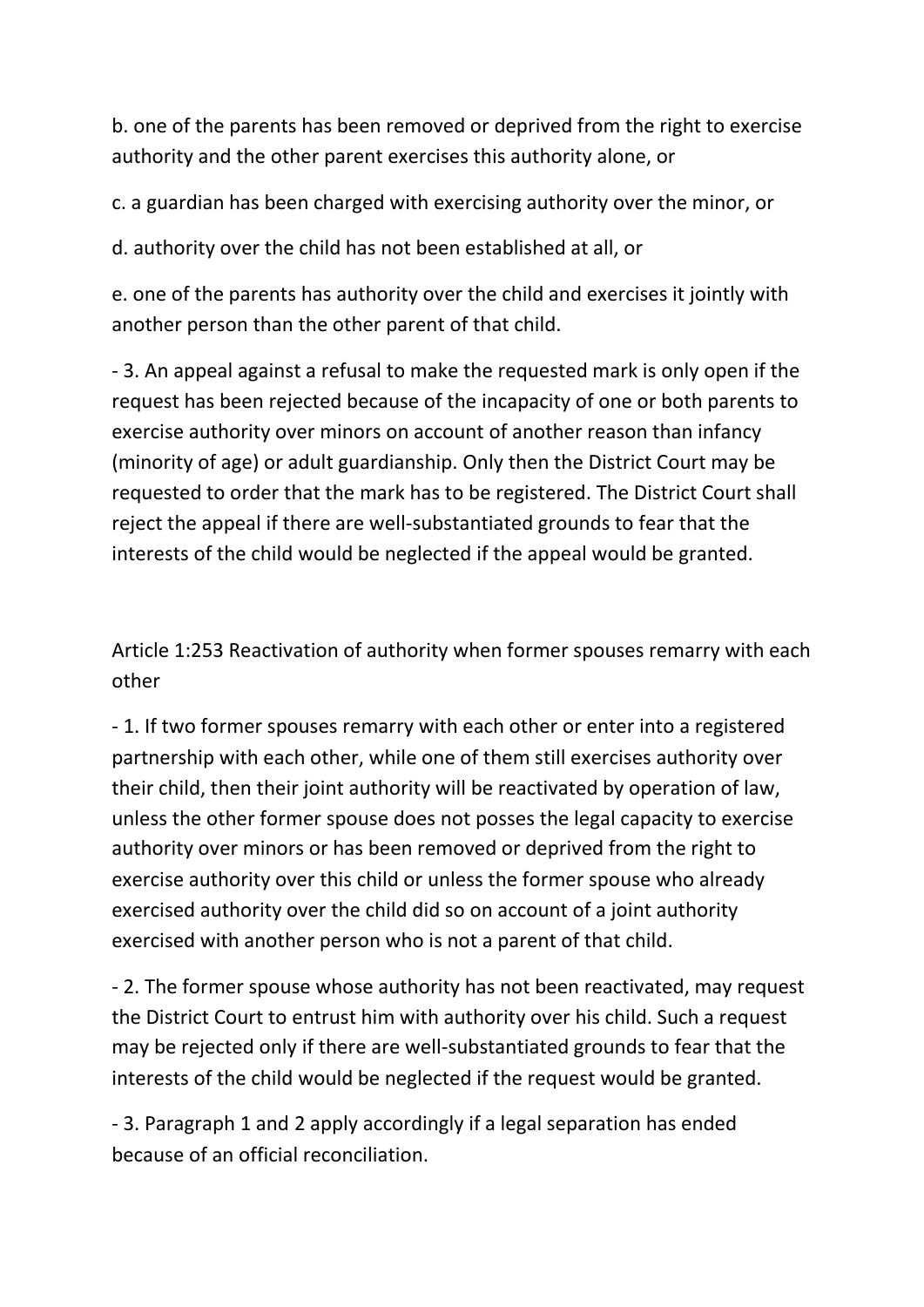- 4. Paragraph 1 and 2 apply accordingly where former registered partners, who jointly exercised authority over the child, enter into a new registered partnership or a marriage with each other.

Article 1:253a Court arrangement for the exercise of parental authority

- 1. When two parents jointly exercise authority over a child and there is a dispute in this regard between them, then this dispute may be laid before the District Court upon the request of one or both of the parents. The court shall settle the dispute by taking a decision in the best interests of the child.

- 2. Upon the request of one or both of the parents the District Court may also make an arrangement for the exercise of parental authority. This arrangement may include:

a. a distribution of the care and upbringing duties to each parent and, but only if this is required in the best interests of the child, a temporary ban for a parent to have contact with the child;

b. the decision with whom of the parents the child will reside primarily (main residence of the child);

c. the way in which information about serious matters relating to the child's person or property shall be provided to the parent with whom the child does not primarily reside or the way in which that parent has to be consulted;

d. the way in which information from third persons has to be provided in accordance with Article 1: 377c paragraph 1 and 2.

- 3. Where the parents are committed to an obligation as referred to in Article 1:247a and they have not complied with it, the court that has to decide on a request as meant in paragraph 2 shall of its own motion stay proceedings until this obligation has been performed properly. A stay of proceedings shall be omitted if this appears to be in the best interests of the child.

- 4. Articles 1:377a, 1:377e and 1:377g apply accordingly. The words 'right of contact' [right of access] or 'visitation arrangement' in these statutory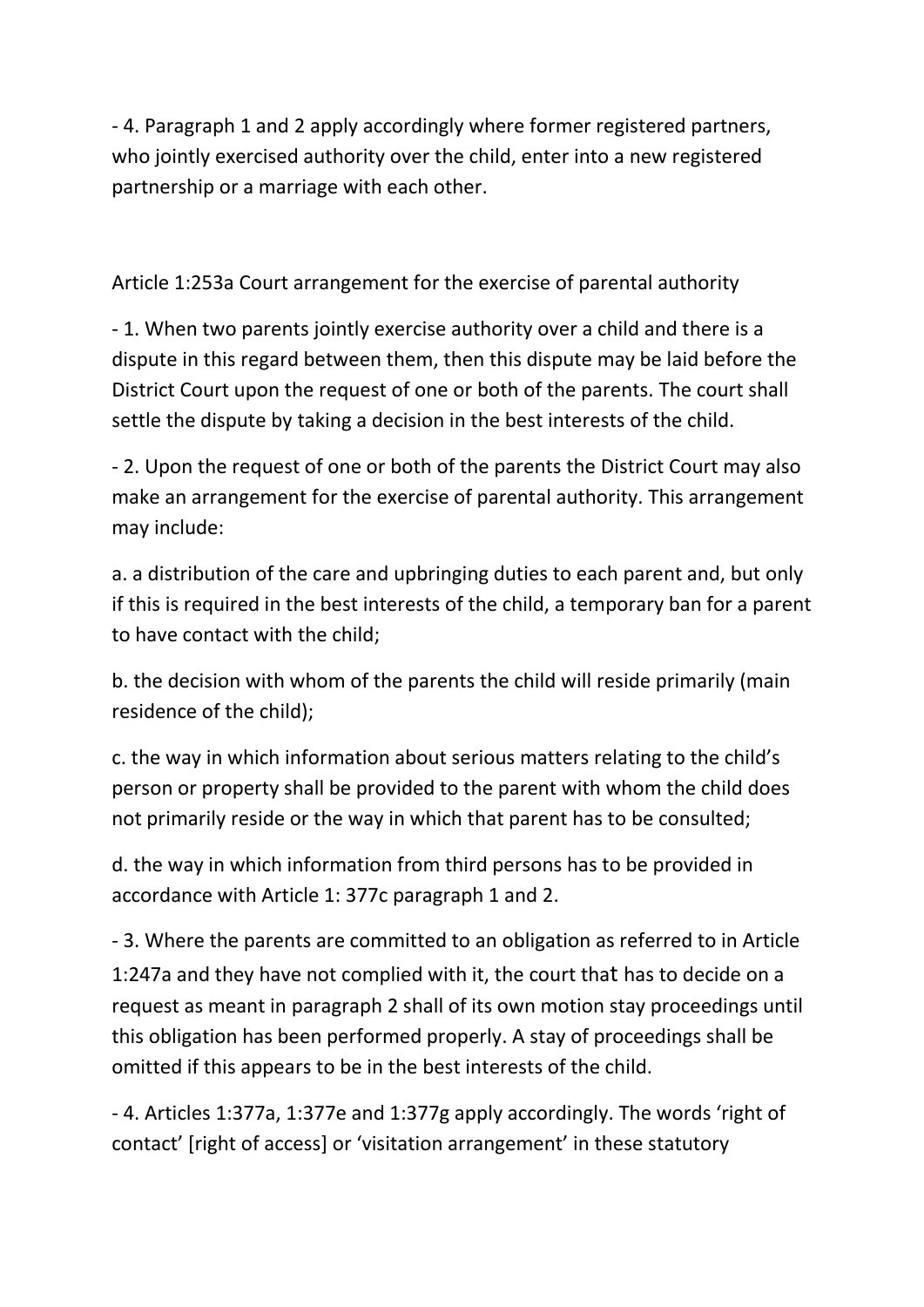provisions, however, are to be read as 'distribution of care and upbringing duties'.

-5. Before the court takes a decision on a request as meant in paragraph 1 or 2, it will examine if the parents may reach a settlement and, when this is not possible, it may also, of its own motion or upon request, impose a coercive penalty insofar this is permitted by law or decide that the court order or parts of it will be enforceable with immediate effect under the application of Article 812, second paragraph, of the Code of Civil Procedure, always provided that the interests of the child do not oppose to this.

- 6. The court shall take the request into consideration within six weeks after it was filed.

# *Subsection 1.14.2.1a Joint authority of parents within a registered partnership*

Article 1:253aa Authority over a child born during a registered partnership

- 1. Where a child is born during a registered partnership, its parents shall jointly exercise authority over it.

- 2. The statutory provisions for joint authority of parents apply accordingly to a joint authority as meant in paragraph 1, with the exception of Articles 1:251 paragraph 2 and 1:251a paragraph 2 and 3.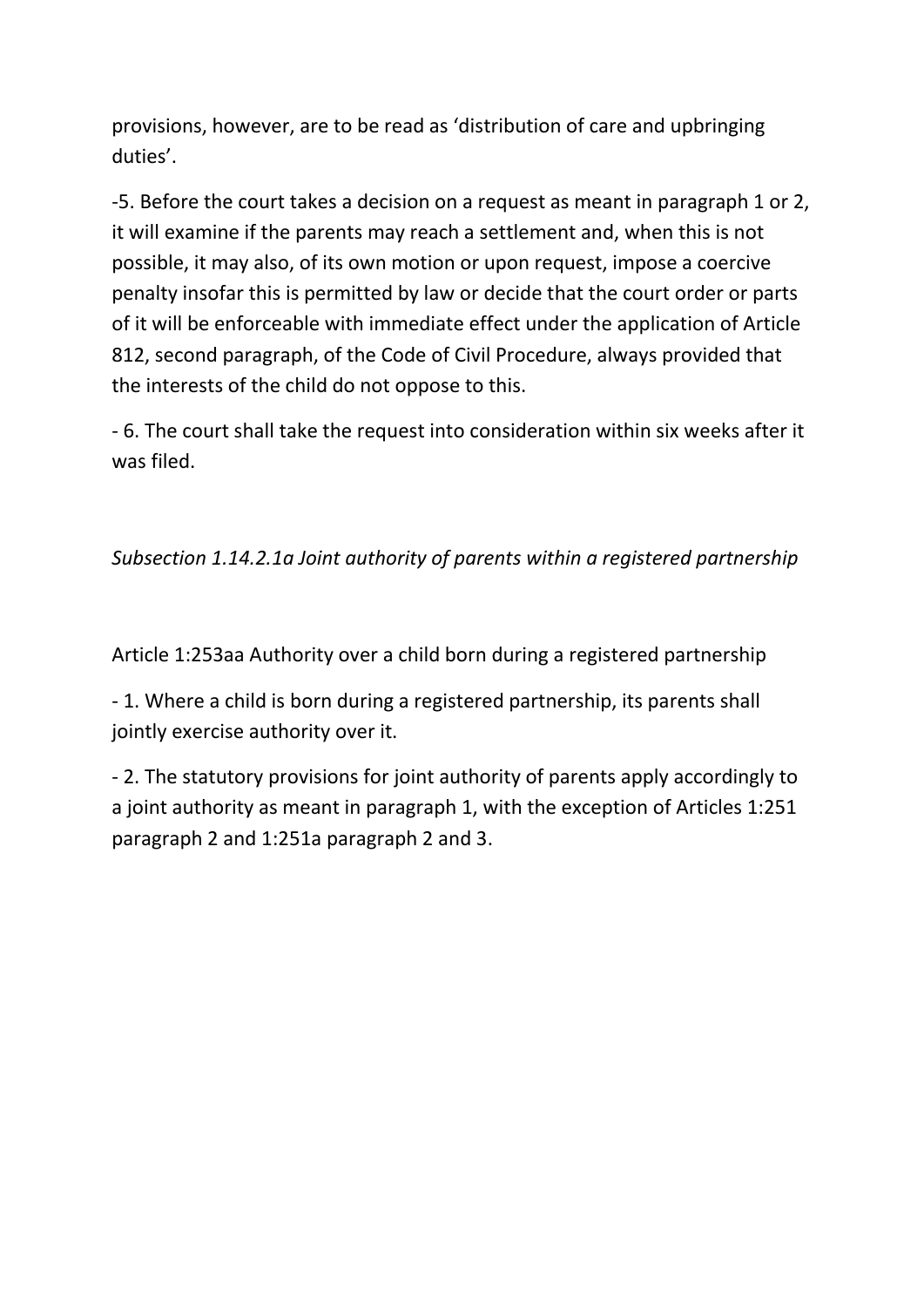# Criminal Code

Part XVIII. Serious Offences against Personal Liberty

# Section 279

1. Any person who intentionally removes a minor from the custody of a person who exercises parental authority over him, or from the supervision of a person legally vested with such supervision, shall be liable to a term of imprisonment not exceeding six years or a fine of the fourth category.

2. A term of imprisonment not exceeding nine years or a fine of the fifth category shall be imposed if a ruse, an act of violence or threat of violence has been used, or if the minor is under age of twelve.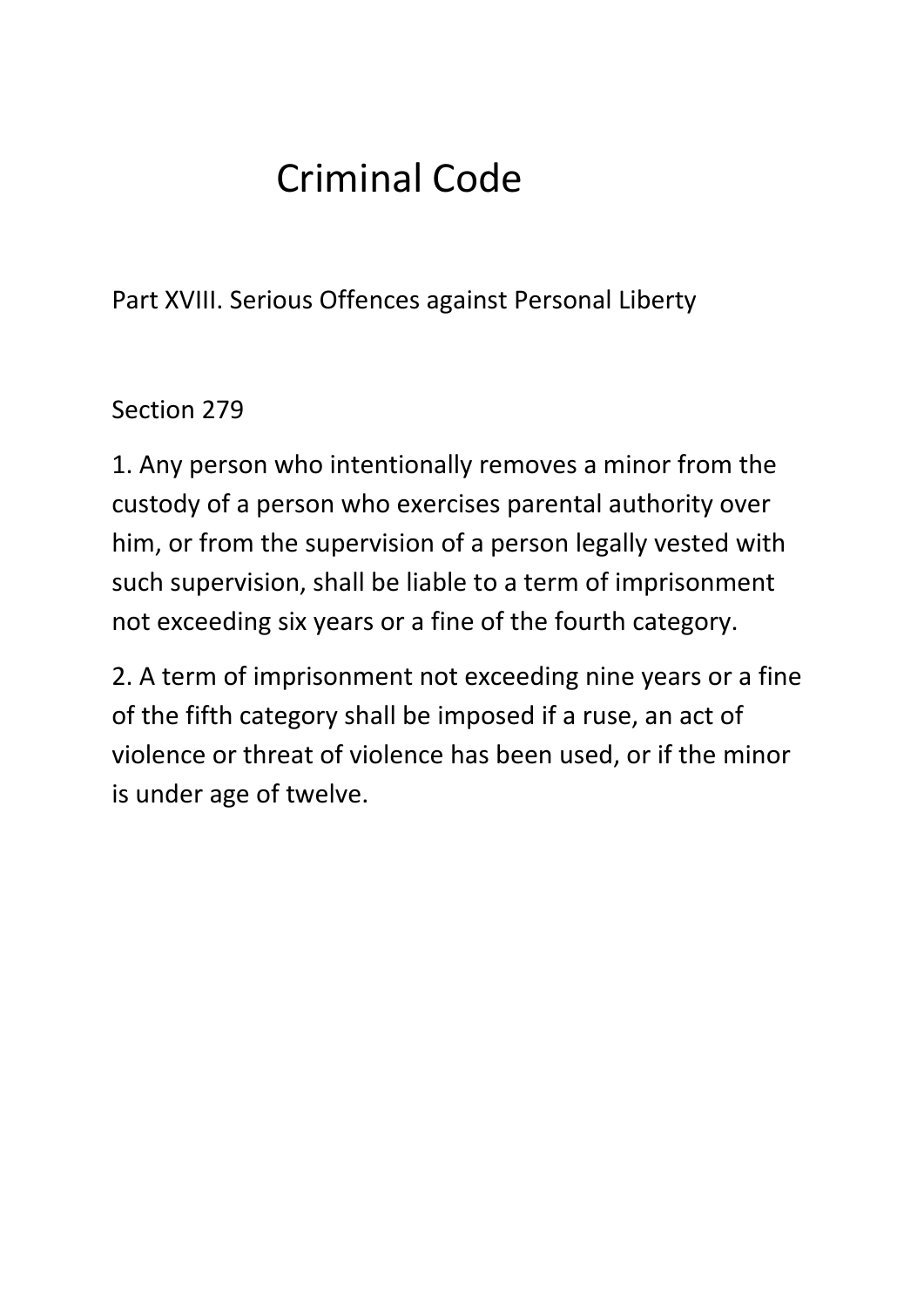# Cooperation protocol regarding mandatory enforcement of return orders in international child abduction cases

#### **Subject cooperation protocol**

*International child abduction*

International child abduction takes place when a child is wrongfully removed from or not returned to the country of its habitual residence. This is wrongful when this happens contrary to the rights of custody of the country of its habitual residence (article 2 Hague Child Abduction Convention (HCAC)). This cooperation protocol applies to incoming cases, i.e. cases in which a child has been wrongfully brought to or retained in The Netherlands and where the effectuation of the return of the child has been applied for.

#### *Mandatory enforcement of return orders*

When the court rules that the child must be returned to the country of its habitual residence, this return preferably takes place in proper consultation with both parents. The attorneys-at-law of both parents play an important role in this. If the abducting parent does not want to cooperate with the return of the child, the situation may arise in which the return order must be enforced with the aid of the law and the police. This is the case, for instance, when the abducting parent threatens to go into hiding. This only happens in very special circumstances, approximately one to three times a year.

#### **Organisations involved**

The following organisations are involved in the mandatory enforcement of return orders:

- The legal profession The Public Prosecution Service;
- 
- The police;
- The child Care and Protection Board;
- The Youth Care Agency;
- The Central authority for international child matters.

#### **Legal framework**

The following legislation and regulations apply to the mandatory enforcement of return orders in international child abduction cases:

- Hague Child Abduction Convention (HCAC);
- International Child Protection (Implementation) Act (article 13);
- Code of Civil Procedure (articles 812, 813);
- Relevant rulings by the European Court for Human Rights (incl. no. 8677/03, P.P. v. Poland and no. 35030/04, Karadzic v. Croatia);
- International Convention on the Rights of the Child (ICRC) (in particular article 3).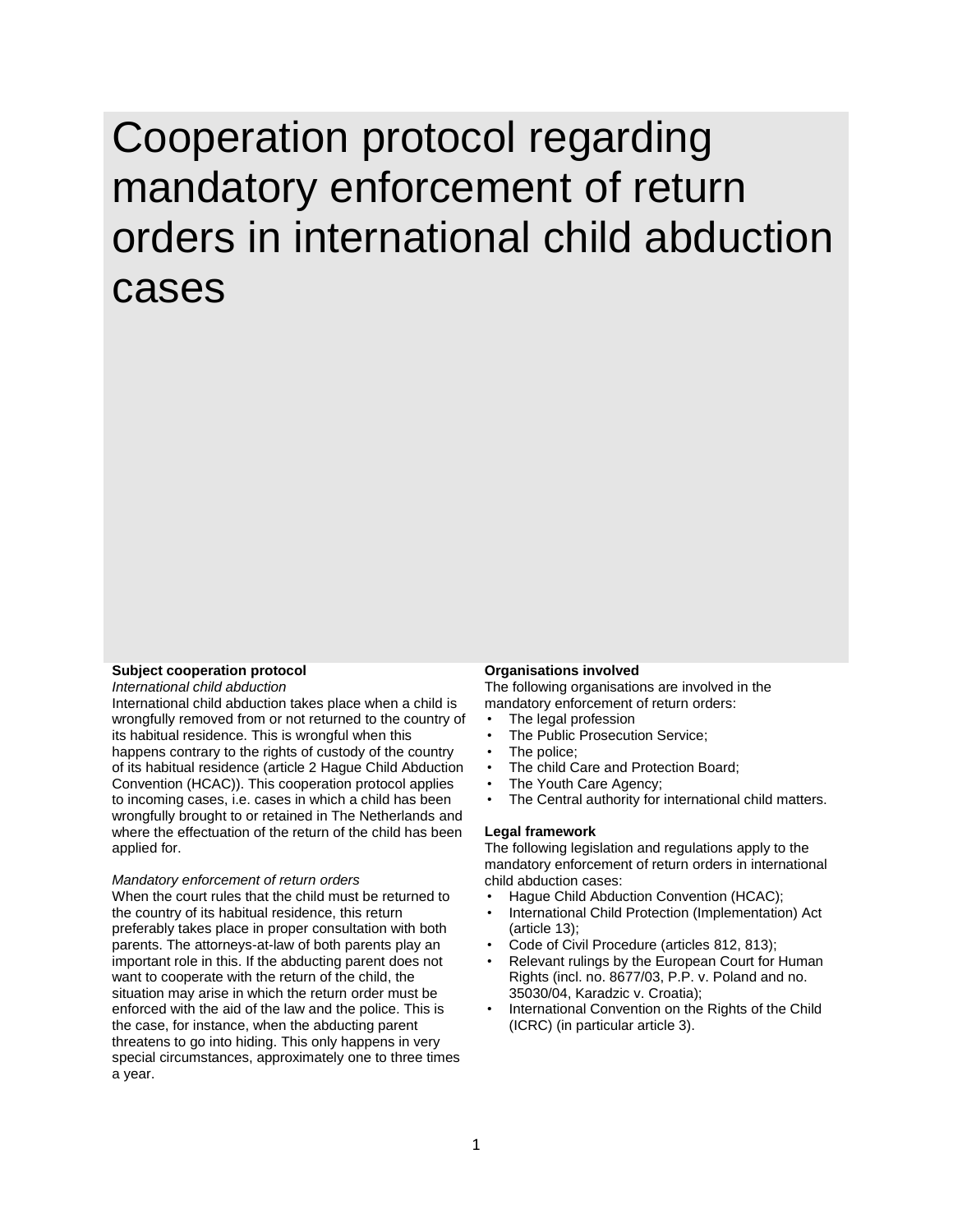#### **General agreements**

#### *Purpose*

The interest of the child should be the first consideration in return proceedings (in conformity with article 3 of the ICRC). Any returns from the Netherlands with the aid of the police must take place as adequately as possible, in order to ensure the best interest of the child as much as possible.

#### *Process control*

When the Public Prosecutor receives an application from an attorney-at-law and article 13 of the International Child Abduction (Implementation) Act has been met, the Public Prosecutor shall follow the cooperation protocol pursuant to the provisions in article 813(2) CCP. The Public Prosecution Service subsequently is responsible for the actions arising from this and for process control. At the request of the attorney-at-law or a Public Prosecutor, the Central Authority may in special circumstances (where necessary) call on a cooperating organisation to act in conformity with the protocol. The purpose of this is to ensure that the system of return is not jeopardized.

*Extensive circulation including in the workplace* The relevant organisations will circulate this cooperation protocol and ensure its implementation in their own organisation.

#### **Cooperation procedure**

*Criteria*

------------------------

- Cases of international child abduction are preferably settled through civil instead of criminal proceedings. This is in particular important for the cooperation between the police and the Public Prosecution Service<sub>1</sub>.
- In individual child abduction cases involving mandatory enforcement of a return order, the attorney-at-law will be the discussion partner of the Public Prosecutor.
- An international divorce situation may be complex and unclear. The Public Prosecutor must take as few as possible civil-law decisions (for instance surrounding questions of international private law).
- In principle, the Central Authority is not involved in individual cases, but may provide general legal information in respect of international divorce situations.
- The court decides on the interest of the child in conformity with the HCAC and on its return. Once the court has issued a return order there is no further scope for discussion whether return will or will not take place.
- The mandatory enforcement of the return order must to the largest possible extent consider the interest of the child.
- Involved organisations must do everything that may be reasonably required of them to enforce the return order, without delay.

#### *Process description*

**Case:** The court has issued a return order. The child must be returned to the country of origin. The attorneysat-law of the parents have discussed the enforcement of the court order, but the abducting parent refuses to cooperate with the return. The attorney-at-law of the leftbehind parent involves the Public Prosecution Service. Subsequently, the following steps are taken.

- 1. The attorney-at-law of the left-behind parent contacts the Public Prosecutor in the district where the child is assumed to be residing, or otherwise in the district of The Hague (see article 9 of the Implementation Act).
- 2. The attorney-at-law of the left-behind parent sends the bailiff's copy of the return order to the relevant Public Prosecutor.
- 3. The relevant Public Prosecutor promptly deals with the case. If the Public Prosecutor requires further general (legal) information, or wishes to hold further consultations, he may contact the central contact point at the Public Prosecution Service. For general (legal) information in respect of international divorce situations the Public Prosecutor may contact the Central Authority, which he can also contact if he needs information from a central authority in the country of habitual residence of the child.
- 4. The criterion is that the Public Prosecutor ensures the prompt enforcement of the return order of the court. This is his responsibility, also in the event of complex international divorce situations. However:
	- In special circumstances, the Public Prosecutor may refuse his cooperation<sub>2</sub>. He informs the attorney-at-law of the left-behind parent hereof and the attorney-at-law may request, by way of preliminary relief proceedings, his cooperation after all.

-------------------------------

<sup>1</sup>See the instruction of the Procurators-General for the use of the National Schengen Information System.

<sup>2</sup>For instance when there is clearly a case of a legal or actual error or if the facts that have come to light after the ruling will create a situation in which prompt enforcement cannot be accepted. See also hereafter.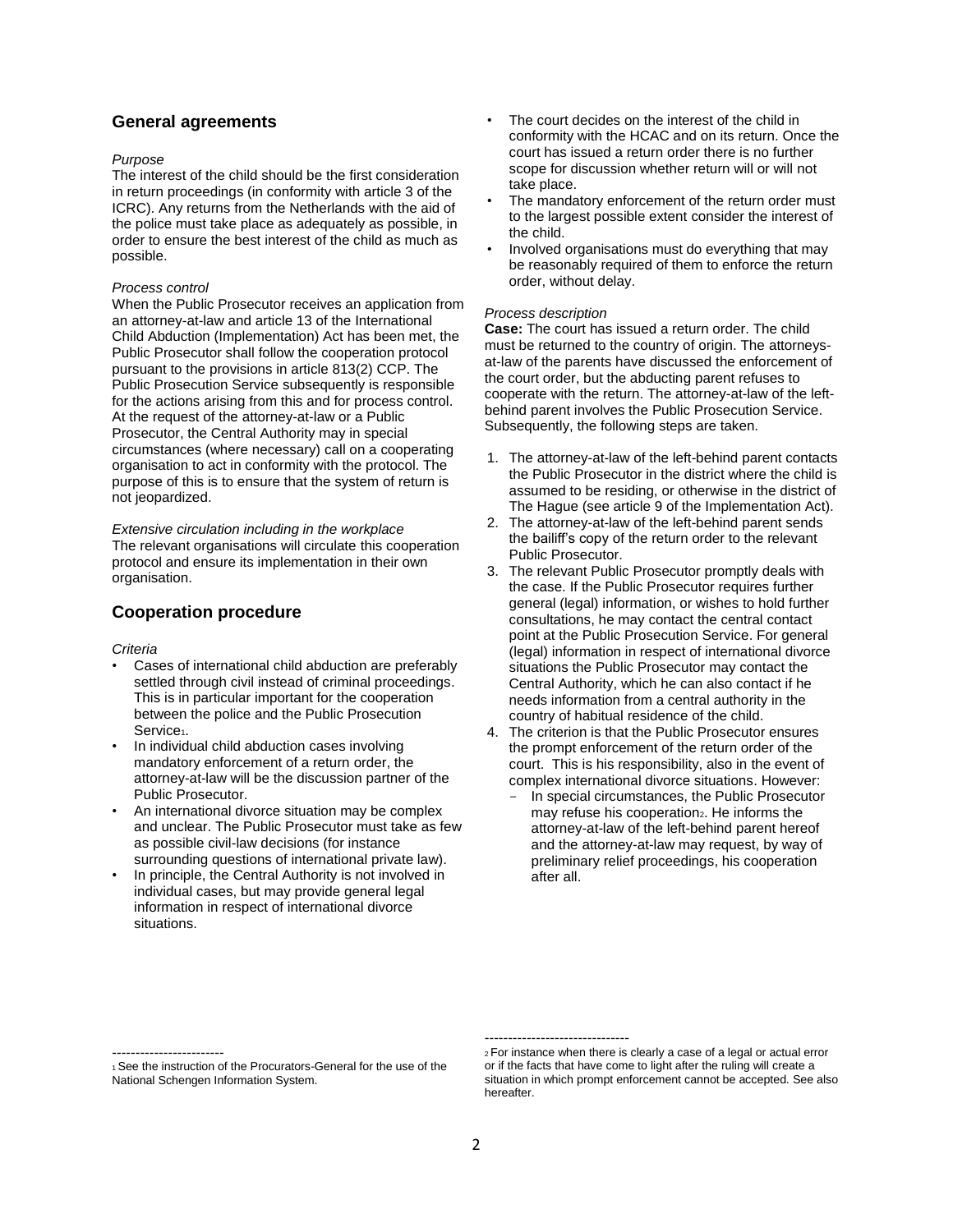- It does occur that the abducting parent stars preliminary relief proceedings to prevent the return. In that case, the enforcement court is in principle bound to the return order of the court in the main action. Only when there is obviously a case of a legal or actual error or if the facts that have come to light after the ruling will create a situation in which prompt enforcement cannot be accepted, the enforcement court may take measures to prevent enforcements.
- 5. The Public Prosecutor requests the police in the relevant region to find out the place of residence of the child.
- 6. The Public Prosecutor will contact the location of the Child Care and Protection Board in The Hague. He will discuss the situation with one of the board members appointed for this task, discussing in any case the way in which the enforcement may take place in the best possible way for the child. The location of the Board in The Hague will ensure coordination with the location of the Child Care and Protection Board in the region where the child resides at that time. The Public Prosecutor is responsible for making arrangements to proceed with the process, focussing on the following points:
	- The question whether the abducting parent will be invited for a meeting at the police station.
	- The question whether the abducting parent will be given a last opportunity to voluntarily cooperate with the return of the child or not, for instance if parent and child are in hiding or are suspected to be in hiding<sub>4</sub>.
	- The question who the child will be handed over to and where the child will stay. This must be clear before the actual enforcement of the return order by the police is carried out.
	- The criterion is that the child has the chance to say goodbye to the abducting parent and can bring along much-loved possessions. This can only be deviated from if the safety of the persons involved is at risk or if the parent and child are in hiding.
	- Arrangements should be made about the way in which the police take action. Per case, it has to be considered whether a civilian police officer is required or indeed a uniformed officer. Not in any circumstance must light and sound signals on police vehicles be used in view of the shock effect this may have on the child. The criterion is that any actions are carried out as calmly as possible in the interest of the child.
- A criterion is that an employee of the Child Care and Protection Board is present when the mandatory enforcement is taking place to safeguard the interest of the child.
- 7. The Public Prosecutor, the police and the Child Care and Protection Board are responsible within their own roles and tasks for focussing on the child's best interest.
- 8. The Child Care and Protection Board is responsible for an application for provisional guardianship if this is required for the enforcement of the return order in the interest of the child. This can be the case if the left-behind parent and the child have had no contact for a long time. In that case a provisional guardianship order may be applied for at and issued by the juvenile court. In that case, the Youth Care Agency takes care of the supervision of the child. However, enforcement of the return order of the court continues to be the objective.

*This cooperation protocol has been compiled in collaboration with the National Bureau of the Child Protection Council, the National Office of the Public Prosecution Service, The Netherlands Youth Care Agency, the Netherlands Police Agency, the Central Authority for International Child Matters, the Netherlands Bar Association and the Ministry for Security and Justice.*

<sup>----------------------------</sup> <sup>3</sup>The Court at The Hague, 29 March 2009, LJN: AV5333.

<sup>4</sup>In general, the court order states that the child has to return to the country of origin six weeks following the date of the order (in order to enable an appeal).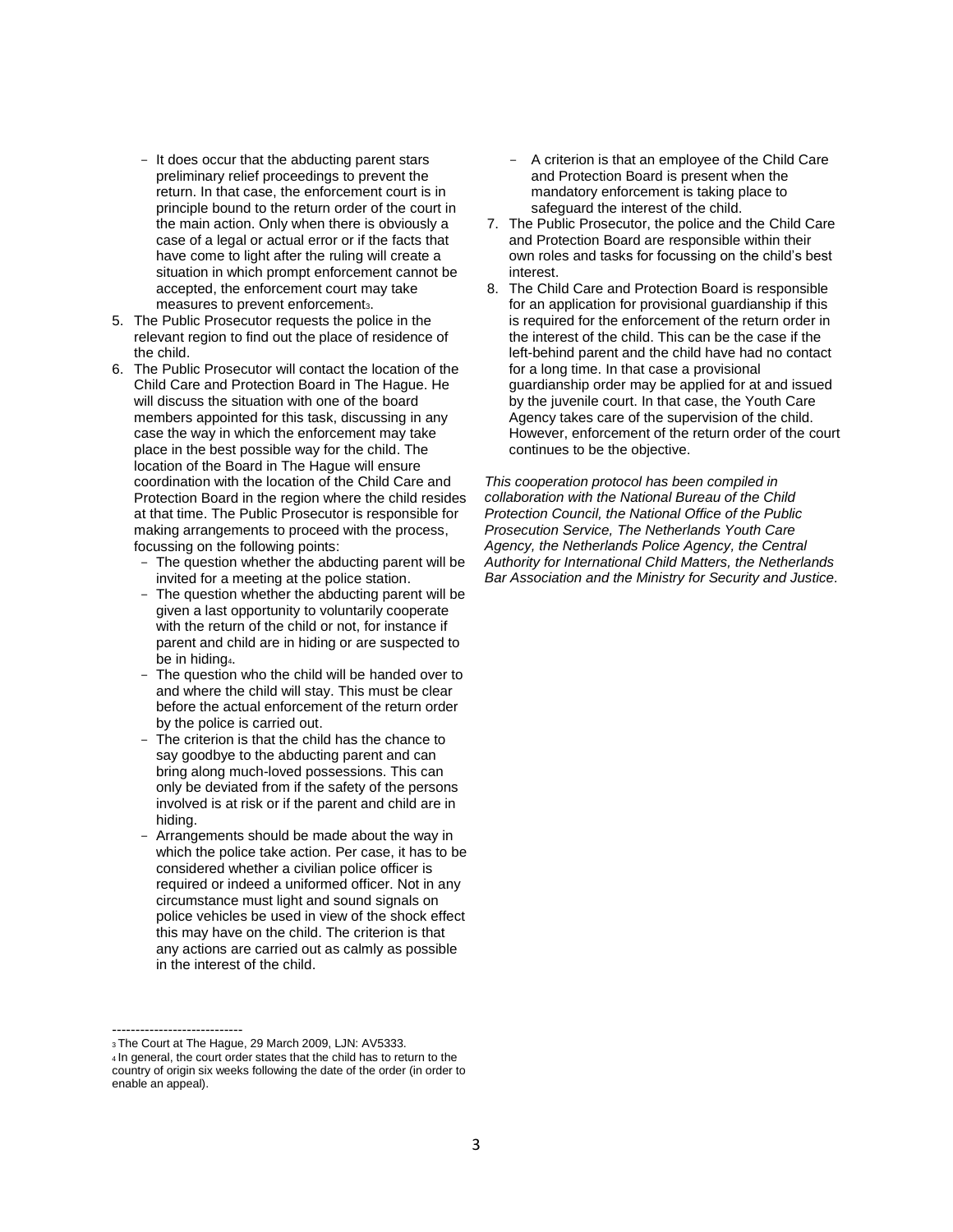# Application form for an international access arrangement to the child/ Aanvraagformulier voor een internationale omgangsregeling met het kind

Please complete the downloaded form in Dutch and sign the attached authorization form. You are recommended to first read the enclosed explanation before completing the form. U wordt verzocht dit gedownloade formulier in het Nederlands in te vullen en het machtigingsformulier in te vullen en te ondertekenen. U wordt aanbevolen om eerst de toelichting bij dit formulier aandachtig te lezen, voordat u het formulier invult.

**For every other involved child, you may copy this page, complete it and attach it. Voor ieder ander betrokken kind dient u deze pagina te kopiëren, in te vullen en toe te voegen.**

| <b>REQUESTING CENTRAL AUTHORITY</b><br><b>VERZOEKENDE CENTRALE AUTORITEIT</b> |                                                                                      | <b>REQUESTED CENTRAL AUTHORITY</b><br><b>AANGEZOCHTE CENTRALE AUTORITEIT</b>                                                            |
|-------------------------------------------------------------------------------|--------------------------------------------------------------------------------------|-----------------------------------------------------------------------------------------------------------------------------------------|
|                                                                               |                                                                                      |                                                                                                                                         |
| The Netherlands/Nederland                                                     |                                                                                      |                                                                                                                                         |
|                                                                               |                                                                                      | (The Central Authority in the country where the child now<br>resides/De Centrale autoriteit van het land waar het kind<br>nu verblijft) |
| A                                                                             | <b>GENERAL INFORMATION / ALGEMENE INFORMATIE</b>                                     |                                                                                                                                         |
|                                                                               |                                                                                      |                                                                                                                                         |
| ı                                                                             | Identity of the child and parents / Identiteit van het kind en de ouders             |                                                                                                                                         |
| 1.1.                                                                          | Child / Kind                                                                         |                                                                                                                                         |
|                                                                               | Name / Naam:                                                                         |                                                                                                                                         |
|                                                                               | First names / Voornamen:                                                             |                                                                                                                                         |
|                                                                               | Date and place of birth / Geboortedatum<br>en-plaats:<br>(dd/mm/yyyy)                |                                                                                                                                         |
|                                                                               | Nationality(ies) / Nationaliteit(en):                                                |                                                                                                                                         |
|                                                                               | Sex / Geslacht:                                                                      |                                                                                                                                         |
|                                                                               | Habitual residence / Gewone verblijfplaats:                                          |                                                                                                                                         |
|                                                                               | Passport(s) or identity card(s) (nr.)<br>Paspoort(en) of identiteitskaart(en) (nr.): |                                                                                                                                         |
|                                                                               | Civil registry number /<br>Burgerservicenummer:                                      |                                                                                                                                         |
|                                                                               | Residence permit number /<br>Verblijfsdocumentnummer:                                |                                                                                                                                         |
|                                                                               | Description / Beschrijving:                                                          |                                                                                                                                         |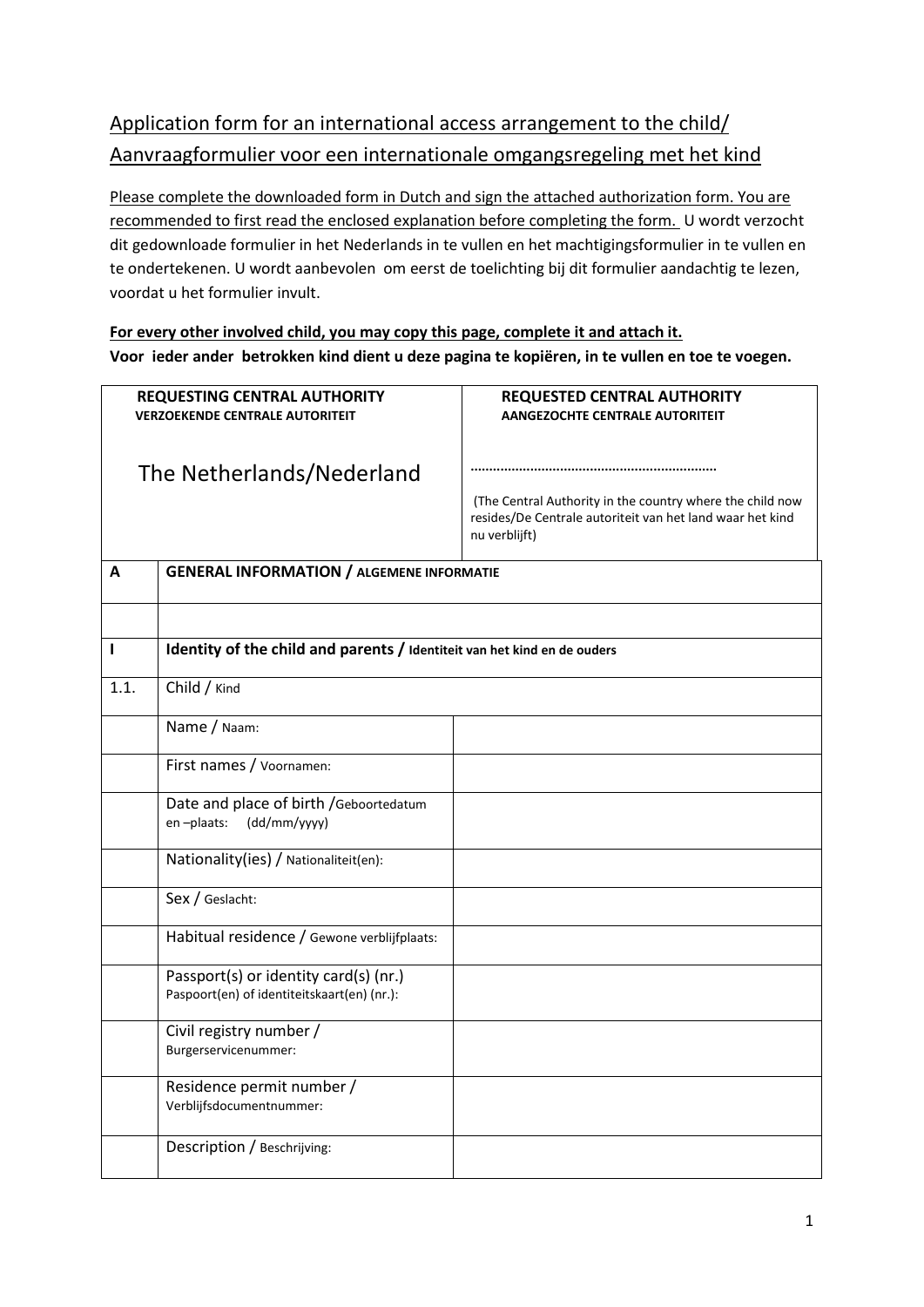| 1.2    | Parents / Ouders                            |  |
|--------|---------------------------------------------|--|
|        |                                             |  |
|        |                                             |  |
|        |                                             |  |
| 1.2.1. | Mother / Moeder                             |  |
|        |                                             |  |
|        | Name / Naam:                                |  |
|        |                                             |  |
|        |                                             |  |
|        | First names / Voornamen:                    |  |
|        |                                             |  |
|        | Date and place of birth / Geboortedatum     |  |
|        | en-plaats:<br>(dd/mm/yyyy)                  |  |
|        |                                             |  |
|        | Nationality(ies) / Nationaliteit(en):       |  |
|        |                                             |  |
|        | Habitual residence / Gewone verblijfplaats: |  |
|        |                                             |  |
|        | *Street name and number of the house:       |  |
|        | Straatnaam en huisnummer:                   |  |
|        |                                             |  |
|        | *Postal code and City/Town:                 |  |
|        | Postcode en woonplaats :                    |  |
|        | *Country / Land:                            |  |
|        |                                             |  |
|        | *Phone number and e-mail                    |  |
|        |                                             |  |
|        | address:                                    |  |
|        | Telefoonnummer en e-mailadres:              |  |
|        |                                             |  |
|        | Passport(s)or identitycard(s)(nr.):         |  |
|        | Paspoort(en) of identiteitskaart(en)(nr.):  |  |
|        |                                             |  |
|        | Civil registry number /                     |  |
|        | Burgerservicenummer:                        |  |
|        |                                             |  |
|        | Residence permit number/                    |  |
|        | Verblijfsdocumentnummer:                    |  |
|        |                                             |  |
|        |                                             |  |
|        |                                             |  |
| 1.2.2  | Father / Vader                              |  |
|        |                                             |  |
|        | Name / Naam:                                |  |
|        |                                             |  |
|        | First names / Voornamen:                    |  |
|        |                                             |  |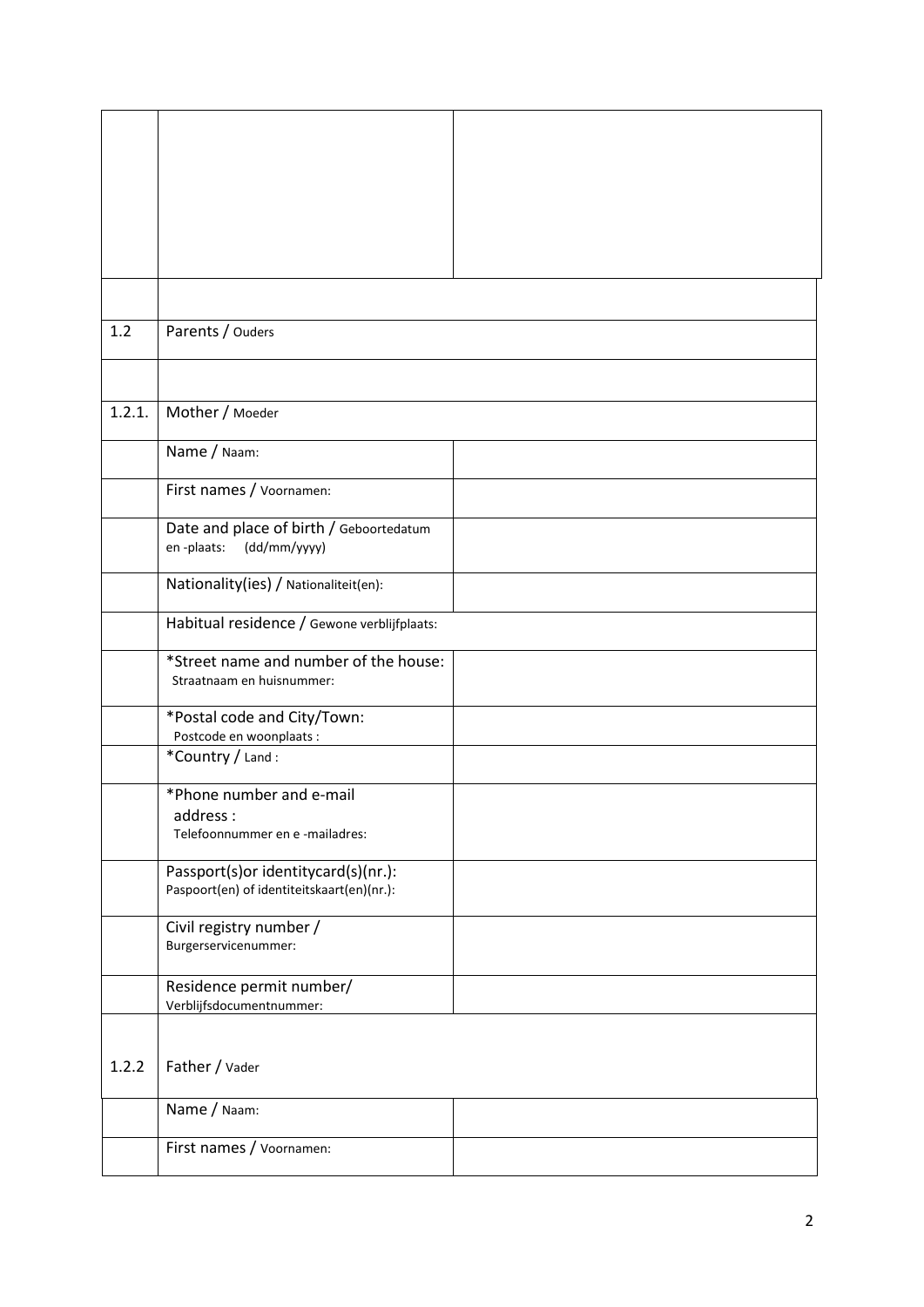|          | Date and place of birth / Geboortedatum                                                                                  |  |
|----------|--------------------------------------------------------------------------------------------------------------------------|--|
|          | en-plaats: (dd/mm/yyyy)                                                                                                  |  |
|          | Nationality(ies) / Nationaliteit(en):                                                                                    |  |
|          | Habitual residence / Gewone verblijfplaats:                                                                              |  |
|          | *Street name and number of the house:<br>Straatnaam en huisnummer:                                                       |  |
|          | *Postal code and City/Town:<br>Postcode en woonplaats:                                                                   |  |
|          | *Phone number and<br>E-mail address:                                                                                     |  |
|          | Telefoonnummer en e-mailadres:                                                                                           |  |
|          | *Country / land:                                                                                                         |  |
|          | Passport(s) or identitycard(s)(nr.) /<br>Paspoort(en) of identiteitskaart(en) (nr.):                                     |  |
|          | Civil registry number /<br>Burgerservicenummer:                                                                          |  |
|          | Residence permit number /<br>Verblijfsdocumentnummer:                                                                    |  |
|          |                                                                                                                          |  |
| 1.2.3    | Date and place of marriage /<br>Datum en plaats huwelijk: (dd/mm/yyyy)                                                   |  |
| or<br>оf | Registered partnership since / Datum<br>geregistreerd partnerschap: (dd/mm/yyyy)                                         |  |
| Or<br>оt | Other form of cohabitation since /<br>Andere samenlevingsvorm sinds: (dd/mm/yyyy)                                        |  |
|          |                                                                                                                          |  |
| 1.2.4    | Date and place of any divorce decision,                                                                                  |  |
|          | finalization of registered partnership or<br>any other form of cohabitation /                                            |  |
|          | Datum en plaats echtscheiding, beëindiging<br>geregistreerd partnerschap of andere<br>samenlevingsvorm:<br>(dd/mm/yyyy)  |  |
|          |                                                                                                                          |  |
|          | Copy of the decision included<br>Yes / No<br>Kopie van het bewijsstuk bijgevoegd<br>Ja / Nee                             |  |
|          |                                                                                                                          |  |
|          |                                                                                                                          |  |
| Ш        | <b>Requesting individual:</b><br>(circle what is applicable)<br>Verzoekende persoon:<br>(omcirkel wat van toepassing is) |  |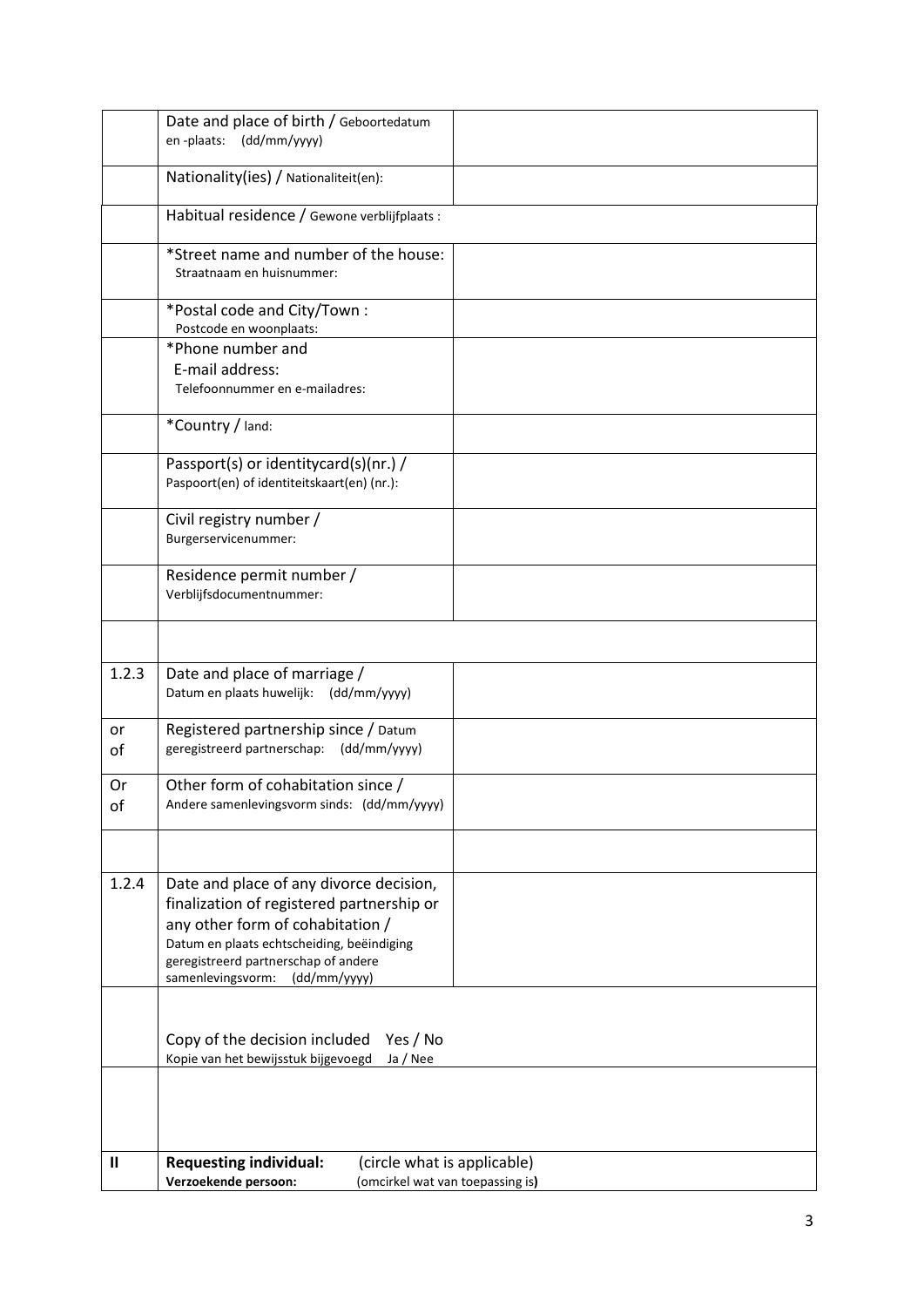|     | Father / Vader Mother / Moeder                                                                                                                                                                                                                                                                                                                                                                                                                                                                                                                                                                        |  |
|-----|-------------------------------------------------------------------------------------------------------------------------------------------------------------------------------------------------------------------------------------------------------------------------------------------------------------------------------------------------------------------------------------------------------------------------------------------------------------------------------------------------------------------------------------------------------------------------------------------------------|--|
|     | Other person, namely: / Ander persoon, namelijk:                                                                                                                                                                                                                                                                                                                                                                                                                                                                                                                                                      |  |
|     |                                                                                                                                                                                                                                                                                                                                                                                                                                                                                                                                                                                                       |  |
| III | Legal assistance / Juridische bijstand                                                                                                                                                                                                                                                                                                                                                                                                                                                                                                                                                                |  |
|     |                                                                                                                                                                                                                                                                                                                                                                                                                                                                                                                                                                                                       |  |
|     | Office Name / Naam kantoor:                                                                                                                                                                                                                                                                                                                                                                                                                                                                                                                                                                           |  |
|     | Name Legal advisor / Naam juridisch<br>adviseur:                                                                                                                                                                                                                                                                                                                                                                                                                                                                                                                                                      |  |
|     | *Street name and number of the house:<br>Straatnaam en huisnummer:                                                                                                                                                                                                                                                                                                                                                                                                                                                                                                                                    |  |
|     | *Postal Code and City /Town:<br>Postcode en plaats:                                                                                                                                                                                                                                                                                                                                                                                                                                                                                                                                                   |  |
|     | *Phone number and E-mail<br>address:<br>Telefoonnummer en e-mailadres:                                                                                                                                                                                                                                                                                                                                                                                                                                                                                                                                |  |
|     |                                                                                                                                                                                                                                                                                                                                                                                                                                                                                                                                                                                                       |  |
| IV  | Summary of factual and/or legal information substantiating the request (e.g.<br>a court decision): Opsomming van feitelijke en/of juridische informatie ten gronde aan<br>het verzoek (bijv. een beschikking van de rechter):                                                                                                                                                                                                                                                                                                                                                                         |  |
|     |                                                                                                                                                                                                                                                                                                                                                                                                                                                                                                                                                                                                       |  |
|     |                                                                                                                                                                                                                                                                                                                                                                                                                                                                                                                                                                                                       |  |
|     |                                                                                                                                                                                                                                                                                                                                                                                                                                                                                                                                                                                                       |  |
|     |                                                                                                                                                                                                                                                                                                                                                                                                                                                                                                                                                                                                       |  |
|     |                                                                                                                                                                                                                                                                                                                                                                                                                                                                                                                                                                                                       |  |
|     |                                                                                                                                                                                                                                                                                                                                                                                                                                                                                                                                                                                                       |  |
|     |                                                                                                                                                                                                                                                                                                                                                                                                                                                                                                                                                                                                       |  |
| V   | Specific proposal for an access arrangement / Concreet voorstel voor omgangsregeling:<br>Please be specific and practical in describing access moments; including visiting times, travel arrangements,<br>costs, school Hollidays and also the ability to use phone, Skype/chat or other forms of media to maintain contact<br>/ Graag zo specifiek en praktisch mogelijk de omgangscontacten omschrijven; zowel de bezoektijden, de reis- en<br>verblijfkosten, overige kosten, schoolvakanties en ook uw mogelijkheden om via telefoon, Skype/chat of andere<br>manieren om contact te onderhouden. |  |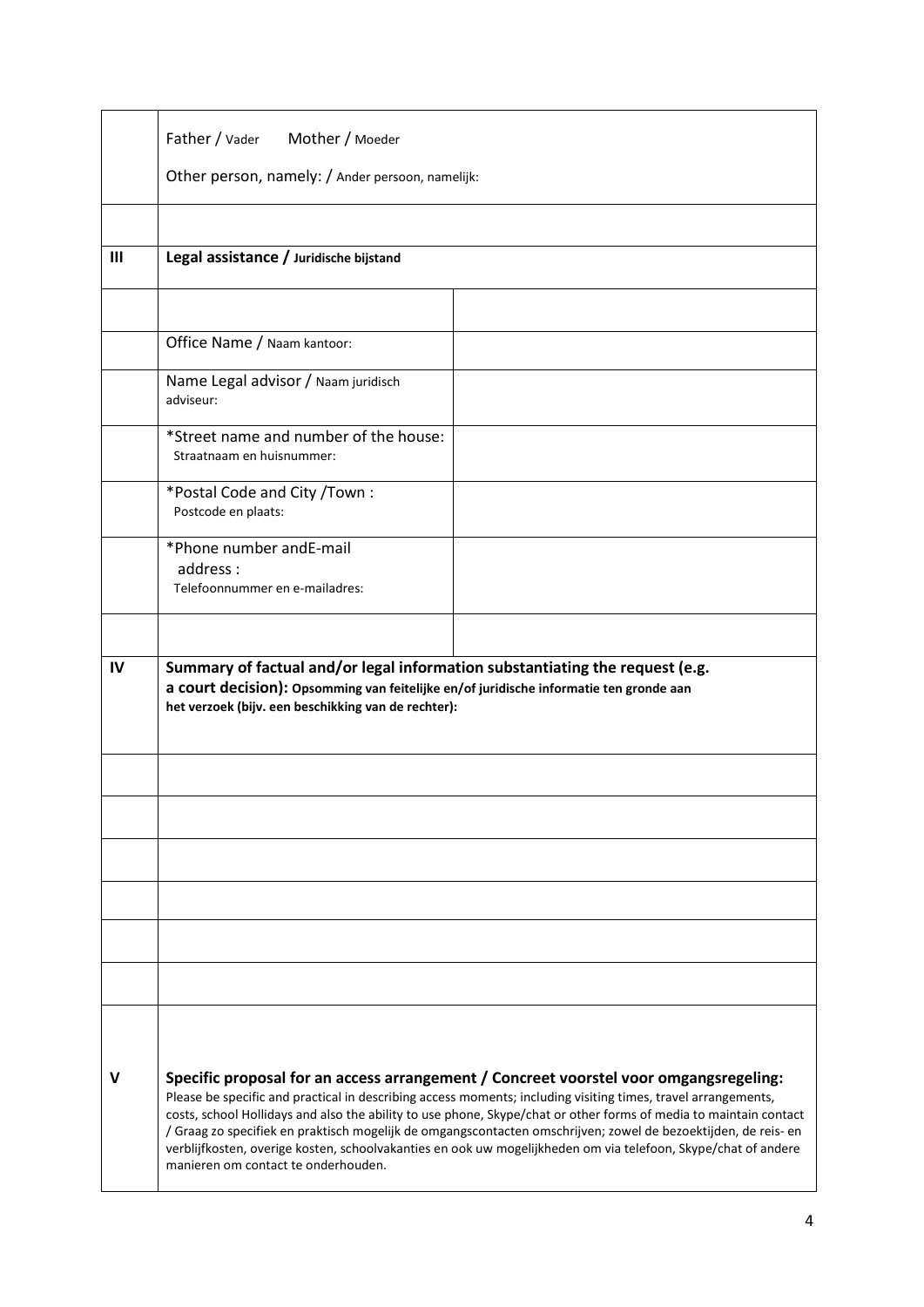| В    | ADDITIONAL RELEVANT INFORMATION / OVERIGE RELEVANTE INFORMATIE:                                                                                                                                                                                                                                                                                                                                       |  |  |
|------|-------------------------------------------------------------------------------------------------------------------------------------------------------------------------------------------------------------------------------------------------------------------------------------------------------------------------------------------------------------------------------------------------------|--|--|
|      |                                                                                                                                                                                                                                                                                                                                                                                                       |  |  |
| VI   | Place where the child is thought to be / Plaats waar het kind vermoedelijk verblijft:                                                                                                                                                                                                                                                                                                                 |  |  |
|      | Father/Vader<br>Mother/moeder                                                                                                                                                                                                                                                                                                                                                                         |  |  |
|      | Other person or institution/andere persoon of instelling                                                                                                                                                                                                                                                                                                                                              |  |  |
|      |                                                                                                                                                                                                                                                                                                                                                                                                       |  |  |
| VI.1 | Presumed whereabouts of the child(ren) / Vermoedelijk verblijfadres van het kind / de kinderen:                                                                                                                                                                                                                                                                                                       |  |  |
|      | *Name of the person or institution<br>Naam van de persoon of instelling                                                                                                                                                                                                                                                                                                                               |  |  |
|      | *Street name and number of the house:<br>Straatnaam en huisnummer:                                                                                                                                                                                                                                                                                                                                    |  |  |
|      | *Postal code and City /Town:<br>Postcode en plaats:                                                                                                                                                                                                                                                                                                                                                   |  |  |
|      | *Country / Land:                                                                                                                                                                                                                                                                                                                                                                                      |  |  |
|      | *Phone number and e-mail<br>address:<br>Telefoonnummer en e-mailadres:                                                                                                                                                                                                                                                                                                                                |  |  |
|      |                                                                                                                                                                                                                                                                                                                                                                                                       |  |  |
| VI.2 | In cases of unknown address or whereabouts of the child/In geval van onbekendheid met<br>het adres of de feitelijke verblijfplaats van het kind:<br>Other persons who might be able to supply additional information relating to the<br>whereabouts of the child(ren / Andere personen die mogelijk aanvullende informatie kunnen verschaffen<br>m.b.t. de verblijfplaats van het kind / de kinderen: |  |  |
|      |                                                                                                                                                                                                                                                                                                                                                                                                       |  |  |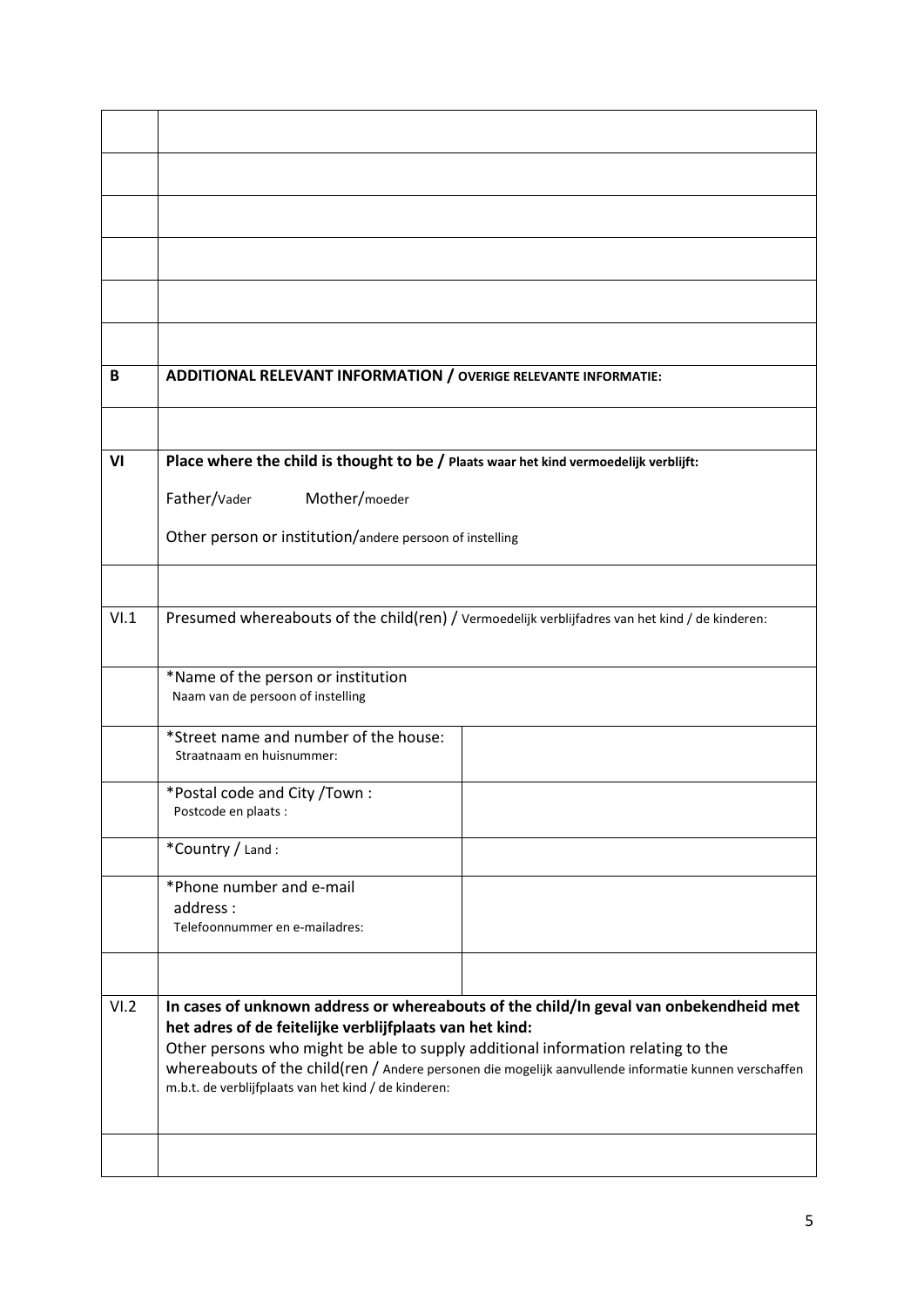| VI.3 | Any other clues that may be helpful to find the whereabouts of the child(ren):<br>Andere aanknopingspunten om de verblijfplaats van het kind / de kinderen te kunnen achterhalen:                                                                                                          |
|------|--------------------------------------------------------------------------------------------------------------------------------------------------------------------------------------------------------------------------------------------------------------------------------------------|
|      |                                                                                                                                                                                                                                                                                            |
|      |                                                                                                                                                                                                                                                                                            |
|      |                                                                                                                                                                                                                                                                                            |
|      |                                                                                                                                                                                                                                                                                            |
| C    | <b>REQUESTED ANNEXES / GEVRAAGDE BIJLAGEN:</b>                                                                                                                                                                                                                                             |
|      |                                                                                                                                                                                                                                                                                            |
| VII  | List of documents to be annexed / Lijst van bij te voegen documenten:                                                                                                                                                                                                                      |
|      |                                                                                                                                                                                                                                                                                            |
| a.   | Completed and signed 'Authorization' / Ingevulde en ondertekende 'volmacht'                                                                                                                                                                                                                |
| b.   | Photos / Foto's                                                                                                                                                                                                                                                                            |
| c.   | Copies of Passports / identitycards / residence Permits /<br>Kopieën van paspoorten / identiteitskaarten / verblijfsdocumenten                                                                                                                                                             |
| d.   | Certified extract(s) of birth certificate of the child(ren) /<br>Ulttreksel(s) van geboorteregister van het kind / de kinderen                                                                                                                                                             |
| e.   | Certified extract(s) of custody / Uittreksel(s) uit het gezagsregister                                                                                                                                                                                                                     |
| f.   | Copy of divorce decree or copy of document of the termination of registered partnership or<br>other form of cohabitation /<br>Kopie echtscheidingsbeschikking of kopie van document waaruit de beëindiging van geregistreerd partnerschap<br>of andere samenlevingsvorm blijkt             |
| g.   | Copy of decree containing a decision regarding access to the child(ren) or other document<br>containing an agreed access arrangement /<br>Kopie van beschikking waarin omgang met het kind / de kinderen is bepaald of ander document waaruit een<br>overeengekomen omgangsregeling blijkt |

è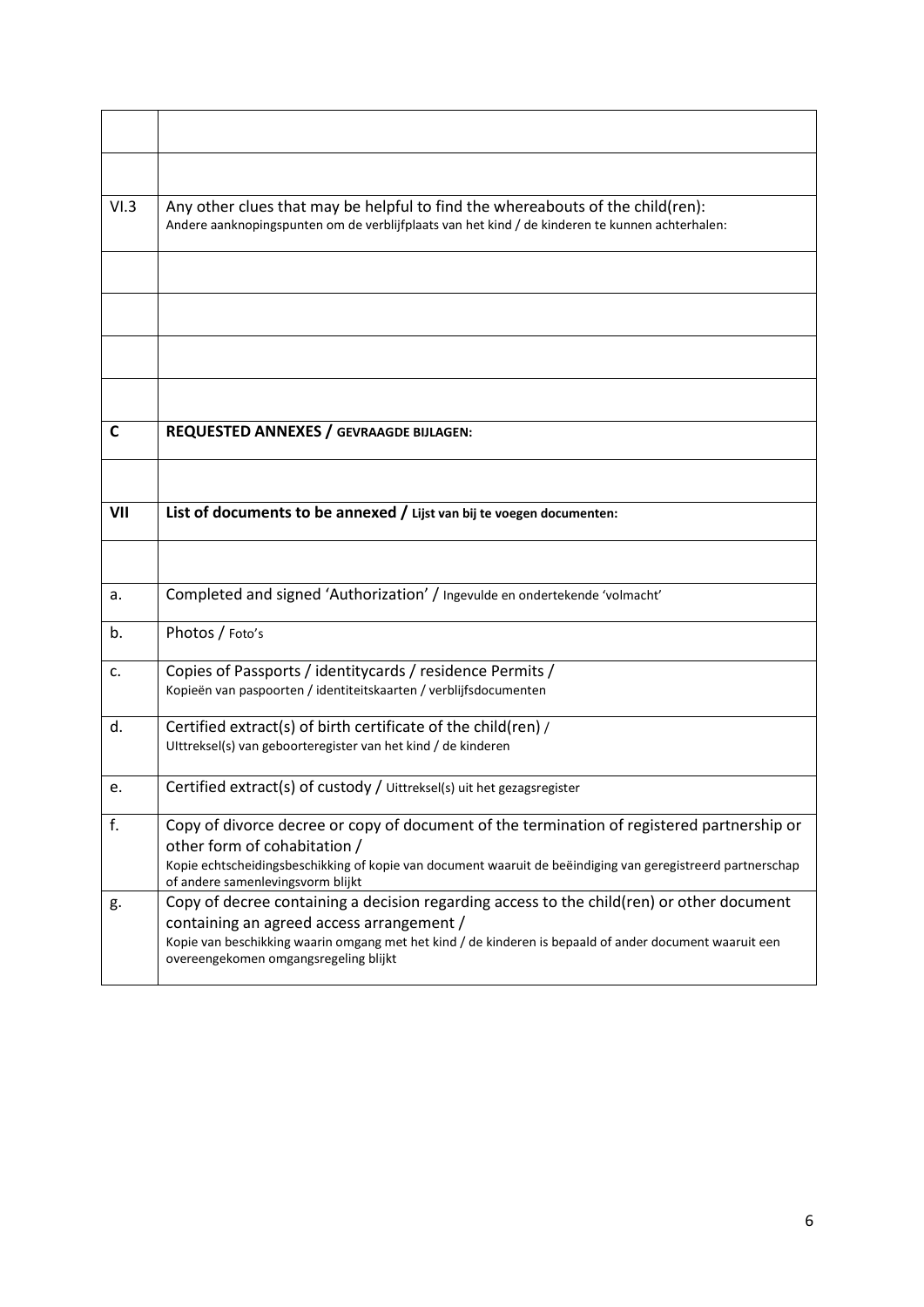# **A U T H O R I S A T I O N**

Dear Madam/Sir,

Please accept this letter as written authorisation, as may be required by Article 28 of the Hague Convention on the Civil Aspects of International Child Abduction (25 October 1980) and / or Article 13 of the European Convention on recognition and enforcement of decisions concerning custody of children and on restoration of custody of children (20 may 1980), empowering the Central Authority of the State where the child now resides

(Name of that State)………………………………………………………… or its designated representative, to act on my behalf.

Name of applicant:

Date of birth (dd/mm/yyyy):

Date (dd/mm/yyyy):

Place:

Signature: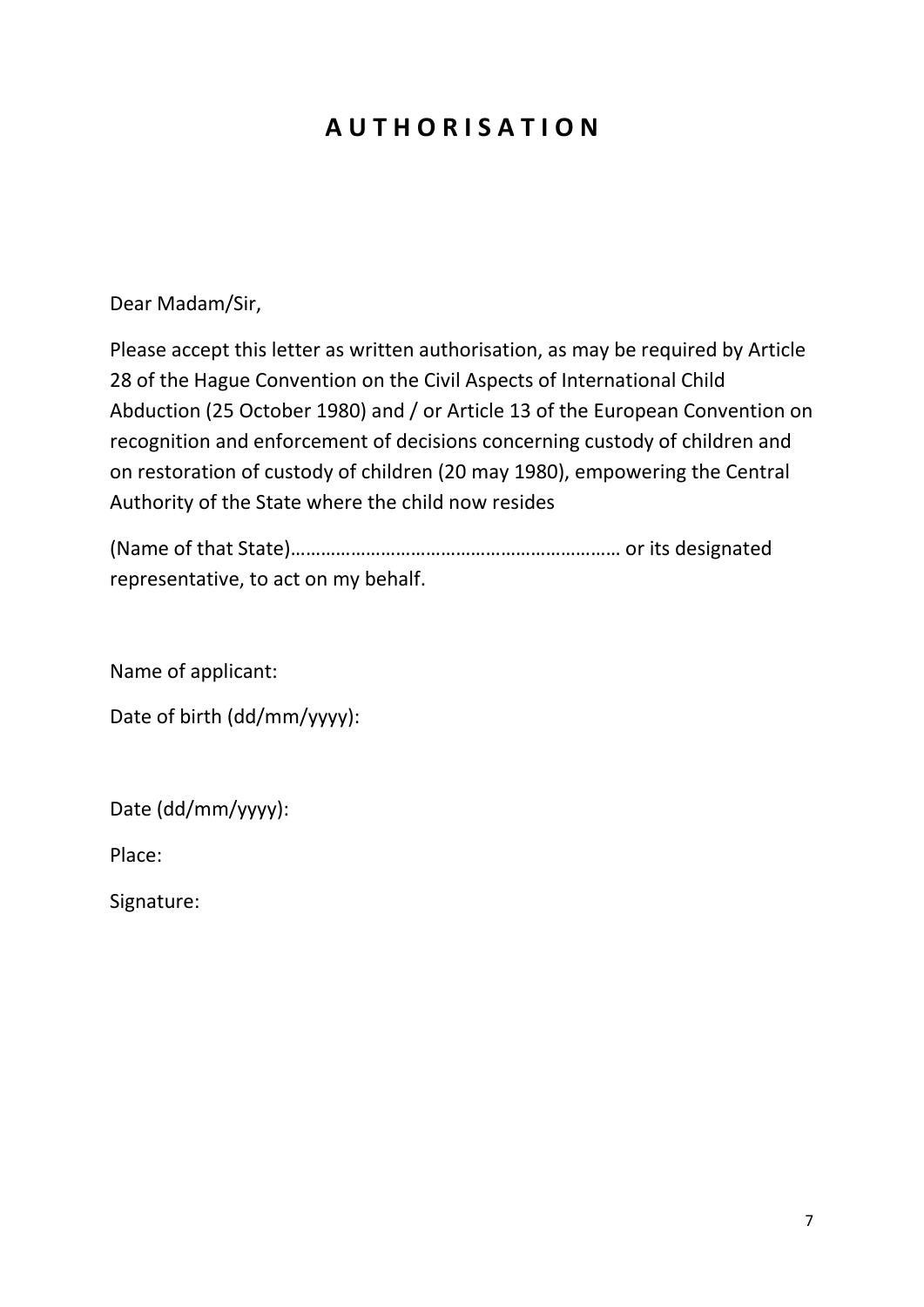# V O L M A C H T

Geachte dame/heer,

Ik verzoek u dit document te aanvaarden als schriftelijke volmacht, zoals vereist in Artikel 28 van het Haags Verdrag inzake de burgerrechtelijke aspecten van internationale kinderontvoering (25 oktober 1980) en / of Artikel 13 van het Europees Verdrag betreffende de erkenning en de tenuitvoerlegging van beslissingen inzake het gezag over kinderen en betreffende het herstel van het gezag over kinderen (20 mei 1980), waarmee ik de Centrale autoriteit van het land waar het kind nu verblijft

(Naam van dat land).................................................................................. of diens aangewezen vertegenwoordiger in staat stel om namens mij op te treden.

Naam verzoeker:

Geboortedatum (dd/mm/yyyy):

Datum (dd/mm/yyyy):

Plaats:

Handtekening: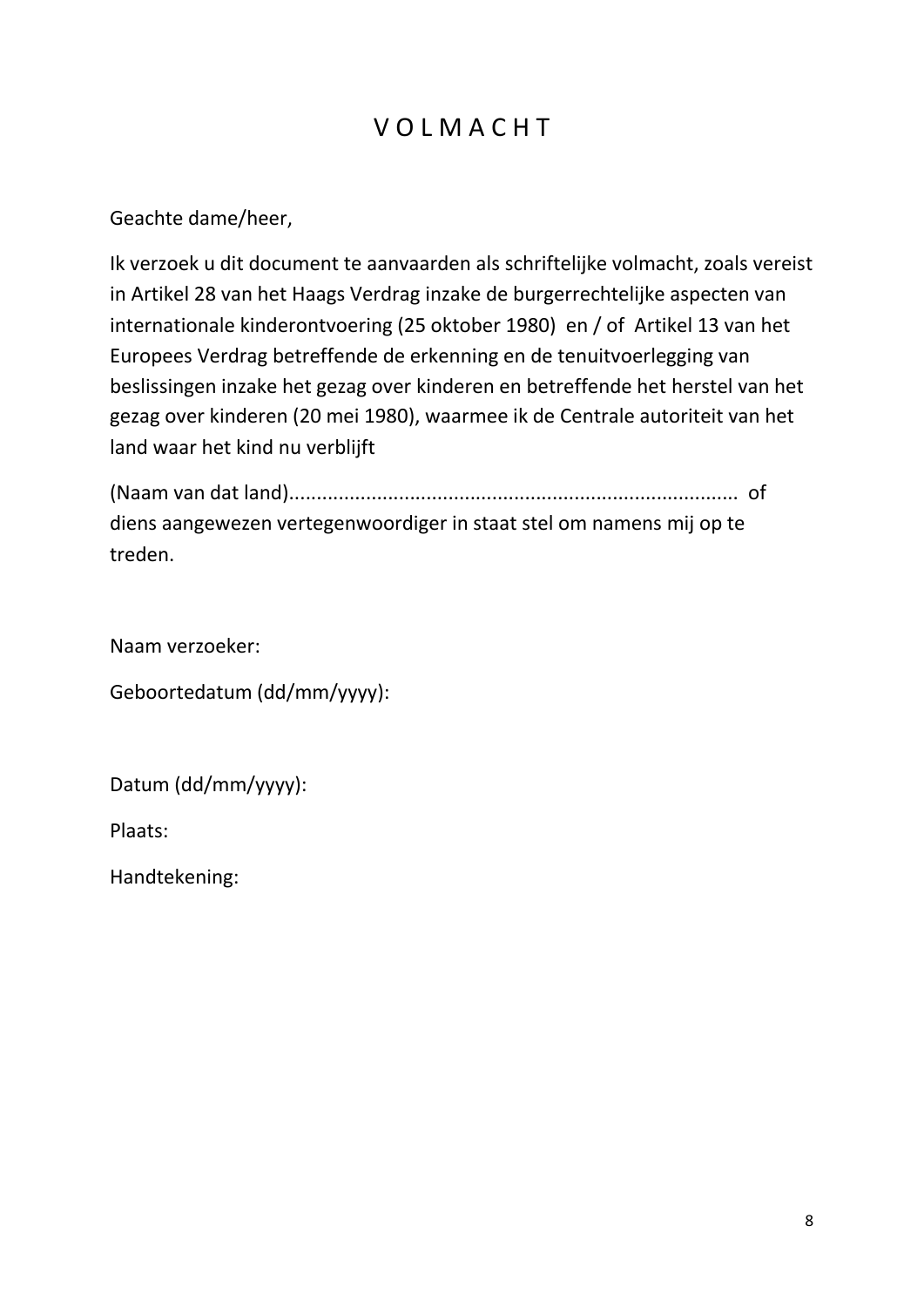# **Toelichting bij aanvraagformulier**

# Inleiding:

Indien het kind vanuit Nederland ongeoorloofd naar het buitenland is overgebracht of daar wordt achtergehouden en u berust daarin, maar u wilt wel omgang met uw kind hebben, kunt u een verzoek richten tot de Nederlandse Centrale autoriteit internationale kinderaangelegenheden om de Centrale autoriteit van het land waar het kind thans verblijft te verzoeken een omgangsregeling te bewerkstellingen . U dient hiervoor het aanvraagformulier zo volledig mogelijk in het Nederlands in te vullen. Mocht u de Nederlandse taal niet machtig zijn, dan kan het Centrum Internationale Kinderontvoering u behulpzaam zijn. De Nederlandse Centrale autoriteit zal op basis van het volledig ingevulde aanvraagformulier bij de Centrale autoriteit van het land waar het kind verblijft, een verzoek indienen voor een omgangsregeling met het kind. De Nederlandse Centrale autoriteit is dan de verzoekende partij en de buitenlandse Centrale autoriteit de aangezochte partij. In geval het kind is overgebracht naar een staat die geen partij is bij het Haags Verdrag inzake de burgerrechtelijke aspecten van internationale kinderontvoering, dan wel het Europees Verdrag betreffende de erkenning en de tenuitvoerlegging van beslissingen inzake het gezag over kinderen en het herstel daarvan, is er in het buitenland geen Centrale autoriteit. Het verzoek wordt dan langs diplomatieke weg gericht tot de aangezochte staat door tussenkomst van het Nederlandse Ministerie van Buitenlandse Zaken. Nadere informatie over de vraag of het land waarheen uw kind is overgebracht of waar het is achtergehouden, is aangesloten bij het genoemde Haagse Verdrag kunt u vinden op [www.hcch.net](http://www.hcch.net/)

De contactgegevens van de Nederlandse Centrale autoriteit zijn: Ministerie van Veiligheid en Justitie, Postbus 20301, 2500 EH 's-Gravenhage. Faxnummer: +31 70 370 7507. Telefoonnummer: +31 70 370 6252. Website: [www.rijksoverheid.nl/internationale](http://www.rijksoverheid.nl/internationale-kinderontvoering)[kinderontvoering](http://www.rijksoverheid.nl/internationale-kinderontvoering)

Het Centrum Internationale Kinderontvoering is te bereiken via telefoonnummer +31 (0)88 800 9000 (bereikbaar op werkdagen tussen 9:30 en 16:30 uur) of via het e-mailadres: [info@kinderontvoering.org](mailto:info@kinderontvoering.org)

# Toelichting over de in te vullen gegevens:

# **Doel van het verzoek:**

Een verzoek aan de Centrale autoriteit kan strekken tot teruggeleiding van een kind of tot vaststelling van een internationale omgangsregeling tussen het kind en een ouder (of andere belanghebbende).

Een teruggeleiding kan aan de orde zijn nadat het kind ongeoorloofd is overgebracht naar het buitenland, dan wel wanneer het in het buitenland wordt achtergehouden en niet terugkeert. Ongeoorloofd wil zeggen: in strijd met het gezag recht over het kind. Strijd met het gezag recht doet zich voor wanneer een ouder (of andere persoon) die niet met het ouderlijke gezag over het kind is belast c.q. geen voogdij heeft, het kind naar het buitenland overbrengt of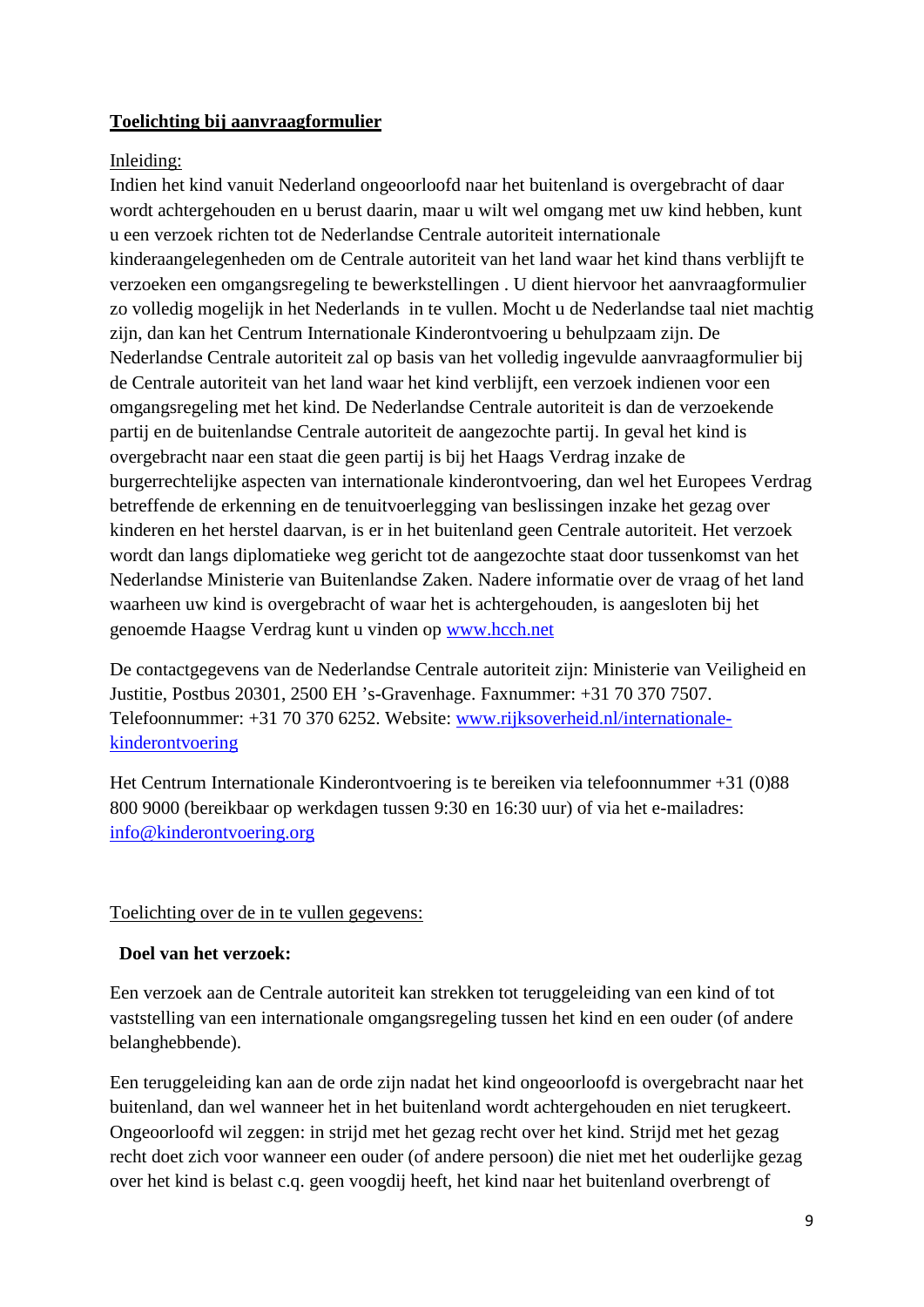achterhoudt zonder toestemming van de andere ouder. Van strijd met het gezag recht is eveneens sprake indien beide ouders het gezamenlijk gezag over het kind uitoefenen en de toestemming van de ene ouder ontbreekt voor de overbrenging of achterhouding van het kind naar/in het buitenland.

**NB 1: Indien het verzoek betrekking heeft op meerdere kinderen dan wordt u verzocht de eerste pagina van dit aanvraagformulier te kopiëren en voor elk kind afzonderlijk in te vullen. Vergeet u dan niet van ieder kind een beschrijving en zo mogelijk een foto bij te voegen.** ( waar in het formulier wordt gesproken over 'het kind' dient u dan te lezen 'de kinderen').

**NB 2: Indien uw verzoek gericht is op teruggeleiding van het kind dat vanuit Nederland ongeoorloofd naar het buitenland is overgebracht of daar wordt achtergehouden, dient u het andere formulier in te vullen dat hier op gericht is.**

# **A. Algemene informatie:**

Kind: Om de identiteit van het kind vast te stellen en de familierechtelijke betrekkingen tussen kind en zijn ouders aan te tonen, is het noodzakelijk uittreksels uit het geboorteregister van het kind alsmede eventueel de akte van erkenning door de vader, indien deze niet met de moeder gehuwd was ten tijde van de geboorte van het kind, toe te voegen.

Het uittreksel kan worden aangevraagd bij de afdeling Burgerzaken van de gemeente waar het kind is geboren en waar het staat ingeschreven in de registers van de Burgerlijke Stand.

Gewone verblijfplaats: Dit is de plaats waar het kind (vóór zijn overbrenging of achterhouding) zijn hoofdverblijf had. De plaats waar het kind meestal verbleef, naar school ging etc. De plaats waar het sociale middelpunt van het leven van het kind ligt. De normale verblijfplaats kan blijken uit het uittreksel uit de Basisregistratie Personen (BRP).

Burgerservicenummer of Verblijfsdocumentnummer: U wordt verzocht het burgerservicenummer, zoals vermeld in het paspoort of op de identiteitskaart van het kind, in te vullen. Indien het verblijf in Nederland gebaseerd is op een verblijfsdocument, dient u het nummer daarvan hier in te vullen.

Beschrijving en foto: Het betreft de beschrijving van het uiterlijk van het kind waarop het verzoek betrekking heeft. Een foto is vooral van belang wanneer de precieze feitelijke verblijfplaats van het kind niet bekend is en het door de aangezochte autoriteiten moet worden gezocht.

Ouders: Hier dienen de gegevens van zowel de moeder als de vader te worden ingevuld. Bij 'gewone verblijfplaats' dient het woonadres te worden ingevuld. Ook wordt u verzocht het burgerservicenummer van ieder van u, zoals vermeld in het paspoort of op de identiteitskaart, in te vullen. Indien het verblijf in Nederland van (een van) u is gebaseerd op een verblijfsdocument, dient u het nummer daarvan hier in te vullen.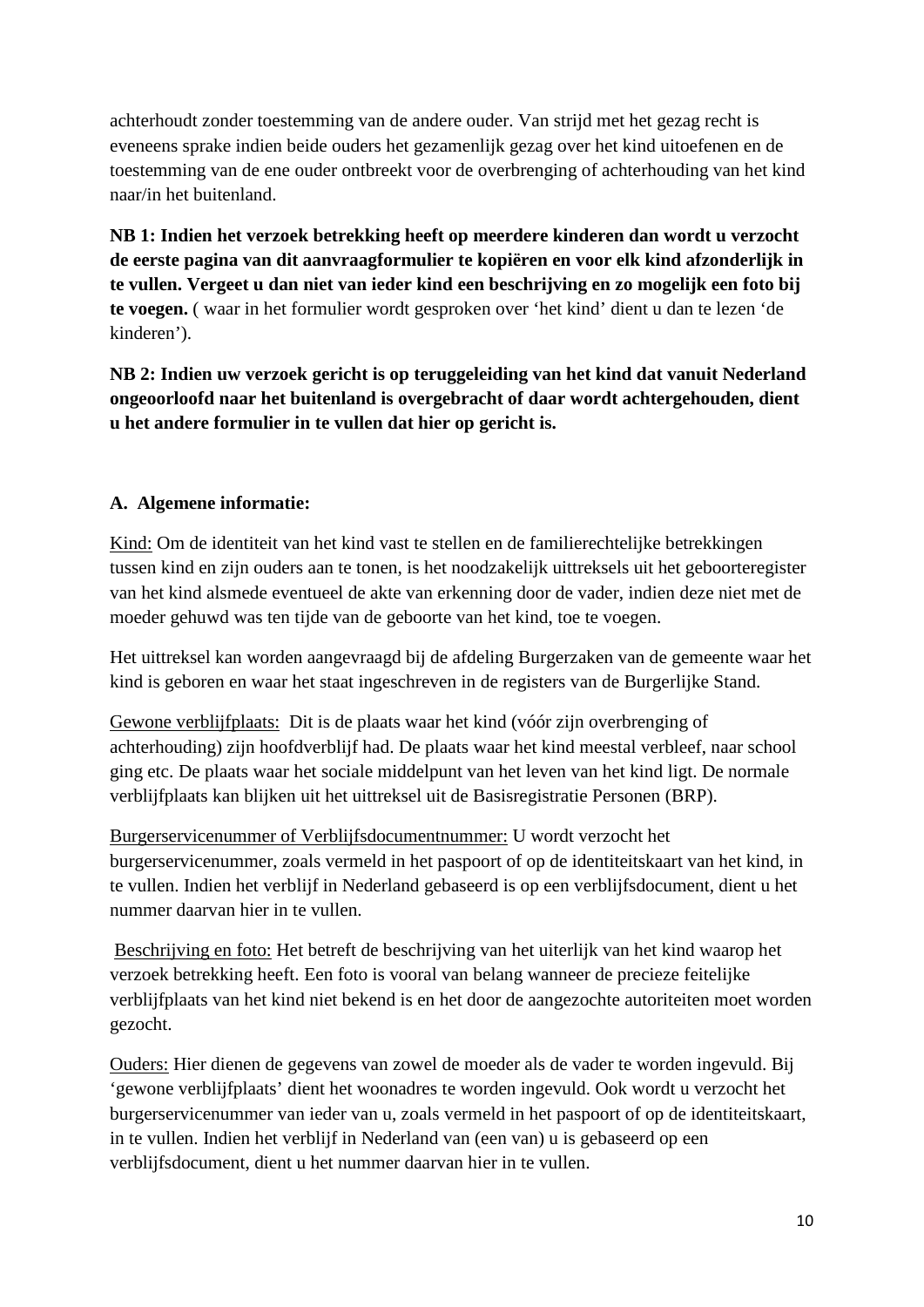Datum en plaats huwelijk: Uit de gegevens betreffende het huwelijk van de ouders kan veel worden afgeleid met betrekking tot het ouderlijk gezag over het kind. Vermelding van de volledige gegevens en het bijvoegen van een uittreksel uit het Huwelijksregister waaruit het huwelijk van de ouders blijkt, is daarom wenselijk. Een uittreksel kan worden verkregen bij de afdeling Burgerzaken van de gemeente waar het huwelijk is voltrokken en waar het ingeschreven is in het Huwelijksregister.

Geregistreerd partnerschap of andere samenlevingsvorm: Indien sprake is van een geregistreerd partnerschap of een andere samenlevingsvorm, dienen hier de gegevens hiervan te worden vermeld met datum van registratie van het partnerschap, dan wel de datum van aanvang van de samenlevingsvorm en bijvoeging van documentatie waaruit de registratie of aanvang van de samenlevingsvorm blijkt.

Datum en plaats echtscheiding: Informatie betreffende de eventuele ontbinding van het huwelijk van de ouders is van even groot belang als de informatie betreffende het huwelijk. Een kopie van de beschikking van de rechtbank waarbij de echtscheiding is uitgesproken en een bewijs van inschrijving van de echtscheiding in de registers van de Burgerlijke Stand is daarom evenzeer wenselijk. Indien tussen de ex-echtgenoten een echtscheidingsconvenant is gesloten is bijvoeging hiervan eveneens aan te raden. Dat geldt ook voor het document waaruit de omzetting van een huwelijk in een geregistreerd partnerschap blijkt, indien van toepassing, of de beëindiging van het geregistreerd partnerschap of een andere samenlevingsvorm. Voorts is uiteraard ieder ander stuk onmisbaar indien daaruit kan blijken dat het kind niet naar het buitenland mocht worden overgebracht.

Ouderlijk gezag en voogdij: Wanneer het ouderlijk gezag bij beschikking van de rechter is opgedragen aan een van de ouders, een andere persoon of instantie, dient u dat hier aan te geven met de datum van de beschikking. U wordt in dat geval verzocht het document waaruit dit blijkt toe te voegen.

# **II. Verzoekende persoon of instantie:**

Indien de vader of de moeder de verzoekende ouder is kunt u dat eenvoudig aangeven door de "vader" of "moeder" te omcirkelen op het formulier. Indien de verzoekende partij een andere persoon is, wordt u verzocht de gegevens op pagina 4 volledig in te vullen. Indien de verzoekende partij een instantie is, wordt u verzocht de gegevens van deze instantie op pagina 4 volledig in te vullen.

# **III. Juridische bijstand:**

In het geval u zich bij de verdere procedure tot teruggeleiding van uw kind juridisch laat bijstaan door een advocaat, wordt u verzocht de gegevens van deze advocaat hier in te vullen.

# **IV. Opsomming van feitelijke en/of juridische informatie ten gronde aan het verzoek :**

U kunt hier aangeven op welke feitelijk of juridische informatie u uw verzoek baseert (bijvoorbeeld een uitspraak van de rechter)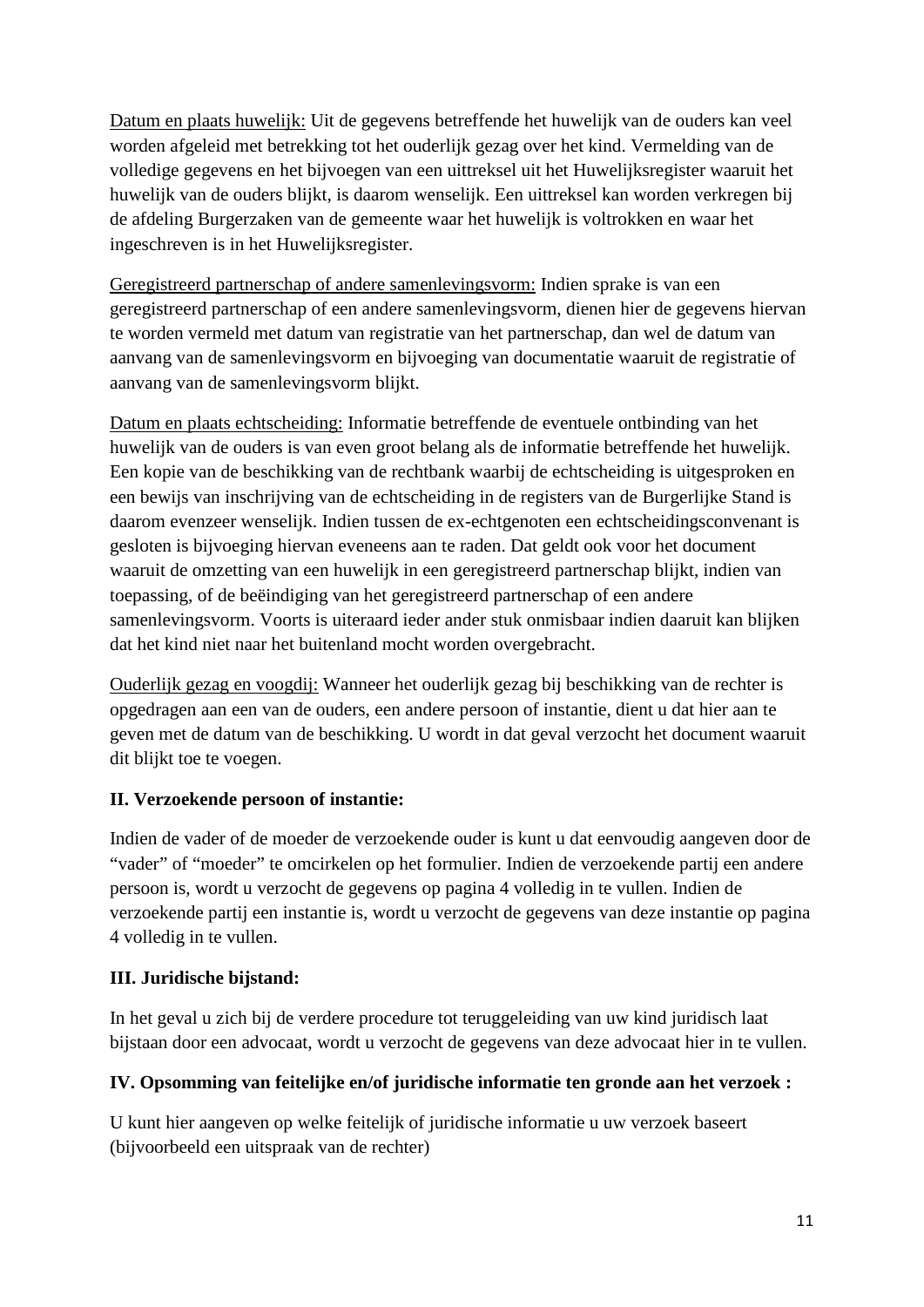# **V. Concreet voorstel voor een omgangsregeling:**

Hier wordt u verzocht zo specifiek en praktisch mogelijk de omgangscontacten te omschrijven; zowel de bezoektijden, de reis- en verblijfkosten, overige kosten, schoolvakanties en ook uw mogelijkheden om via telefoon, Skype/chat of andere manieren om contact te onderhouden.

# **B. Overige informatie:**

# **VI. Plaats waar het kind vermoedelijk verblijft:**

Inlichtingen waar het kind thans (hoogstwaarschijnlijk) feitelijk verblijft zijn van het grootste belang. Immers indien het kind zich niet op het grondgebied van de aangezochte staat bevindt, of aldaar niet wordt gevonden, kan geen omgangsregeling worden gevraagd . Indien het kind bij de vader of de moeder verblijft kunt u ook hier volstaan met het omcirkelen van "vader" of "moeder" op het formulier. Wanneer het kind bij een andere persoon verblijft, wordt u verzocht de gegevens van deze persoon op pagina's 5 volledig in te vullen. Indien niet bekend is waar precies het kind zich bevindt, maar wel vaststaat dat het in de aangezochte staat is, is het ten behoeve van de opsporing van het kind noodzakelijk dat zoveel mogelijk gegevens over andere personen worden vermeld die mogelijk aanvullende informatie kunnen verschaffen over de verblijfplaats van het kind, dan wel andere aanknopingspunten voor de opsporing worden verstrekt. Bij het zoeken naar het kind kan een afbeelding of foto van het kind van groot nut zijn.

# **C. Gevraagde bijlagen:**

# **VI Lijst van bij te voegen documenten:**

Tot slot kan hier voor de duidelijkheid een lijst worden verstrekt van alle bijgevoegde stukken. U kunt hier doorhalen wat niet van toepassing is. De Centrale autoriteit zal de benodigde Nederlandse wets- en verdragsbepalingen bijvoegen.

# **Volmacht:**

De verzoekende ouder dient de buitenlandse Centrale autoriteit volmacht te verlenen namens hem/haar op te treden. Op de stippellijn dient de naam van de aangezochte Staat te worden ingevuld (dit is de staat waarheen het kind is overgebracht of waar het is achtergehouden en nu verblijft). Vervolgens dient de verzoekende ouder achtereenvolgens zijn/haar volledige naam in te vullen, zijn/haar geboortedatum, de datum en plaats van ondertekening en tot slot dient de volmacht ondertekend te worden. Graag beide volmachtformulieren in de Nederlandse en Engelse taal invullen en ondertekenen.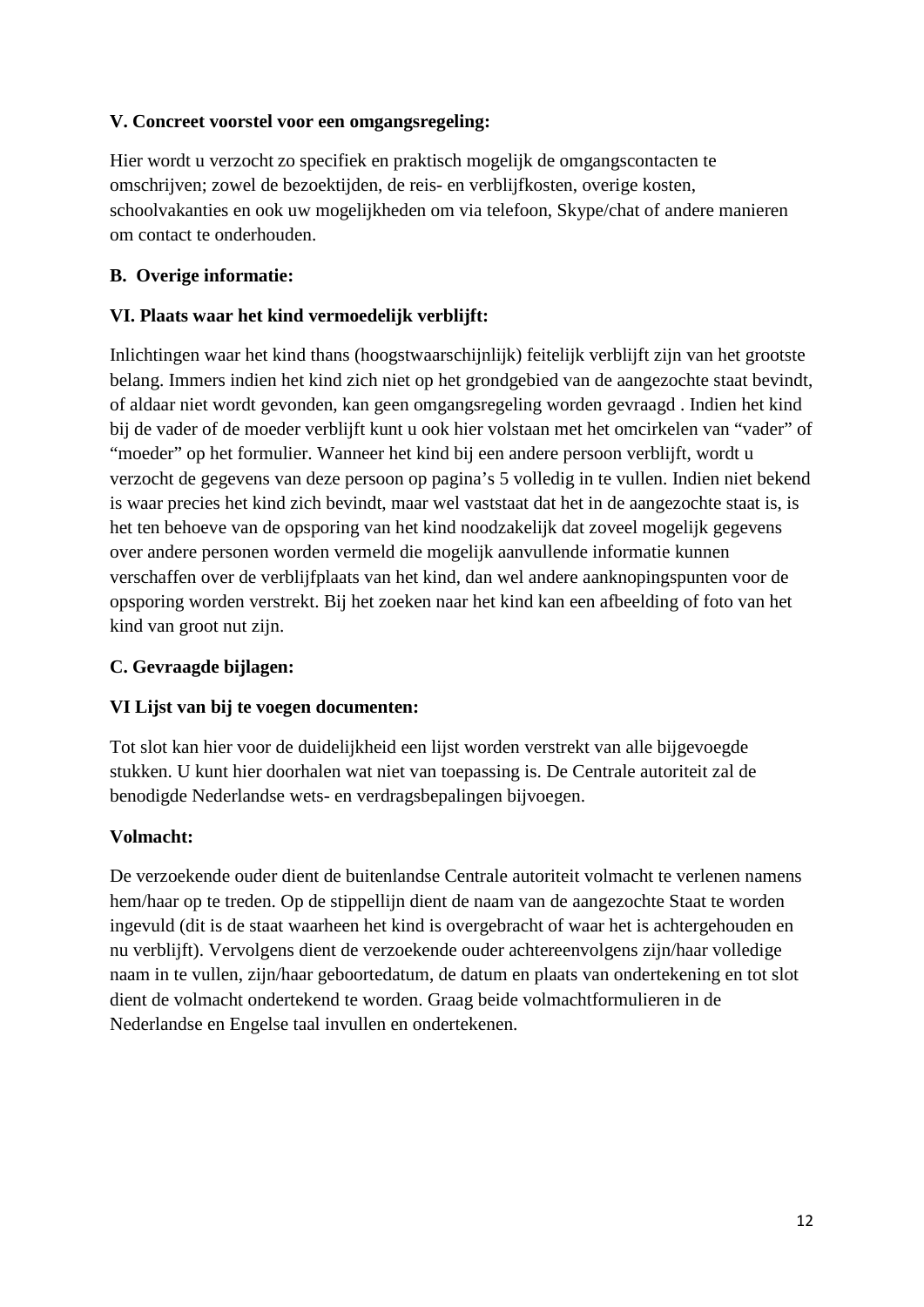# Dutch Civil Code

# Law of Persons and Family Law

**Title 1.15 Right of contact with the child and the provision of information**

Article 1:377a Right of contact and visitation arrangements

- 1. A child has a right of contact [right of access] with its parents and with those persons with whom it maintains a close personal relation. A parent who has no authority over the child, has the right and the obligation to have contact with his child.

- 2. Upon the request of both parents or of one of them or upon the request of the persons with whom the child maintains a close personal relation, the court shall order an arrangement for exercising the right of contact ('visitation arrangement'), whether or not for a specific period, or it shall deny the right of contact, whether or not for a specific period.

- 3. The court shall only deny a right of contact if:

a. such contact would seriously harm the mental or physical development of the child, or

b. the parent or the person with whom the child maintains a close personal relation is obviously incapable or clearly not in a position to have contact with the child, or;

c. the child who has reached the age of twelve years expressed at its hearing before the court that it has serious objections against having contact with his parent or the person with whom it maintains a close personal relation, or;

d. such contact is otherwise in conflict with significant interests of the child.

Article 1:377b Information and consultation

- 1. The parent who has been entrusted with authority over the child, must inform the parent without authority of important matters concerning the person and the property of the child and he must consult this parent - if necessary through third parties – on decisions to be taken on these matters. At the request of a parent the court may make an arrangement for this purpose.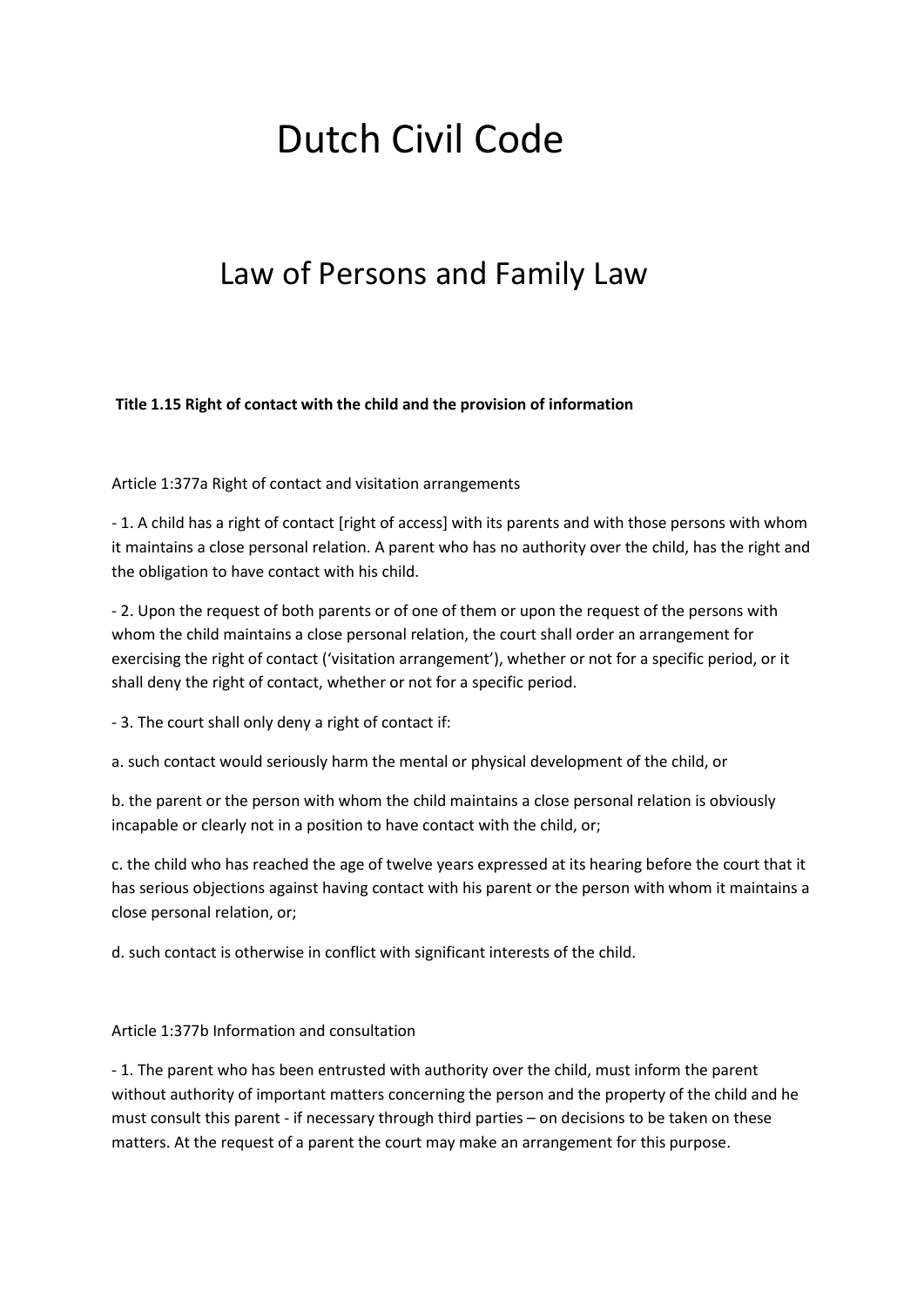- 2. If the interest of the child require so, the court may order, upon the request of the parent exercising authority or of its own motion, that paragraph 1 of the present Article will remain inapplicable.

- 3. Article 1:377e applies accordingly.

#### Article 1:377c Information to be provided by professional third persons

- 1. Without prejudice to the provisions of Article 1:377b the parent without authority will, if he desirers so, be informed by third persons of important facts and circumstances concerning the person of the child or the child's care and upbringing, available to these third persons on account of their profession, unless these third persons would not in the same way provide this information to the person who exercises authority over the child or at whose address the child's habitual residence is located or unless the interest of the child are not served by providing such information.

- 2. If the provision of information has been refused, the court may order, upon the request of the parent meant in paragraph 1, that the information must be provided in the way as specified to this end in its court order. The court shall in any event reject such a request if providing this information would be in conflict with the interests of the child.

#### Article 1:377d Start of exercising right of contact (right of access)

- 1. Notwithstanding the provisions of paragraph 2 of the present Article, the exercise of the right of contact will start as soon as the relevant court order has become final and binding or, if it has been made enforceable with immediate effect, the day after the court order has been handed over or sent out.

- 2. If as well a court order on authority over the child is given or has been given, the exercise of the right of contact will start no sooner than at the moment on which the other parent or the guardian has started to exercise his authority.

Article 1:377e Change of a court order or a visitation arrangement for having contact with the child

At the request of both parents or of one of them or at the request of a person with whom the child maintains a close personal relation, the court may change a court order establishing a right of contact or a visitation arrangement made by the parents mutually on the ground of a change of circumstances or on the ground that the court order was taken on the basis of incorrect or incomplete information.